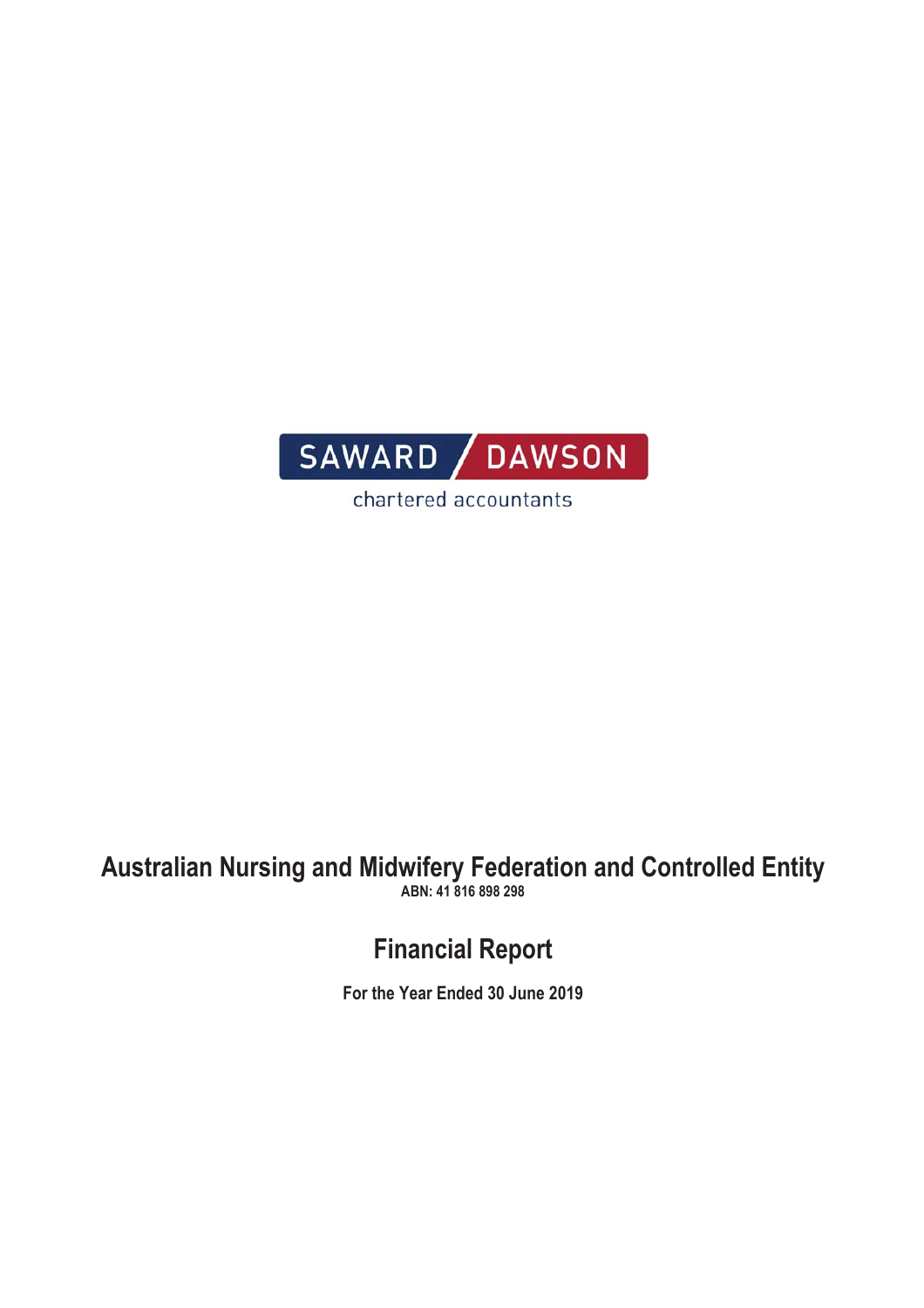## **ABN: 41 816 898 298**

# **Financial Report**

# **For the Year Ended 30 June 2019**

|                                                                         | Page |
|-------------------------------------------------------------------------|------|
| <b>Financial Statements</b>                                             |      |
| <b>Operating Report</b>                                                 |      |
| Report Required under Subsection 255(2A)                                | 5    |
| Consolidated Statement of Profit or Loss and Other Comprehensive Income | 6    |
| Consolidated Statement of Financial Position                            |      |
| Consolidated Statement of Changes in Equity                             | 8    |
| <b>Consolidated Statement of Cash Flows</b>                             | 9    |
| Notes to the Financial Statements                                       | 10   |
| Statement by the Federal Council                                        | 45   |
| Independent Audit Report                                                | 46   |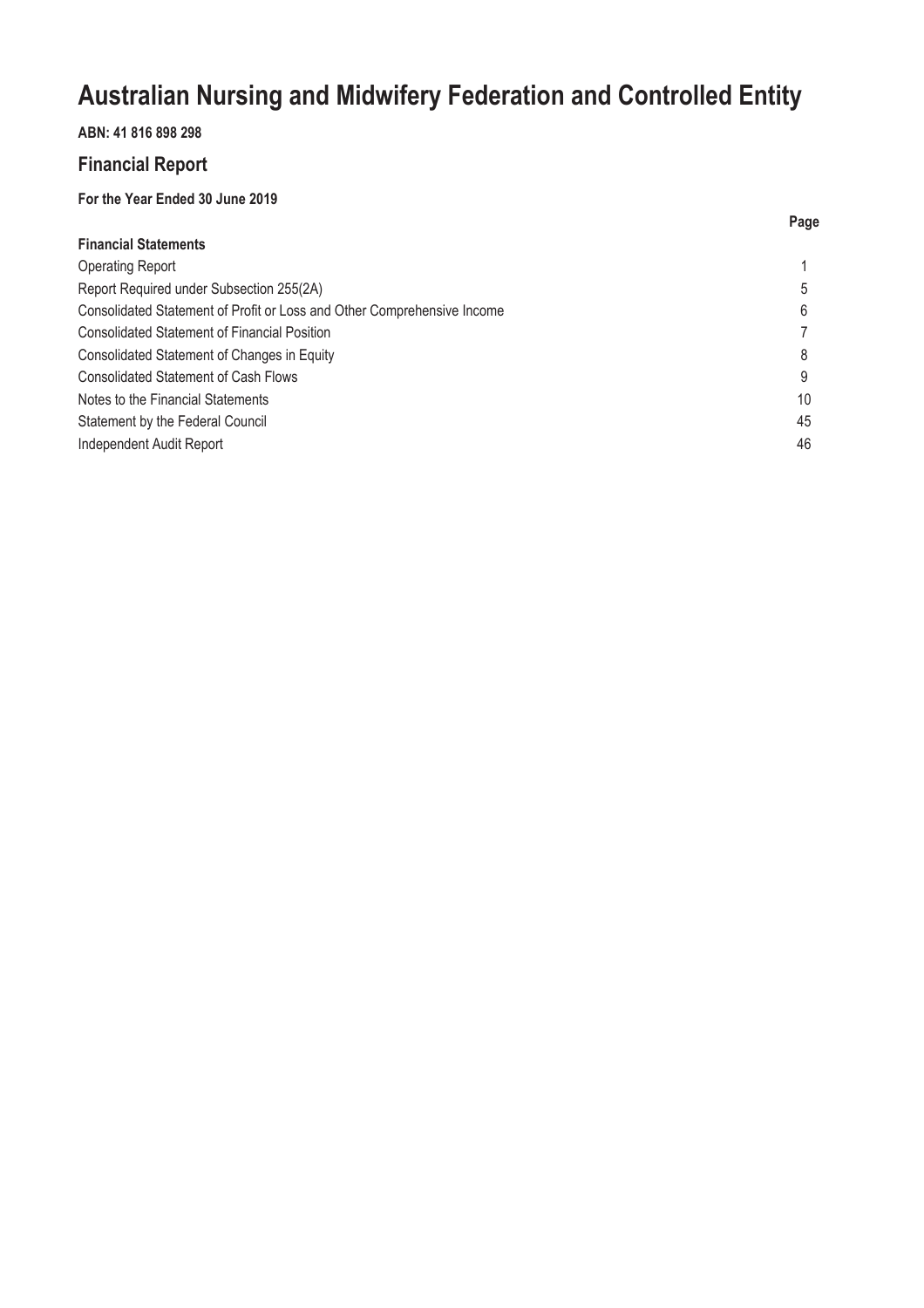### Operating Report

### For the year ended 30 June 2019

The Federal Council presents its operating report on the reporting unit for the year ended 30 June 2019.

### Names of Federal Council members and period positions held during the financial year

The names of the Federal Council members throughout the year and at the date of this report are:

| Sally-Anne Jones        | <b>Federal President</b>                                                   |
|-------------------------|----------------------------------------------------------------------------|
| James Lloyd             | <b>Federal Vice President</b>                                              |
| Annie Butler            | <b>Federal Secretary</b>                                                   |
| Lori-Anne Sharp         | <b>Assistant Federal Secretary</b>                                         |
| <b>Matthew Daniel</b>   | Secretary, ANMF Australian Capital Territory                               |
| Athalene Rosborough     | President, ANMF Australian Capital Territory Branch                        |
| <b>Brett Holmes</b>     | Secretary, ANMF New South Wales Branch                                     |
| <b>Coral Levett</b>     | President, ANMF New South Wales Branch (resigned 29<br>November 2018).     |
| O'Bray Smith            | President, ANMF New South Wales Branch (Commenced 30<br>November 2018).    |
| Yvonne Falckh           | Secretary, ANMF Northern Territory Branch                                  |
| Catherine Hatcher       | President, ANMF Northern Territory Branch (Commenced 30<br>November 2018). |
| Elizabeth Mohle         | Secretary, ANMF QNMU Branch                                                |
| Sally-Anne Jones        | President, ANMF QNMU Branch                                                |
| <b>Elizabeth Dabars</b> | Secretary, ANMF South Australian Branch                                    |
| Jocelyn Douglas         | President, ANMF South Australian Branch (Resigned 29<br>November 2018.)    |
| Gay Martin              | President, ANMF South Australia Branch (Commenced 30                       |
|                         | November 2018.)                                                            |
| <b>Emily Shepherd</b>   | Secretary, ANMF Tasmanian Branch                                           |
| James Lloyd             | President, ANMF Tasmanian Branch                                           |
| Lisa Fitzpatrick        | Secretary, ANMF Victorian Branch                                           |
| Maree Burgess           | President, ANMF Victorian Branch                                           |
| Mark Olson              | Secretary, ANMF Western Australian Branch                                  |
| Patricia Fowler         | President, ANMF Western Australian Branch                                  |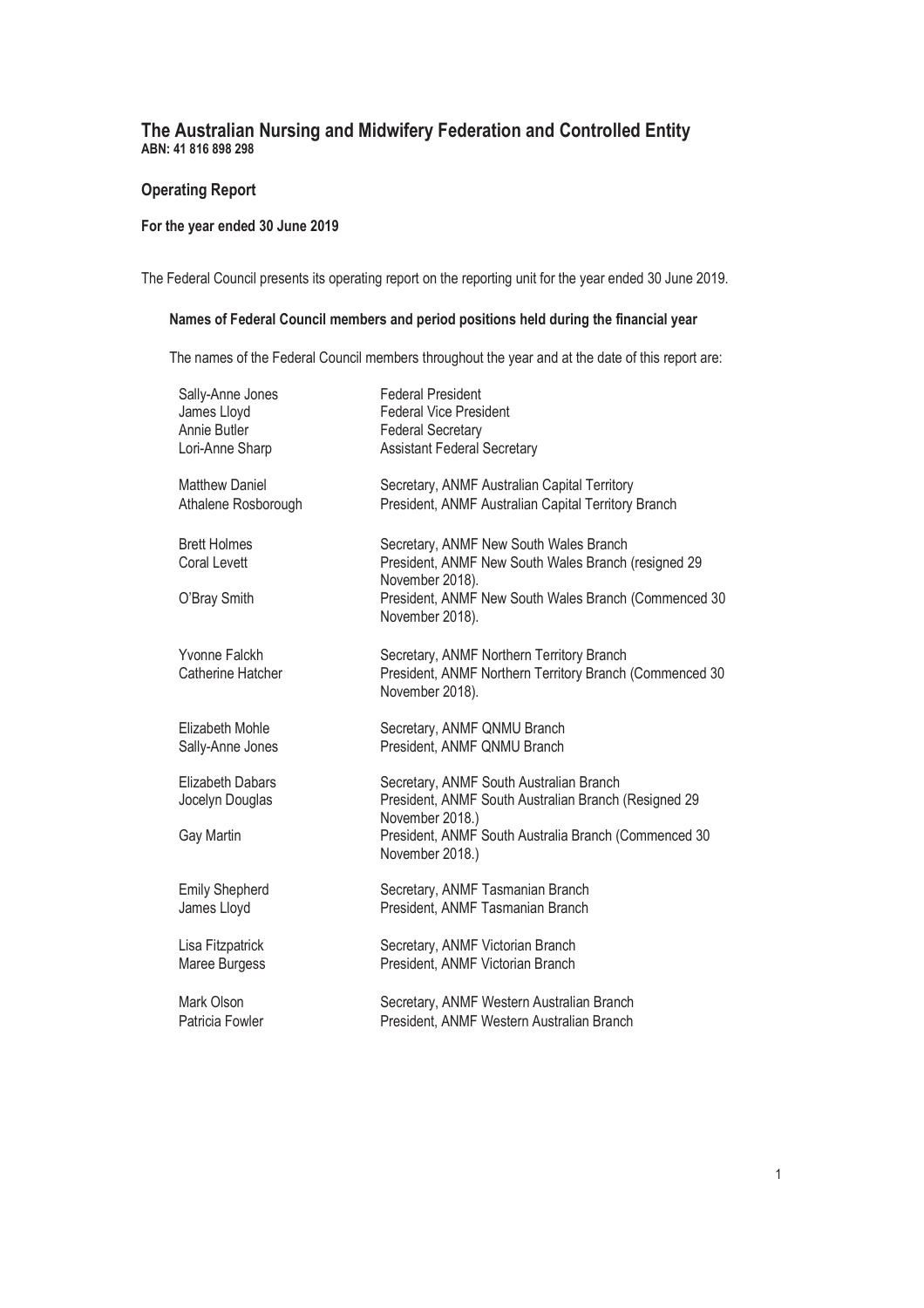### Operating Report

For the year ended 30 June 2019

### Review of principal activities, the results of those activities and any significant changes in the nature of those activities during the year are as follows:

Increase in total members from 277,345 to 281,704 for the year, including honorary members.

The ANMF is Australia's largest national union and professional nursing and midwifery organisation. In collaboration with the ANMF's eight state and territory branches, we represent the professional, industrial and political interests of more than 275,000 nurses, midwives and carers across the country.

Our members work in the public and private health, aged care and disability sectors across a wide variety of urban, rural and remote locations. We work with them to improve their ability to deliver safe and best practice care in each and every one of these settings, fulfil their professional goals and achieve a healthy work/life balance.

Our strong and growing membership and integrated role as both a trade union and professional organisation provide us with a complete understanding of all aspects of the nursing and midwifery professions and see us uniquely placed to defend and advance our professions.

Through our work with members we aim to strengthen the contribution of nursing and midwifery to improving Australia's health and aged care systems, and the health of our national and global communities.

Specific activities include:

- Review of Industrial Regulation and other relevant legislation;
- Professional policy development;
- Continuing education services for members;
- Campaigns on issues of relevance to members, and
- Development of evidence and research to support the work of nurses and midwives.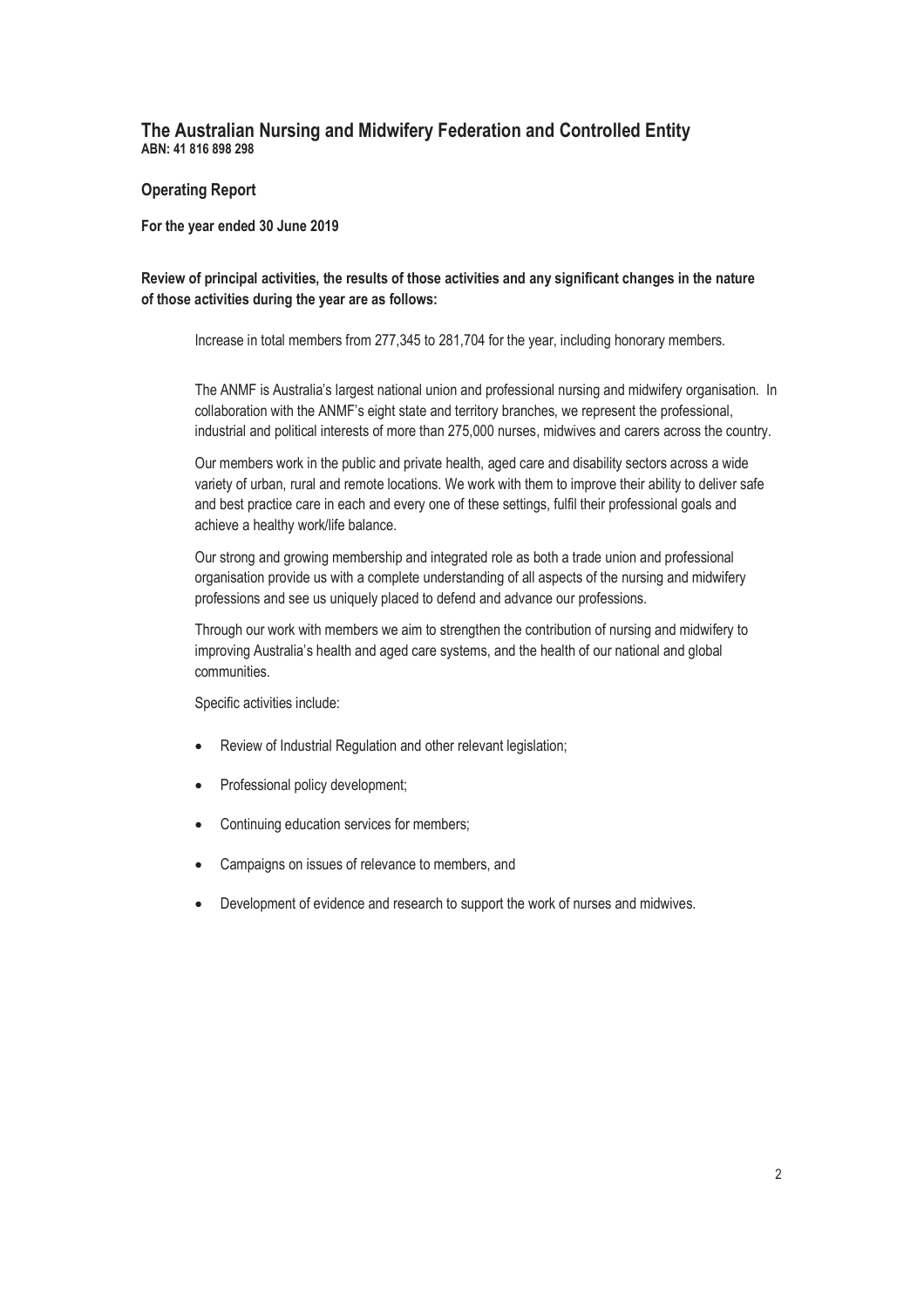### Operating Report

For the year ended 30 June 2019

#### Significant changes in financial affairs

No significant change in the financial affairs occurred during the year.

#### Right of members to resign

Members retain the right to resign from the Australian Nursing and Midwifery Federation in accordance with section 10 of the Federal rules and section 174 of the Fair Work (Registered Organisations) Act 2009.

Officers or members who are superannuation fund trustee(s) (include position details) or director of a company that is a superannuation fund trustee where being a member or officer of a registered organisation is a criterion for them holding such position

| Name                              | <b>Entity</b>                                       | Principal activity of the<br>entity | <b>ANMF</b> position                                                                     |
|-----------------------------------|-----------------------------------------------------|-------------------------------------|------------------------------------------------------------------------------------------|
| Lori-Anne Sharp                   | <b>HESTA Super Fund</b><br>(appointed 1 July 2018)  | Superannuation Fund                 | Assistant Federal<br>Secretary                                                           |
| Anna Claude                       | <b>HESTA Super Fund</b>                             | Superannuation Fund                 | Manager, Strategic<br>Industrial and Bargaining<br>Team (ANMF New South<br>Wales Branch) |
| Elizabeth Mohle                   | Q Super Superannuation<br>Fund                      | Superannuation Fund                 | <b>ANMF Queensland Branch</b><br>Secretary                                               |
| Paula (PIP)<br>Carew <sup>'</sup> | <b>First State Super</b><br>(appointed 1 July 2018) | Superannuation Fund                 | <b>ANMF Victorian Branch</b><br><b>Assistant Secretary</b>                               |

#### Number of members

The number of members (including Branch members) at the end of the financial year was 281,704 (2018: 277,345).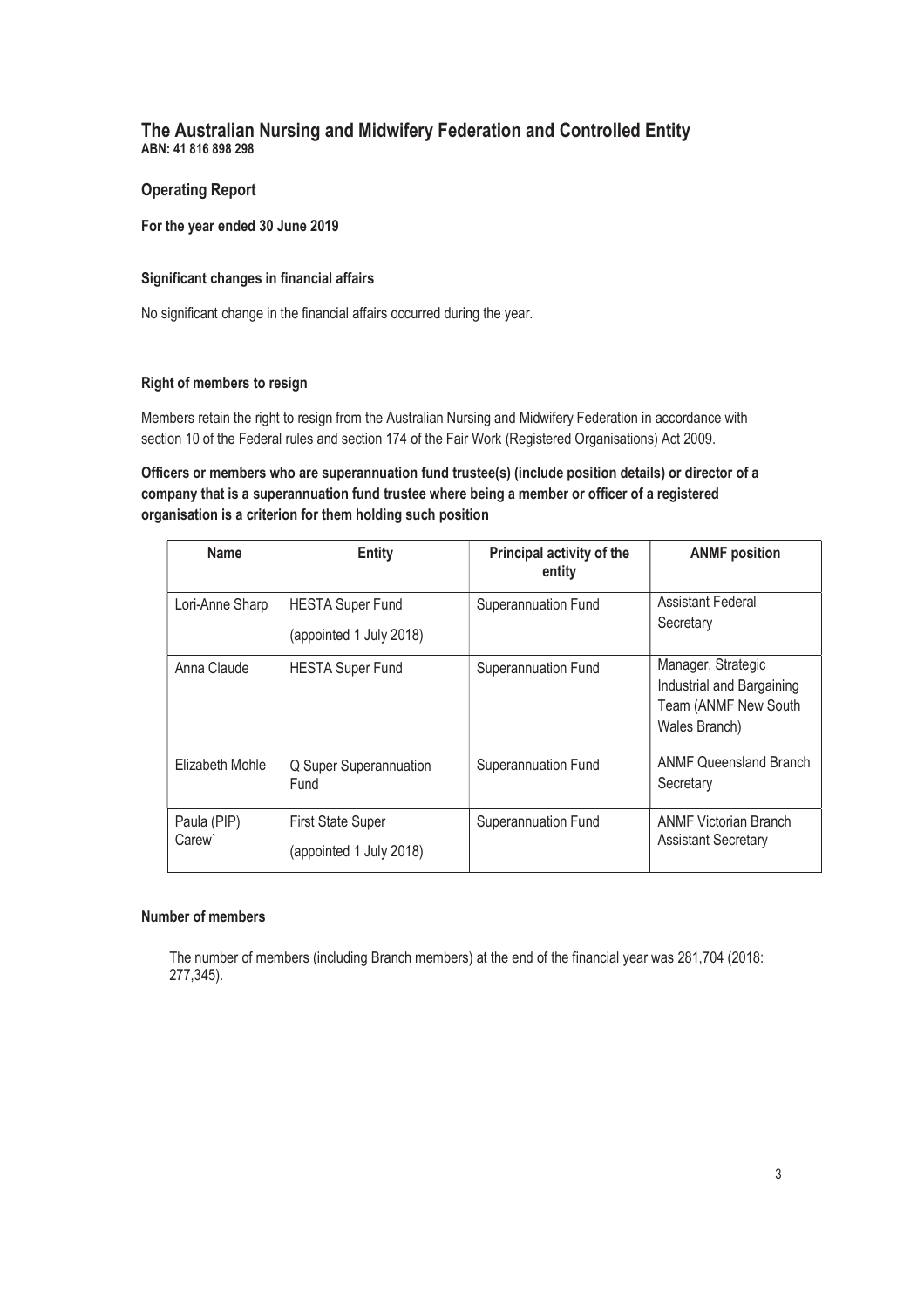#### **Operating Report**

For the year ended 30 June 2019

### Number of employees

The total number of full time equivalent employees employed with the Australian Nursing and Midwifery Federation Federal Office at the end of the financial year was 23 (2018: 21).

Signature of designated officer: COUCLIE 

Name and title of designated officer Aunie Butler, Fedeval Secretary

11 October 2019 Dated: ............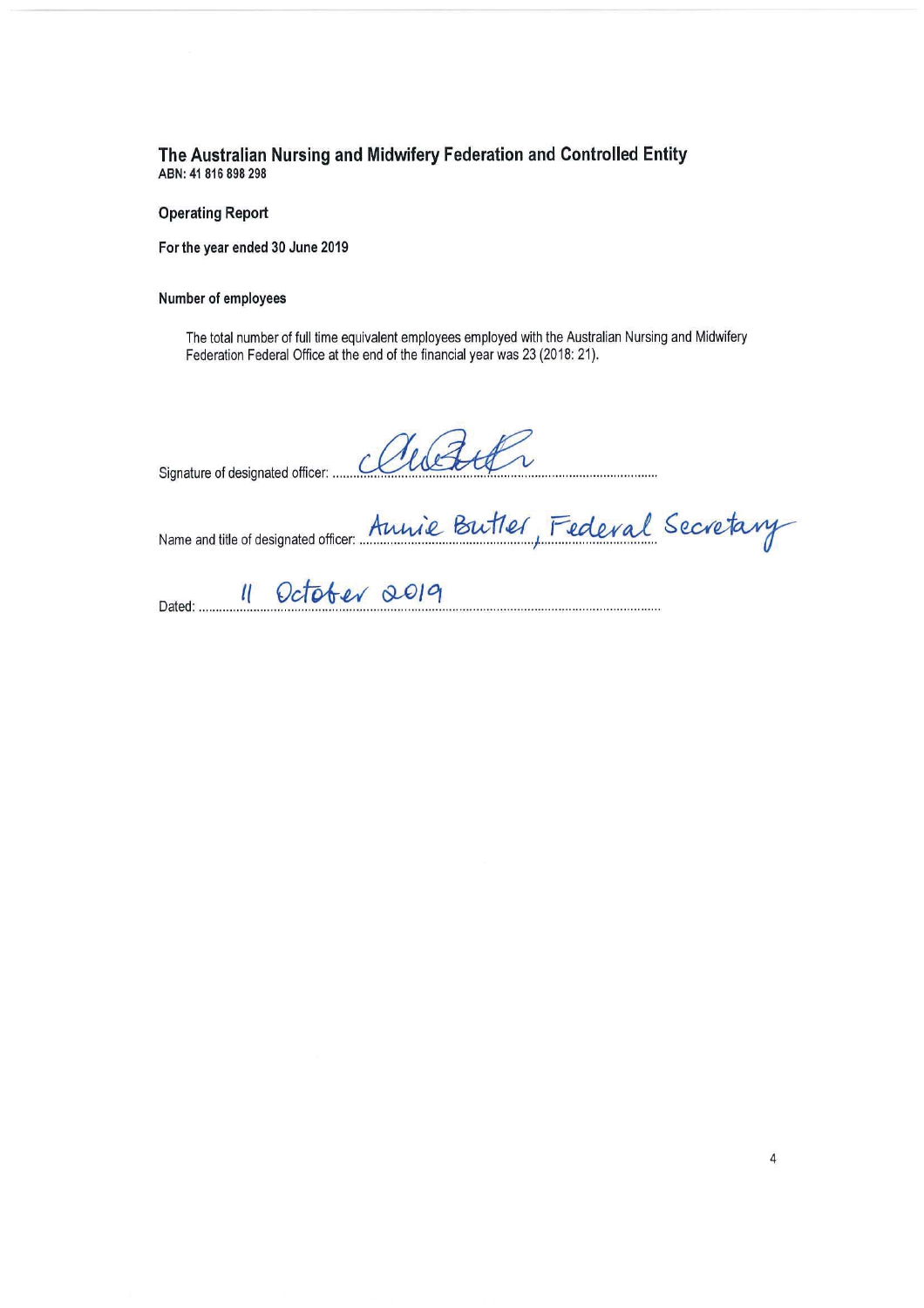### Expenditure Report required under subsection 255(2A)

### For the year ended 30 June 2019

The committee of management presents the expenditure report as required under subsection 255(2A) on the reporting unit for the year ended 30 June 2019.

2019 - Expenditure as required under s. 255(2A) ROAct



Remuneration and other employment-related costs and expenses - employees 45%

- Advertising 12%
- Operating Costs 41%
- Donations to political parties 0%
- Legal Costs 2%

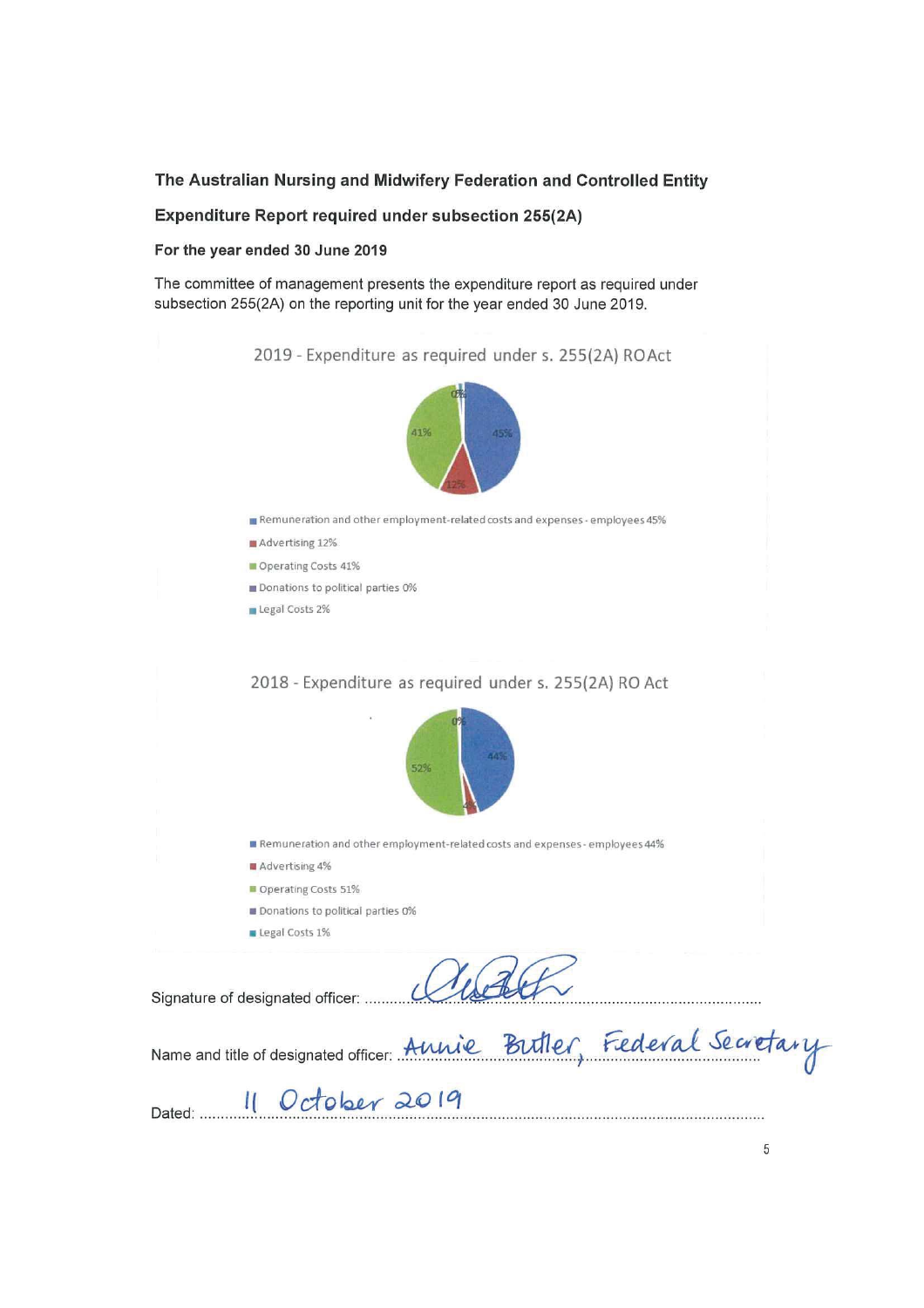## **ABN: 41 816 898 298**

# **Consolidated Statement of Profit or Loss and Other Comprehensive Income**

# **For the Year Ended 30 June 2019**

|                                                                                                                                   |                | 2019        | 2018          |
|-----------------------------------------------------------------------------------------------------------------------------------|----------------|-------------|---------------|
|                                                                                                                                   | <b>Note</b>    | \$          | \$            |
| Income                                                                                                                            | $\overline{2}$ | 7,905,793   | 8,320,671     |
| Employee benefits expense                                                                                                         | 3(a)           | (3,390,446) | (3,458,012)   |
| Administration expenses                                                                                                           |                | (326, 757)  | (282, 609)    |
| Campaign expenses                                                                                                                 |                | (935, 377)  | (644, 847)    |
| Postage expenses                                                                                                                  |                | (512, 892)  | (888, 241)    |
| Australian Nursing and Midwifery Journal production expenses                                                                      |                | (349, 699)  | (557, 686)    |
| Affiliation fees                                                                                                                  | 3(b)           | (1,241,801) | (1, 163, 630) |
| Consultancy expenses                                                                                                              |                | (217, 702)  | (237, 381)    |
| Travel expenses                                                                                                                   |                | (120, 257)  | (196, 173)    |
| Legal expenses                                                                                                                    | 3(c)           | (131, 962)  | (35,600)      |
| Depreciation and amortisation expenses                                                                                            | 3(e)           | (158, 838)  | (143, 731)    |
| Website expenses                                                                                                                  |                | (27, 782)   | (23, 107)     |
| Conference expenses                                                                                                               |                | (12,040)    | (238, 703)    |
| Accounting and audit fees                                                                                                         |                | (39, 118)   | (29, 977)     |
| Occupancy expenses                                                                                                                |                | (116, 715)  | (129, 923)    |
| Finance costs                                                                                                                     |                | (396)       | (361)         |
| Meeting expenses                                                                                                                  |                | (72, 820)   | (66, 348)     |
| Grants and donations                                                                                                              | 3(d)           | (5, 291)    | (34, 210)     |
| Insurance                                                                                                                         |                | (39, 030)   | (33, 319)     |
| Project expenses                                                                                                                  |                | (45,002)    | (32, 671)     |
| <b>Continuing Professional Education expenses</b>                                                                                 |                | (65, 365)   | (88, 824)     |
| National Aged Care Alliance expenses                                                                                              |                | (4,646)     | (89, 289)     |
| South Pacific Nurses Forum expenses                                                                                               |                | (9,714)     | (485)         |
| Other expenses                                                                                                                    |                | (50, 583)   | (35, 385)     |
| Surplus/(deficit) for the year                                                                                                    |                | 31,560      | (89, 841)     |
| Other comprehensive income:<br>Items that will be reclassified subsequently to profit or loss when<br>specific conditions are met |                |             |               |
| Items that will not be reclassified subsequently to profit or loss                                                                |                |             |               |
| Other comprehensive income for the year                                                                                           |                |             |               |
| Total comprehensive income for the year                                                                                           |                | 31,560      | (89, 841)     |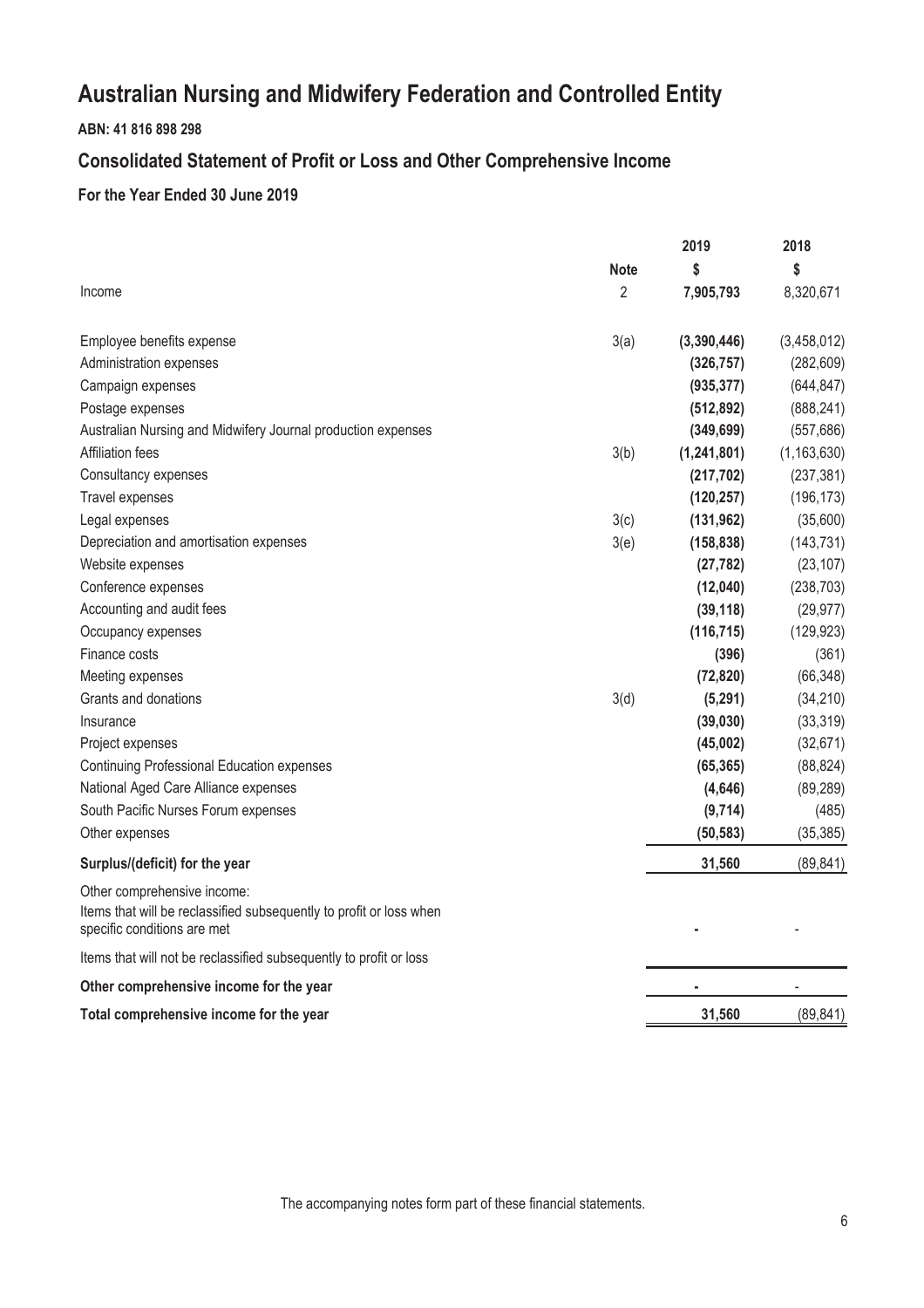**ABN: 41 816 898 298**

# **Consolidated Statement of Financial Position**

**As at 30 June 2019**

|                                                                                                                            |                | 2019                          | 2018                         |
|----------------------------------------------------------------------------------------------------------------------------|----------------|-------------------------------|------------------------------|
|                                                                                                                            | <b>Note</b>    | \$                            | \$                           |
| <b>ASSETS</b>                                                                                                              |                |                               |                              |
| <b>CURRENT ASSETS</b>                                                                                                      |                |                               |                              |
| Cash and cash equivalents                                                                                                  | 4              | 975,349                       | 730,980                      |
| Trade and other receivables                                                                                                | 5              | 496,734                       | 504,627                      |
| Other financial assets                                                                                                     | 6              | 33,722                        | 33,225                       |
| Other assets                                                                                                               | $\overline{7}$ | 117,159                       | 113,364                      |
| TOTAL CURRENT ASSETS                                                                                                       |                | 1,622,964                     | 1,382,196                    |
| NON-CURRENT ASSETS                                                                                                         |                |                               |                              |
| Property, plant and equipment                                                                                              | 8              | 3,185,880                     | 3,282,702                    |
| Intangible assets                                                                                                          | 9              | 53,972                        | 68,313                       |
| TOTAL NON-CURRENT ASSETS                                                                                                   |                | 3,239,852                     | 3,351,015                    |
| <b>TOTAL ASSETS</b>                                                                                                        |                | 4,862,816                     | 4,733,211                    |
| <b>LIABILITIES</b><br><b>CURRENT LIABILITIES</b><br>Trade and other payables<br>Short-term provisions<br>Other liabilities | 10<br>12<br>13 | 476,398<br>949,825<br>127,635 | 475,890<br>906,403<br>82,391 |
| TOTAL CURRENT LIABILITIES                                                                                                  |                | 1,553,858                     | 1,464,684                    |
| NON-CURRENT LIABILITIES<br>Borrowings<br>Long-term provisions<br>TOTAL NON-CURRENT LIABILITIES                             | 11<br>12       | 9,008<br>32,689               | 5,363<br>27,463              |
|                                                                                                                            |                | 41,697                        | 32,826                       |
| <b>TOTAL LIABILITIES</b>                                                                                                   |                | 1,595,555                     | 1,497,510                    |
| <b>NET ASSETS</b>                                                                                                          |                | 3,267,261                     | 3,235,701                    |
| <b>EQUITY</b>                                                                                                              |                |                               |                              |
| Retained earnings<br>Asset revaluation reserve                                                                             |                | 1,513,411<br>1,753,850        | 1,481,851<br>1,753,850       |
| <b>TOTAL EQUITY</b>                                                                                                        |                | 3,267,261                     | 3,235,701                    |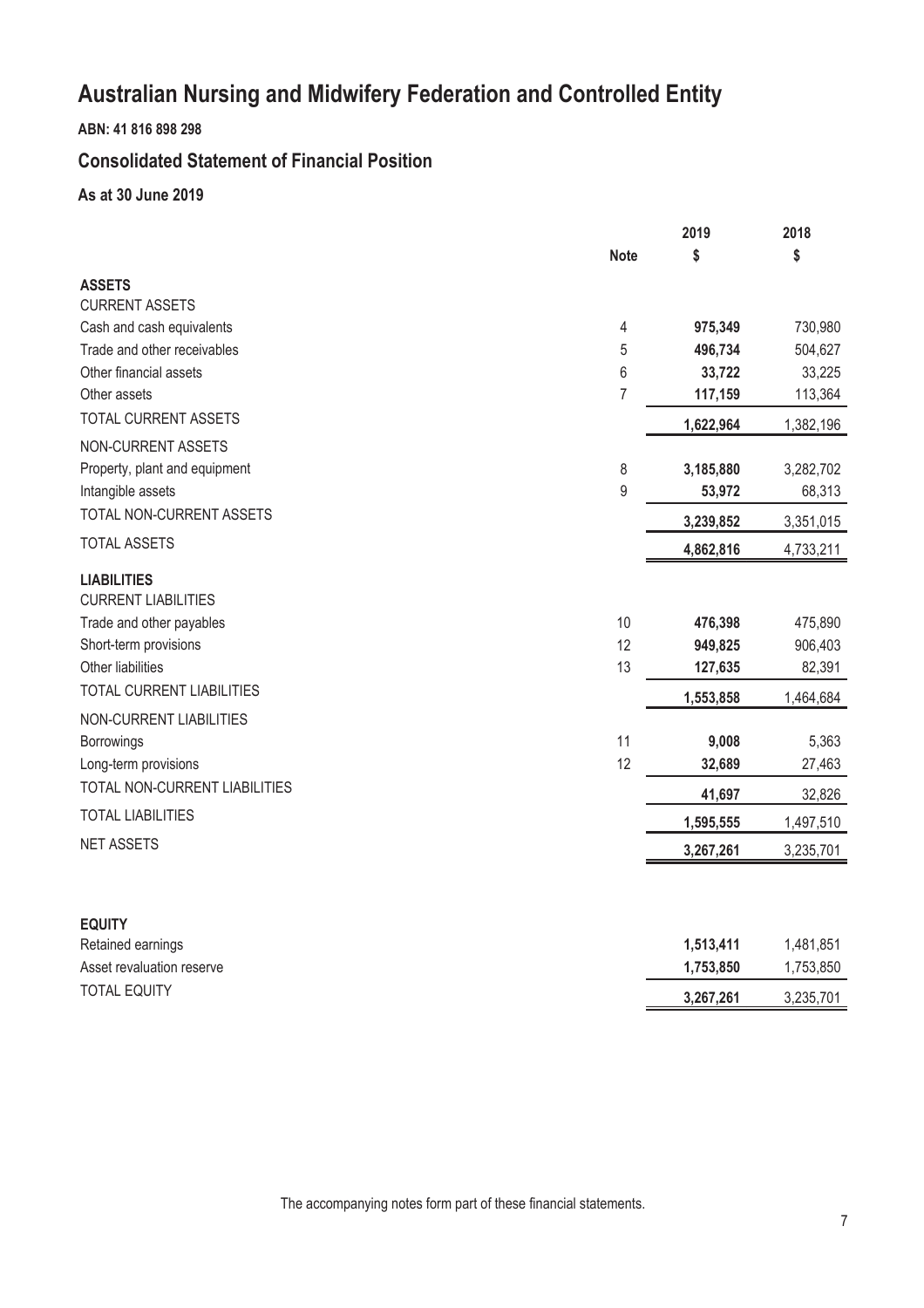# **ABN: 41 816 898 298**

# **Consolidated Statement of Changes in Equity**

# **For the Year Ended 30 June 2019**

# **2019**

|                         | <b>Retained</b><br><b>Earnings</b><br>S | <b>Asset</b><br><b>Realisation</b><br><b>Reserve</b><br>\$ | Total<br>\$  |
|-------------------------|-----------------------------------------|------------------------------------------------------------|--------------|
| Balance at 1 July 2018  | 1,481,851                               | 1,753,850                                                  | 3,235,701    |
| Surplus for the year    | 31,560                                  |                                                            | 31,560       |
| Balance at 30 June 2019 | 1,513,411                               | 1,753,850                                                  | 3,267,261    |
| 2018                    |                                         |                                                            |              |
|                         | <b>Retained</b><br><b>Earnings</b>      | <b>Asset</b><br><b>Realisation</b><br><b>Reserve</b>       | <b>Total</b> |
|                         | S                                       | \$                                                         | \$           |
| Balance at 1 July 2017  | 1,571,692                               | 1,753,850                                                  | 3,325,542    |
| Deficit for the year    | (89, 841)                               |                                                            | (89, 841)    |
| Balance at 30 June 2018 | 1,481,851                               | 1,753,850                                                  | 3,235,701    |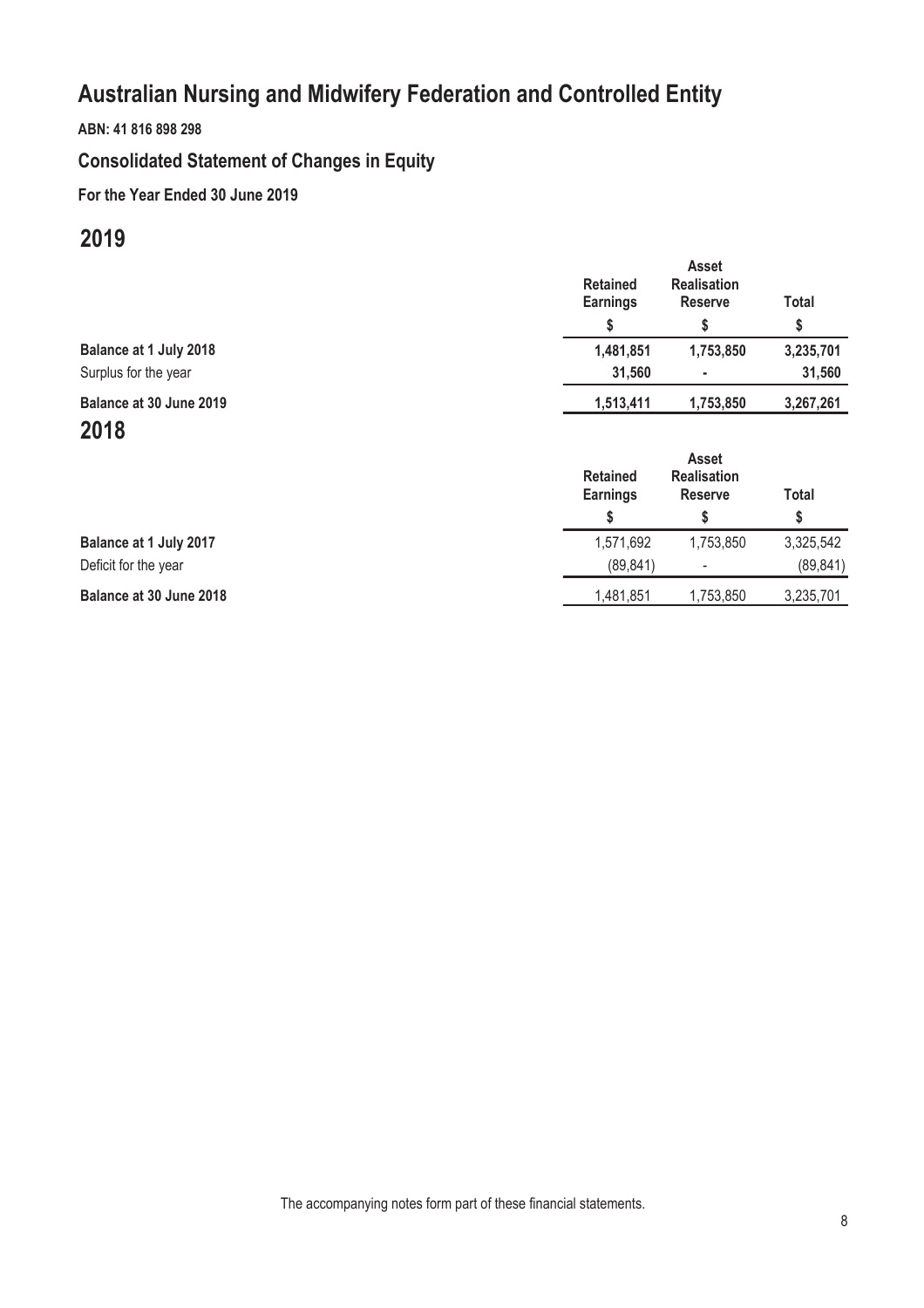### **ABN: 41 816 898 298**

# **Consolidated Statement of Cash Flows**

# **For the Year Ended 30 June 2019**

|                                                           |             | 2019          | 2018        |
|-----------------------------------------------------------|-------------|---------------|-------------|
|                                                           | <b>Note</b> | \$            | \$          |
| <b>CASH FLOWS FROM OPERATING ACTIVITIES:</b>              |             |               |             |
| Receipts from members, branches and others                |             | 9,609,166     | 9,310,993   |
| Grants received                                           |             | 56,000        | 54,000      |
| Interest received                                         |             | 2,212         | 6,287       |
| Payments to suppliers and employees                       |             | (9, 383, 684) | (9,865,087) |
| Finance costs                                             |             | (396)         | (361)       |
| Net cash provided by (used in) operating activities       | 15(a)       | 283,298       | (494, 168)  |
| <b>CASH FLOWS FROM INVESTING ACTIVITIES:</b>              |             |               |             |
| Redemption (placement) of term deposits                   |             | (498)         | (710)       |
| Payments for intangibles                                  |             | (8, 555)      | (8,000)     |
| Acquisition of property, plant and equipment              |             | (51, 249)     | (175, 978)  |
| Proceeds from sale of property, plant and equipment       |             | 17,728        |             |
| Net cash used by investing activities                     |             | (42, 574)     | (184, 688)  |
|                                                           |             |               |             |
| <b>CASH FLOWS FROM FINANCING ACTIVITIES:</b>              |             |               |             |
| Advancement/(Repayment) of borrowings                     |             | 3,645         | (4,674)     |
| Net cash used by financing activities                     |             | 3,645         | (4,674)     |
| Net increase (decrease) in cash and cash equivalents held |             | 244,369       | (683, 530)  |
| Cash and cash equivalents at beginning of year            |             | 730,980       | 1,414,510   |
| Cash and cash equivalents at end of financial year        | 4           | 975,349       | 730,980     |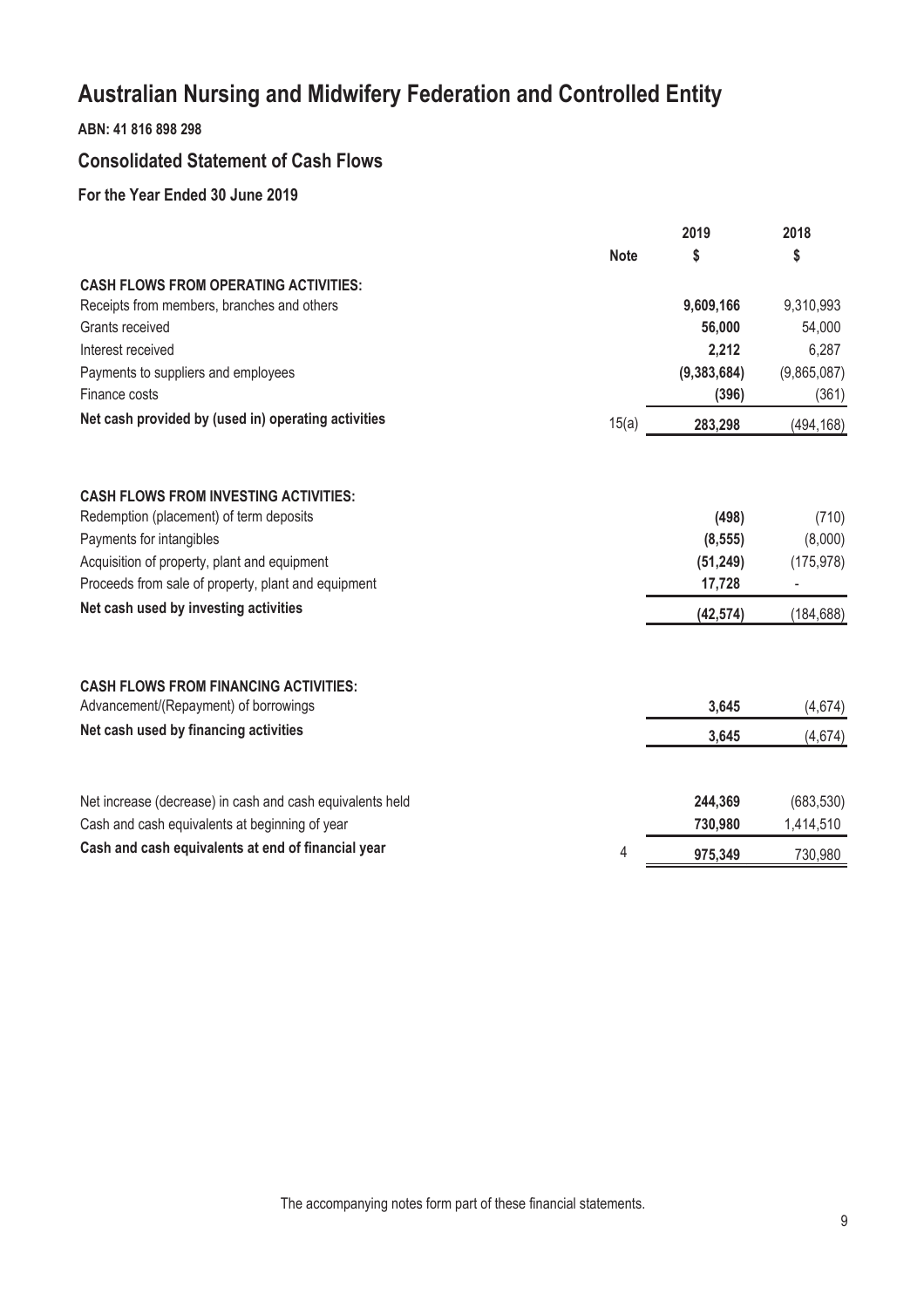### **ABN: 41 816 898 298**

# **Notes to the Financial Statements**

### **For the Year Ended 30 June 2019**

The financial report includes the consolidated financial statements and notes of Australian Nursing and Midwifery Federation and Controlled Entity (the Group), incorporated and domiciled in Australia.

### **1 Summary of Significant Accounting Policies**

### **(a) Basis of preparation**

The financial statements are general purpose financial statements and have been prepared in accordance with Australian Accounting Standards and Interpretations issued by the Australian Accounting Standards Board (AASB) that apply for the reporting period and the Fair Work (Registered Organisation) Act 2009. For the purpose of preparing the general purpose financial statements, the Australian Nursing and Midwifery Federation and Controlled Entity is a not-for-profit entity for financial reporting purposes under Australian Accounting Standards.

The financial statements have been prepared on an accrual basis and in accordance with the historical cost, except for certain assets and liabilities measured at fair value, as explained in the accounting policies below. Historical cost is generally based on the fair values of the consideration given in exchange for assets. The financial statements are presented in Australian dollars.

The financial statements were authorised for issue on the same date the statement by the Federal Council was signed.

### **(b) Comparative figures**

When required by Accounting Standards, comparative figures have been adjusted to conform to changes in presentation for the current financial year.

### **(c) Principles of Consolidation**

The consolidated financial statements comprise the financial statements of the federal office and its controlled entity as of 30 June 2019. The Parent controls an entity if it is exposed, or has rights, to variable returns from its involvement with the controlled entity and has the ability to affect those returns through its power over the controlled entity. The controlled entity has a reporting date of 30 June.

All transactions and balances between Group entities are eliminated on consolidation, including unrealised gains and losses on transactions between Group entities. Amounts reported in the financial statements of controlled entity has been adjusted where necessary to ensure consistency with the accounting policies adopted by the Group.

Australian Nursing and Midwifery Federation (the Federal office) is the parent entity, which exercises control over the National Enrolled Nurse Association (NENA). All intra-group transactions, balances, income and expenses are eliminated in full on consolidation.

Further disclosure is contained in Note 20 to the financial statements.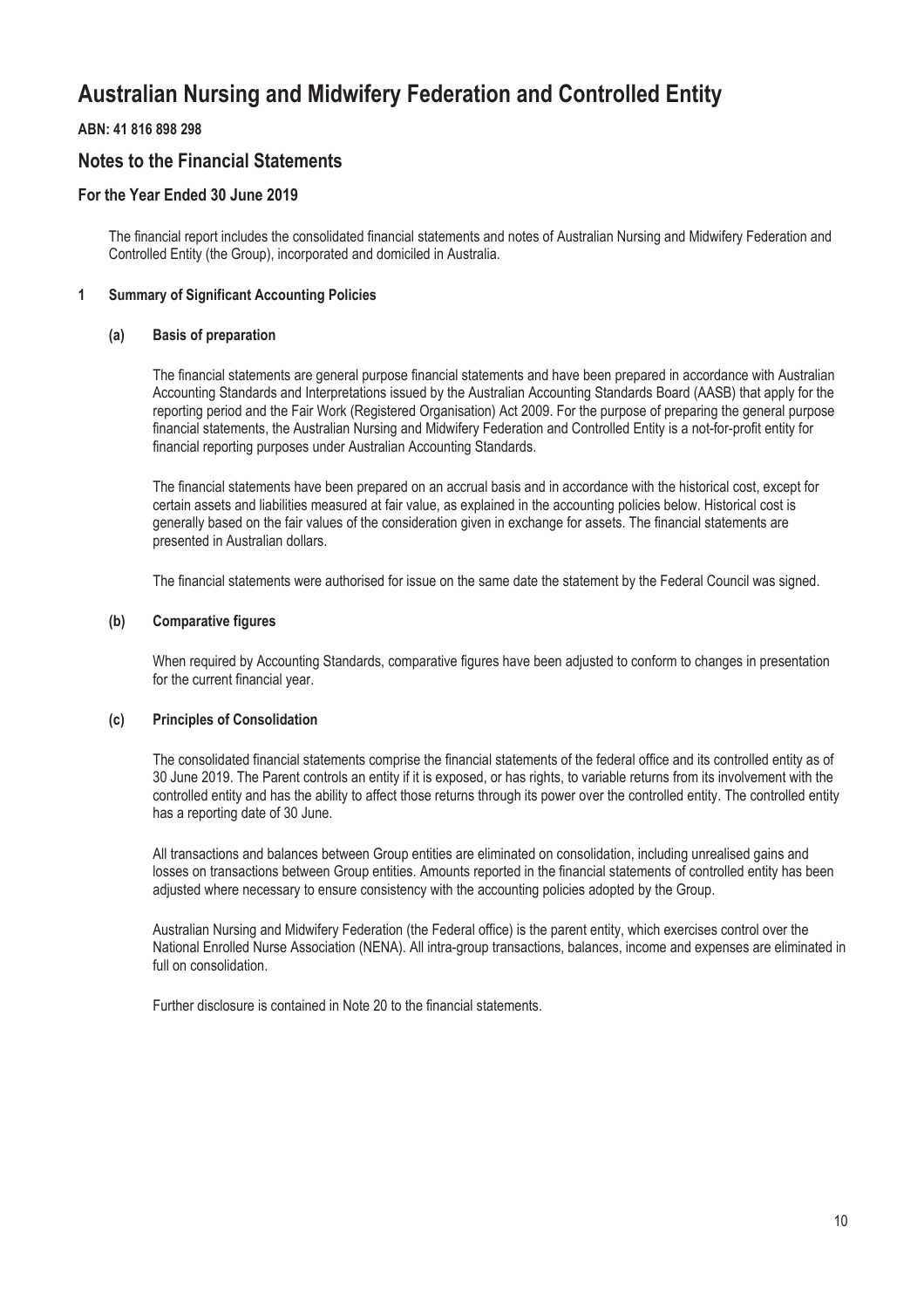### **ABN: 41 816 898 298**

# **Notes to the Financial Statements**

### **For the Year Ended 30 June 2019**

### **1 Summary of Significant Accounting Policies**

### **(d) Property, plant and equipment**

### **Property**

Freehold land and buildings are carried at their fair value (being the amount for which an asset could be exchanged between knowledgeable, willing parties in an arm's length transaction), based on periodic valuations by external independent valuers, less accumulated depreciation for buildings.

Increases in the carrying amount arising on revaluation of land and buildings are credited to a revaluation surplus in equity. Decreases that offset previous increases of the same asset are recognised against revaluation surplus directly in equity. All other decreases are recognised in profit or loss.

Any accumulated depreciation at the date of revaluation is eliminated against the gross carrying amount of the asset and the net amount is restated to the revalued amount of the asset.

#### **Plant and equipment**

Plant and equipment are measured on the cost basis and are therefore carried at cost less accumulated depreciation and any accumulated impairment losses.

The carrying amount of plant and equipment is reviewed annually by councillors to ensure it is not in excess of the recoverable amount from these assets. The recoverable amount is assessed on the basis of depreciated replacement cost.

#### **Depreciation**

The depreciable amount of all fixed assets including buildings and capitalised leased assets, but excluding freehold land, is depreciated on a straight-line basis over the asset's useful life to the Group commencing from the time the asset is held ready for use. Leasehold improvements are depreciated over the shorter of either the unexpired period of the lease or the estimated useful lives of the improvements. Land is not depreciated.

The depreciation rates used for each class of depreciable assets are:

| <b>Class of Fixed Asset</b> | <b>Depreciation Rate</b> |
|-----------------------------|--------------------------|
| <b>Buildings</b>            | 2%                       |
| Plant and Equipment         | 15%-33%                  |
| <b>Motor Vehicles</b>       | 20%                      |
| Fitouts                     | 10%                      |

The residual values of assets, depreciation methods and useful lives are reviewed, and adjusted if appropriate, at the end of each reporting period.

The carrying amount of each asset is written down immediately to its recoverable amount if the asset's carrying amount is greater than its estimated recoverable amount.

Gains and losses on disposals are determined by comparing proceeds with the carrying amount. These gains or losses are included in the statement of profit or loss.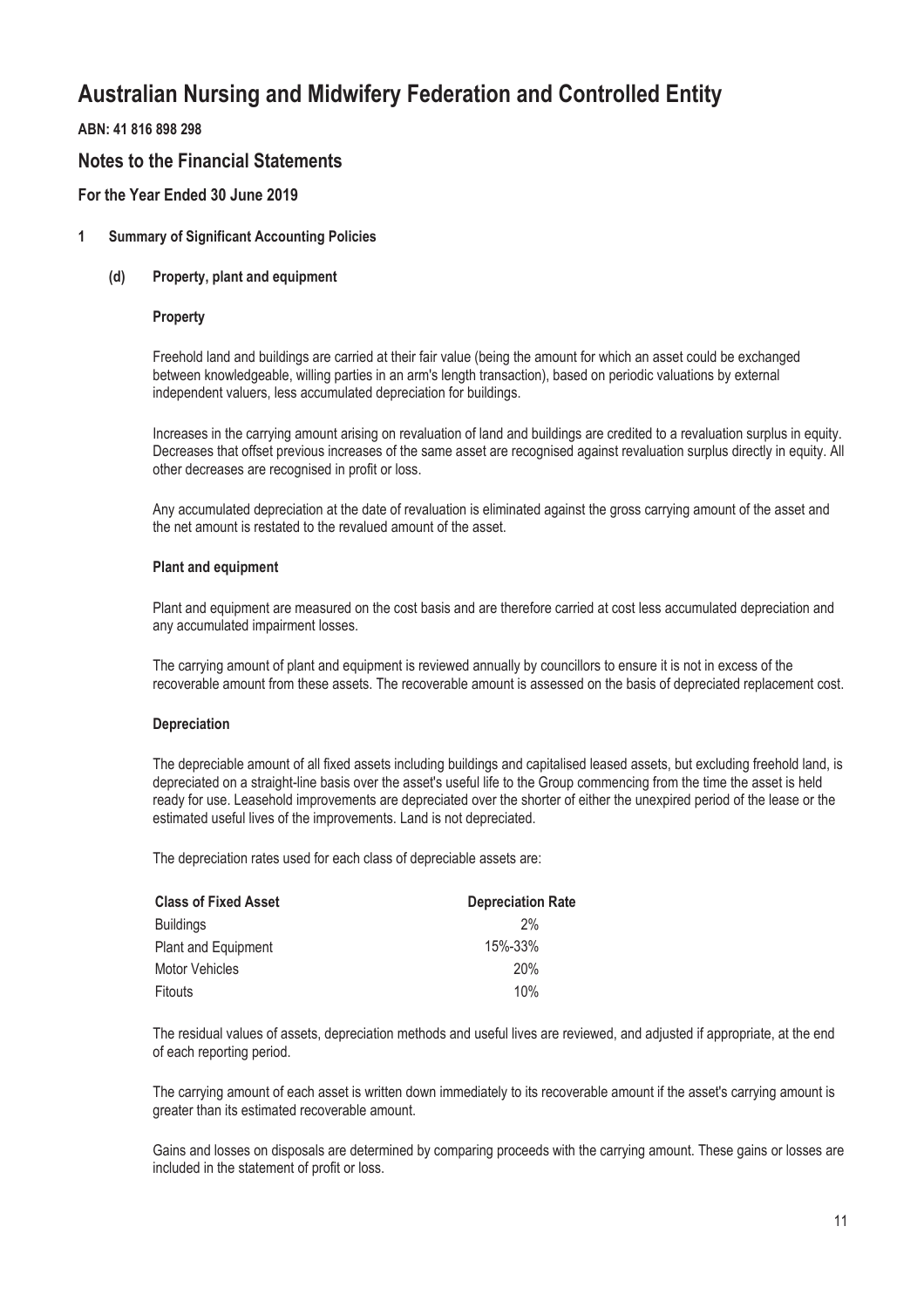**ABN: 41 816 898 298**

# **Notes to the Financial Statements**

### **For the Year Ended 30 June 2019**

### **1 Summary of Significant Accounting Policies**

**(e) Financial instruments**

**Financial Assets**

#### **Initial recognition and measurement**

Financial assets are classified, at initial recognition, and subsequently measured at amortised cost, fair value through other comprehensive income (OCI), or fair value through profit or loss

The classification of financial assets at initial recognition depends on the financial asset's contractual cash flow characteristics and the group business model for managing them. With the exception of trade receivables that do not contain a significant financing component, the group initially measures a financial asset at its fair value plus, in the case of a financial asset not at fair value through profit or loss, transaction costs.

In order for a financial asset to be classified and measured at amortised cost or fair value through OCI, it needs to give rise to cash flows that are 'solely payments of principal and interest' (**SPPI**) on the principal amount outstanding. This assessment is referred to as the SPPI test and is performed at an instrument level.

The group's business model for managing financial assets refers to how it manages its financial assets in order to generate cash flows. The business model determines whether cash flows will result from collecting contractual cash flows, selling the financial assets, or both.

Purchases or sales of financial assets that require delivery of assets within a time frame established by regulation or convention in the market place (regular way trades) are recognised on the trade date, i.e., the date that the [*reporting unit*] commits to purchase or sell the asset.

### **Subsequent measurement**

For purposes of subsequent measurement, financial assets are classified in five categories:

- (Other) financial assets at amortised cost
- (Other) financial assets at fair value through other comprehensive income
- Investments in equity instruments designated at fair value through other comprehensive income
- (Other) financial assets at fair value through profit or loss
- (Other) financial assets designated at fair value through profit or loss

#### *Financial assets at amortised cost*

The group measures financial assets at amortised cost if both of the following conditions are met:

 The financial asset is held within a business model with the objective to hold financial assets in order to collect contractual cash flows and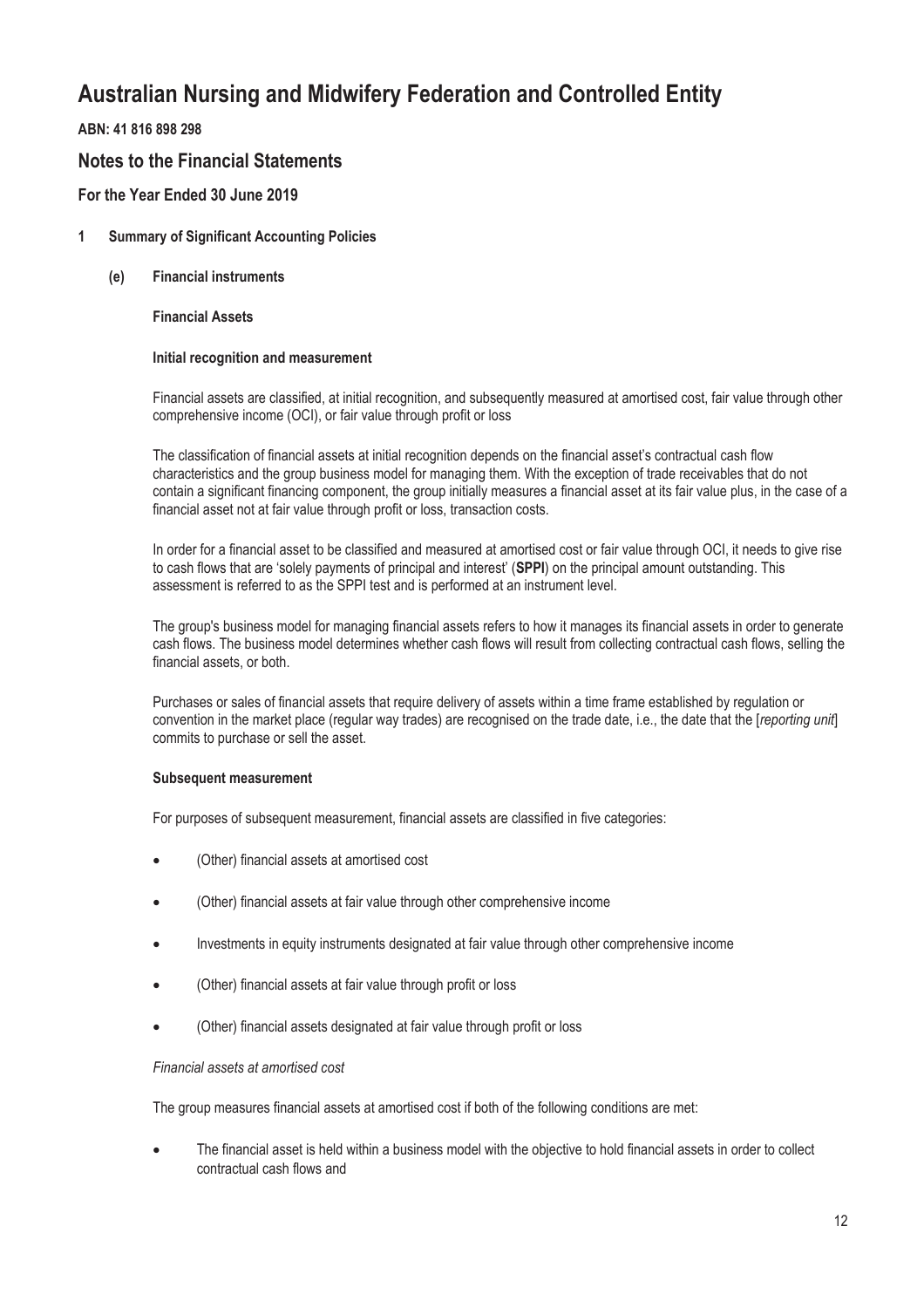**ABN: 41 816 898 298**

# **Notes to the Financial Statements**

### **For the Year Ended 30 June 2019**

### **1 Summary of Significant Accounting Policies**

### **(e) Financial instruments**

### **Financial Assets**

 The contractual terms of the financial asset give rise on specified dates to cash flows that are solely payments of principal and interest on the principal amount outstanding

Financial assets at amortised cost are subsequently measured using the effective interest (**EIR**) method and are subject to impairment. Gains and losses are recognised in profit or loss when the asset is derecognised, modified or impaired,

The group's financial assets at amortised cost includes trade receivables and loans to related parties.

#### **Derecognition**

A financial asset is derecognised when:

- The rights to receive cash flows from the asset have expired or
- The group has transferred its rights to receive cash flows from the asset or has assumed an obligation to pay the received cash flows in full without material delay to a third party under a 'pass-through' arrangement; and either:
- (a) the group has transferred substantially all the risks and rewards of the asset, or
- (b) the group has neither transferred nor retained substantially all the risks and rewards of the asset, but has transferred control of the asset.

When the group has transferred its rights to receive cash flows from an asset or has entered into a pass-through arrangement, it evaluates if, and to what extent, it has retained the risks and rewards of ownership.

When it has neither transferred nor retained substantially all of the risks and rewards of the asset, nor transferred control of the asset, the group continues to recognise the transferred asset to the extent of its continuing involvement together with associated liability.

#### **Offsetting**

Financial assets and financial liabilities are offset and the net amount is reported in the statement of financial position if there is a currently enforceable legal right to offset the recognised amounts and there is an intention to settle on a net basis, to realise the assets and settle the liabilities simultaneously.

#### Impairment - Trade receivables

For trade receivables that do not have a significant financing component, the group applies a simplified approach in calculating expected credit losses (**ECLs**) which requires lifetime expected credit losses to be recognised from initial recognition of the receivables.

Therefore, the group does not track changes in credit risk, but instead recognises a loss allowance based on lifetime ECLs at each reporting date. The group has established a provision matrix that is based on its historical credit loss experience, adjusted for forward-looking factors specific to the debtors and the economic environment.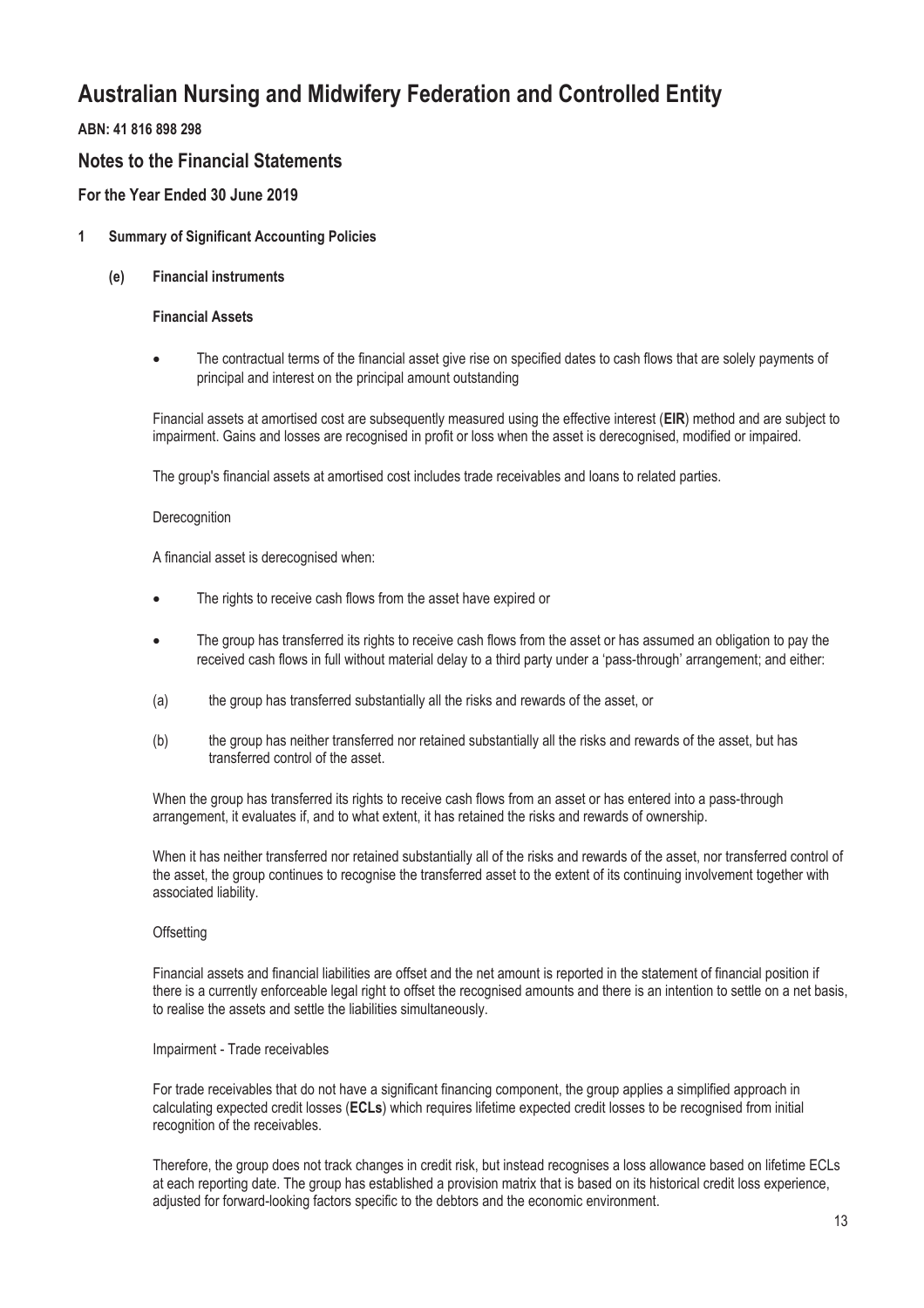**ABN: 41 816 898 298**

# **Notes to the Financial Statements**

### **For the Year Ended 30 June 2019**

### **1 Summary of Significant Accounting Policies**

**(e) Financial instruments**

**Financial liabilities**

The Group measures all financial liabilities initially at fair value less transaction costs, subsequently financial liabilities are measured at amortised cost using the effective interest rate method.

The financial liabilities of the Group comprise trade payables, bank and other loans and finance lease liabilities.

Initial recognition and measurement

Financial liabilities are classified, at initial recognition, at amortised cost unless or at fair value through profit or loss.

All financial liabilities are recognised initially at fair value and, in the case of financial liabilities at amortised cost, net of directly attributable transaction costs.

The group's financial liabilities include trade and other payables.

#### Derecognition

A financial liability is derecognised when the obligation under the liability is discharged or cancelled or expires. When an existing financial liability is replaced by another from the same lender on substantially different terms, or the terms of an existing liability are substantially modified, such an exchange or modification is treated as the derecognition of the original liability and the recognition of a new liability. The difference in the respective carrying amounts is recognised in profit or loss.

#### **(f) Intangible Assets**

#### **Amortisation**

Amortisation is recognised in profit or loss on a straight-line basis over the estimated useful lives of intangible assets from the date that they are available for use.

Amortisation methods, useful lives and residual values are reviewed at each reporting date and adjusted if appropriate.

#### **(g) Cash and cash equivalents**

Cash and cash equivalents includes cash on hand, deposits held at-call with banks, other short-term highly liquid investments with original maturity of three months or less, and bank overdrafts. Bank overdrafts are presented within current liabilities on the consolidated statement of financial position.

#### **(h) Employee benefits**

Short-term employee benefits

Short-term employee benefits are benefits, other than termination benefits, that are expected to be settled wholly within twelve months after the end of the period in which the employees render the related service. Examples of such benefits include wages and salaries and non-monetary benefits. Short-term employee benefits are measured at the undiscounted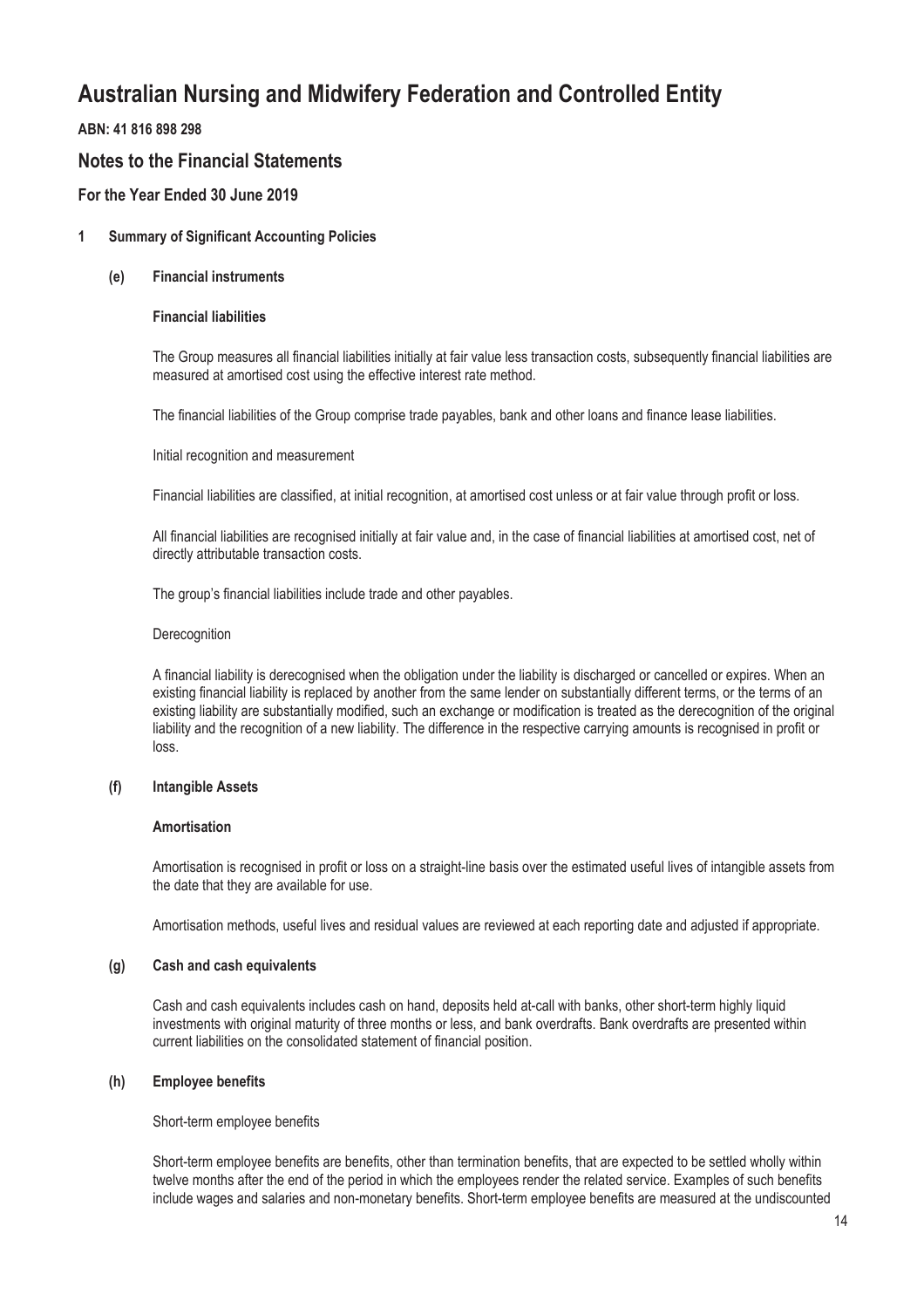**ABN: 41 816 898 298**

# **Notes to the Financial Statements**

**For the Year Ended 30 June 2019**

### **1 Summary of Significant Accounting Policies**

#### **(h) Employee benefits** amounts expected to be paid when the liabilities are settled.

Long-term employee benefits

The Group's liability for long service leave is included in other long term benefits as they are not expected to be settled wholly within twelve months after the end of the period in which the employees render the related service. They are measured at the present value of anticipated future wage and salary levels, experience of employee departures and periods of service, and are discounted at rates determined by reference to market yields at the end of the reporting period on high quality corporate bonds. Changes in measurement of the liability are recognised in profit and loss.

The Group presents employee benefit obligations as current liabilities in the statement of financial position if the Group does not have an unconditional right to defer settlement for at least twelve months after the reporting period, irrespective of when the actual settlement is expected to take place.

### **(i) Income tax**

The Group is exempt from income tax under Div 50.1 of the *Income Tax Assessment Act 1997* however still has obligations for Fringe Benefit Tax (FBT) and the Goods and Services Tax (GST).

### **(j) Goods and Services Tax (GST)**

Revenue, expenses and assets are recognised net of the amount of goods and services tax (GST), except where the amount of GST incurred is not recoverable from the Australian Taxation Office (ATO).

Receivables and payable are stated inclusive of GST.

The net amount of GST recoverable from, or payable to, the ATO is included as part of receivables or payables in the consolidated statement of financial position.

Cash flows in the consolidated statement of cash flows are included on a gross basis and the GST component of cash flows arising from investing and financing activities which is recoverable from, or payable to, the taxation authority is classified as operating cash flows.

#### **(k) Leases**

Leases are classified as finance leases whenever the terms of the lease transfer substantially all the risks and rewards of ownership to the lessee. All other leases are classified as operating leases.

Where an asset is acquired by means of a finance lease, the asset is capitalised at either the fair value of the lease property or, if lower, the present value of minimum lease payments at the inception of the contract and a liability is recognised at the same time and for the same amount.

The discount rate used is the interest rate implicit in the lease. Leased assets are amortised over the period of the lease. Lease payments are allocated between the principal component and the interest expense.

Operating lease payments are expensed on a straight-line basis which is representative of the pattern of benefits derived from the leased assets.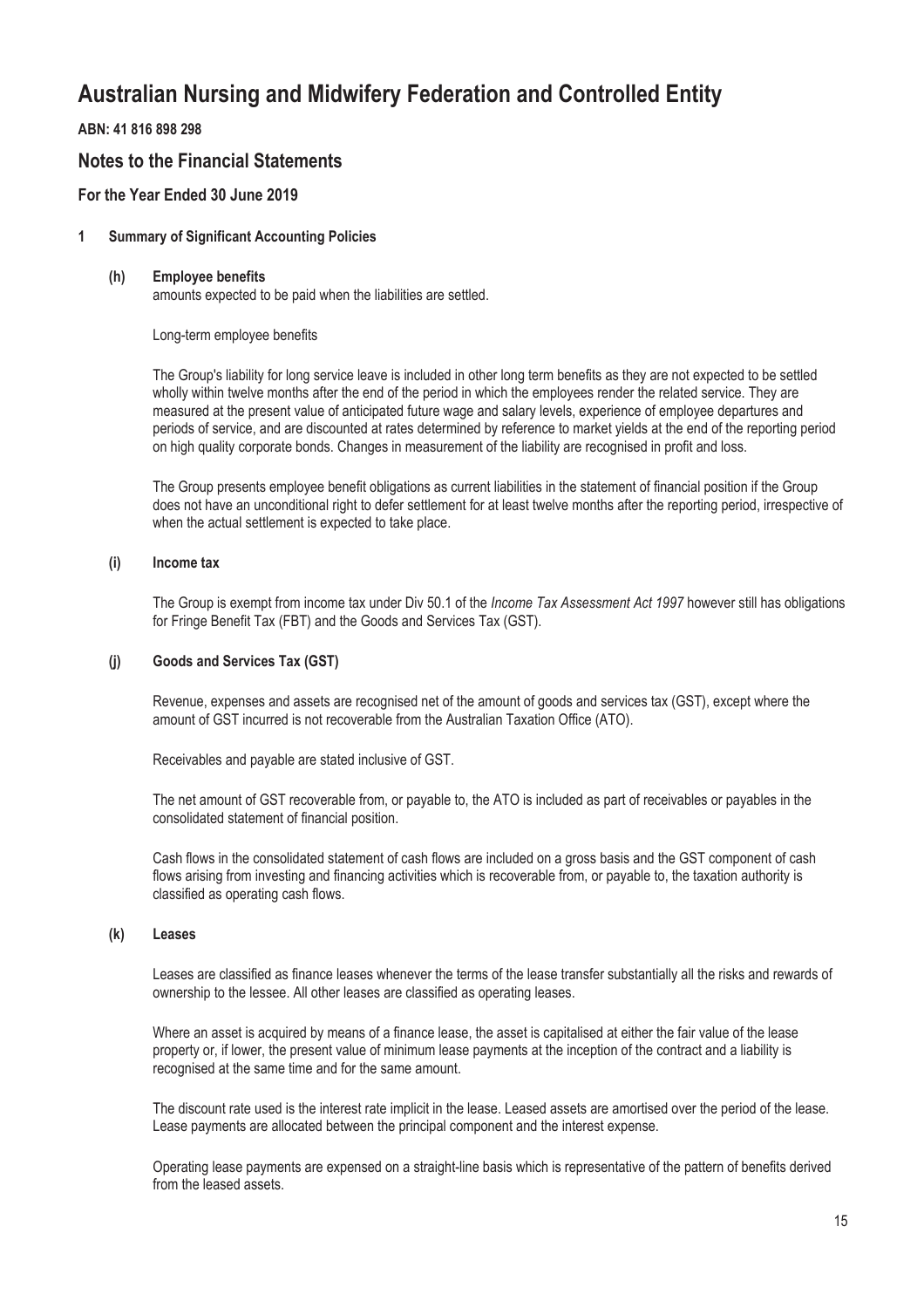**ABN: 41 816 898 298**

# **Notes to the Financial Statements**

## **For the Year Ended 30 June 2019**

### **1 Summary of Significant Accounting Policies**

**(l) Revenue**

Revenue is measured at the fair value of the consideration received or receivable.

Revenue from the rendering of a service is recognised upon the delivery of the service to the customer.

Revenue from the sale of goods is recognised at the point of delivery as this corresponds to the transfer of significant risks and rewards of ownership of the goods and the cessation of all involvement in those goods.

Donations are recognised as revenue when received.

Interest revenue is recognised using the effective interest rate method, which for floating rate financial assets, is the rate inherent in the instrument.

Capitation fees are to be recognised on an accrual basis and recorded as revenue in the year to which it relates.

#### **(m) Government Grant**

Government grant is recognised in the profit or loss when the entity obtains control of the grant and it is probable that the economic benefits gained from the grant will flow to the entity and the amount of the grant or sponsorship can be measured reliably.

If conditions are attached to the grant which must be satisfied before it is eligible to receive the contribution, the recognition of the grant as revenue will be deferred until those conditions are satisfied.

### **(n) ANMF Branches**

The Australian Nursing and Midwifery Federation (ANMF) is the federal body that co-operates with the Branches in response to national issues of importance to nurses, midwives and assistants in nursing. ANMF Branches respond to issues at a State and Territory level and actively represent the industrial, professional and political interests of members at the local level.

There is an ANMF Branch in each State and Territory in Australia. ANMF Branches are considered as reporting units under the Federation as per the Fair Work (Registered Organisations) Act 2009 (the Act). However the activities of these Branches are not consolidated into the Federal Office's accounts as the Federal Office does not have beneficial control. The Branches have their own accounting processes, are required to be audited separately and have their own reporting obligations under the Act.

The branches of the Federation as follow:

- ANMF Australian Capital Territory Branch
- ANMF Northern Territory Branch
- ANMF Victorian Branch
- ANMF Tasmanian Branch
- ANMF Western Australian Branch
- ANMF South Australian Branch
- ANMF New South Wales Branch
- ANMF QNMU Branch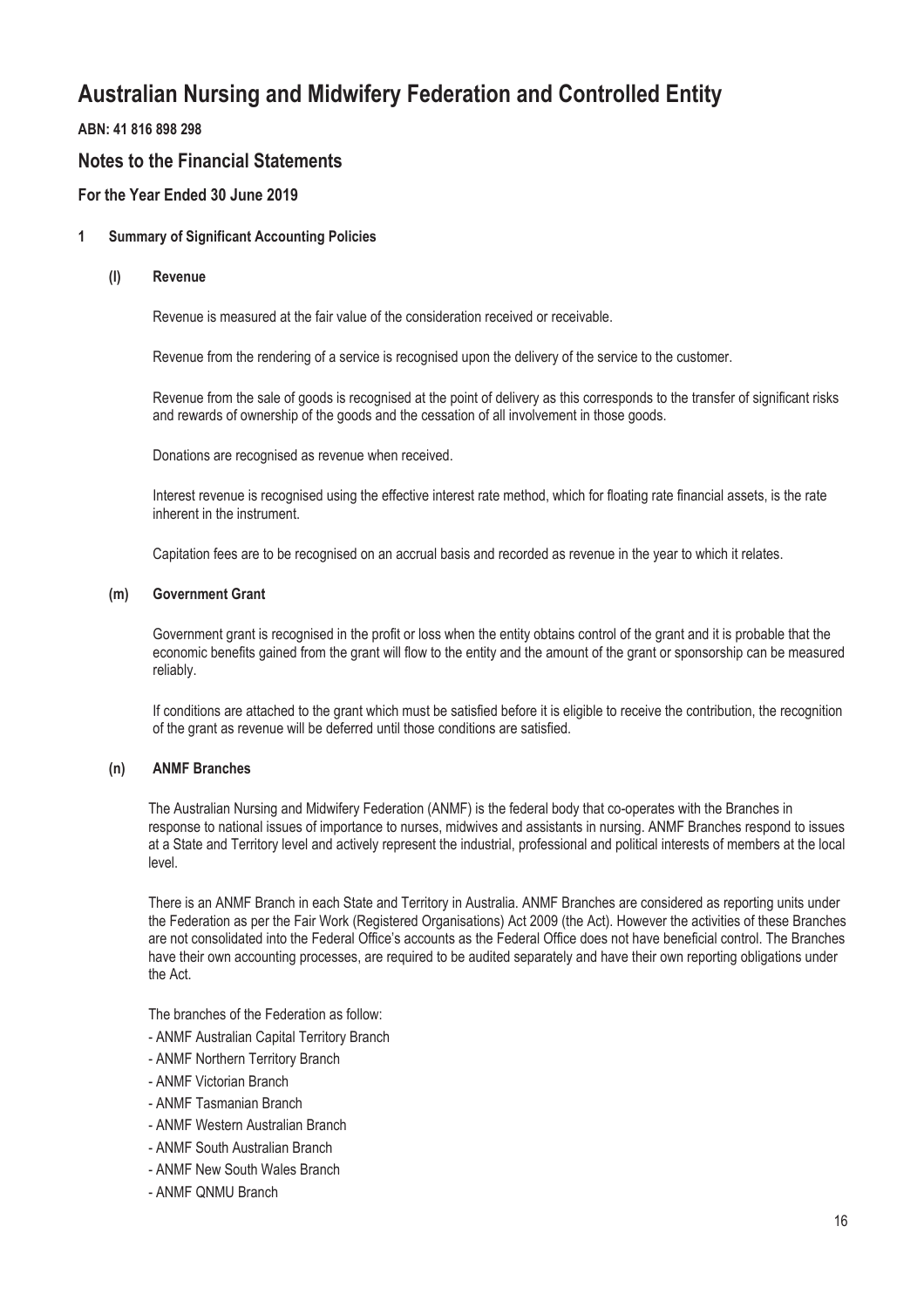**ABN: 41 816 898 298**

# **Notes to the Financial Statements**

## **For the Year Ended 30 June 2019**

### **1 Summary of Significant Accounting Policies**

### **(n) ANMF Branches**

The following Branches operate in conjunction with State Registered Trade Unions which are incorporated under relevant State Industrial Legislation:

- ANMF Western Australian Branch in conjunction with Australian Nursing Federation Industrial Union of Workers Perth
- ANMF South Australian Branch in conjunction with ANMF (SA Branch)
- ANMF New South Wales Branch in conjunction with NSW Nurses and Midwives' Association
- ANMF QNMU Branch in conjunction with Queensland Nurses and Midwives Union

These State Registered Trade Unions are regarded as related parties of the Federal Office.

### **(o) Contingent assets and liabilities**

Contingent liabilities and contingent assets are not recognised in the Statement of Financial Position but are reported in the relevant notes. They may arise from uncertainty as to the existence of a liability or asset or represent an existing liability or asset in respect of which the amount cannot be reliably measured. Contingent assets are disclosed when settlement is probable but not virtually certain, and contingent liabilities are disclosed when settlement is greater than remote.

### **(p) Critical accounting estimates and judgments**

The Federal Council evaluate estimates and judgments incorporated into the financial statements based on historical knowledge and best available current information. Estimates assume a reasonable expectation of future events and are based on current trends and economic data, obtained both externally and within the Group.

### **(i)** Key estimates - impairment

The Federal Council assesses impairment at the end of each reporting year by evaluating conditions specific to the Group that may be indicative of impairment triggers. Recoverable amounts of relevant assets are reassessed using value-in-use calculations which incorporate various key assumptions.

**(ii)** Key judgment - Useful lives of property, plant and equipment

Property, plant and equipment are depreciated over their useful life and the depreciation rates are assessed when the assets are acquired or when there is a significant change that affects the remaining useful life of the asset.

**(iii)** Key judgments - provision for impairment of receivables

The value of the provision for impairment of receivables is estimated by considering the ageing of receivables, communication with the debtors and prior history.

#### **(q) Adoption of new and revised accounting standards**

The Group has adopted all standards which became effective for the first time at 30 June 2019, the adoption of these standards has not caused any material adjustments to the reported financial position, performance or cash flow of the Group.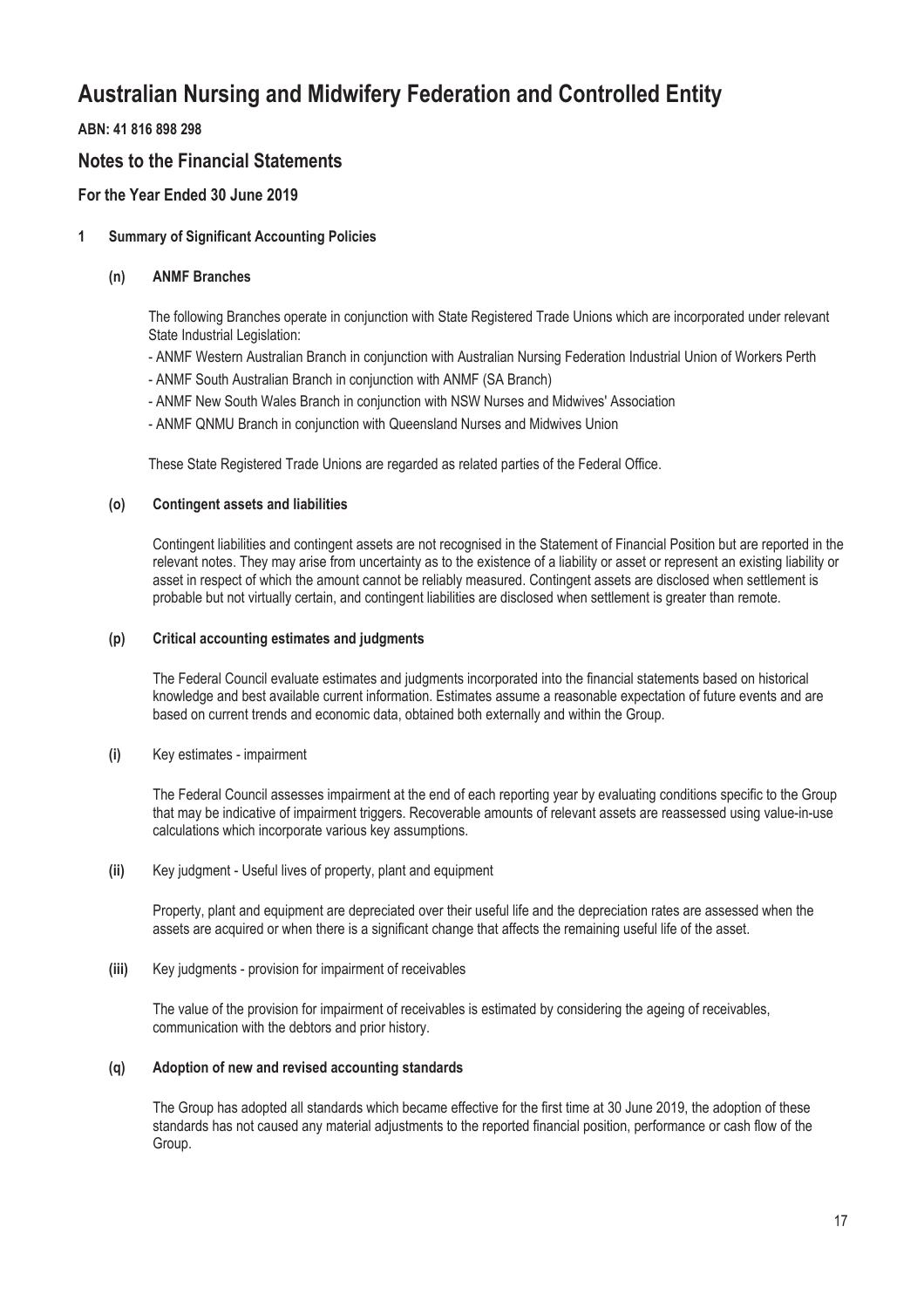**ABN: 41 816 898 298**

# **Notes to the Financial Statements**

## **For the Year Ended 30 June 2019**

### **1 Summary of Significant Accounting Policies**

### **(r) Future Australian Accounting Standards Requirements**

The AASB has issued a number of new and amended Accounting Standards and Interpretations that have mandatory application dates for future reporting periods, some of which are relevant to the group. The group has decided not to early adopt any of the new and amended pronouncements. The group's assessment of the new and amended pronouncements that are relevant to the group but applicable in future reporting periods is set out below:

AASB 15: Revenue from Contracts with Customers (applicable for annual reporting periods commencing on or after 1 January 2019 year end)

When effective, this Standard will replace the current accounting requirements applicable to revenue with a single, principles-based model. Except for a limited number of exceptions, including leases, the new revenue model in AASB 15 will apply to all contracts with customers as well as non-monetary exchanges between entities in the same line of business to facilitate sales to customers and potential customers.

The core principle of the Standard is that an entity will recognise revenue to depict the transfer of promised goods or services to customers in an amount that reflects the consideration to which the entity expects to be entitled in exchange for the goods or services. To achieve this objective, AASB 15 provides the following five-step process:

- identify the contract(s) with a customer;
- identify the performance obligations in the contract(s);
- determine the transaction price;
- allocate the transaction price to the performance obligations in the contract(s); and
- recognise revenue when (or as) the performance obligations are satisfied.

This Standard will require retrospective restatement, as well as enhanced disclosures regarding revenue.

The Federal Council anticipate that the adoption of AASB 15 will not have a significant impact on the group's financial statements.

#### AASB 16: Leases

(applicable for annual reporting periods commencing on or after 1 January 2019)

AASB 16 introduces a single lessee accounting model and requires a lessee to recognise assets and liabilities for all leases with a term of more than 12 months, unless the underlying asset is of low value. A lessee is required to recognise a right-ofuse asset representing its right to use the underlying leased asset and a lease liability representing its obligations to make lease payments.

A lessee measures right-of-use assets similarly to other non-financial assets (such as property, plant and equipment) and lease liabilities similarly to other financial liabilities. As a consequence, a lessee recognises depreciation of the right-of-use asset and interest on the lease liability, and also classifies cash repayments of the lease liability into a principal portion and an interest portion and presents them in the statement of cash flows applying AASB 107 Statement of Cash Flows.

Assets and liabilities arising from a lease are initially measured on a present value basis. The measurement includes noncancellable lease payments (including inflation-linked payments), and also includes payments to be made in optional periods if the lessee is reasonably certain to exercise an option to extend the lease, or not to exercise an option to terminate the lease. The Federal Council anticipate that the adoption of AASB 16 will not have a significant impact on the group's financial statements.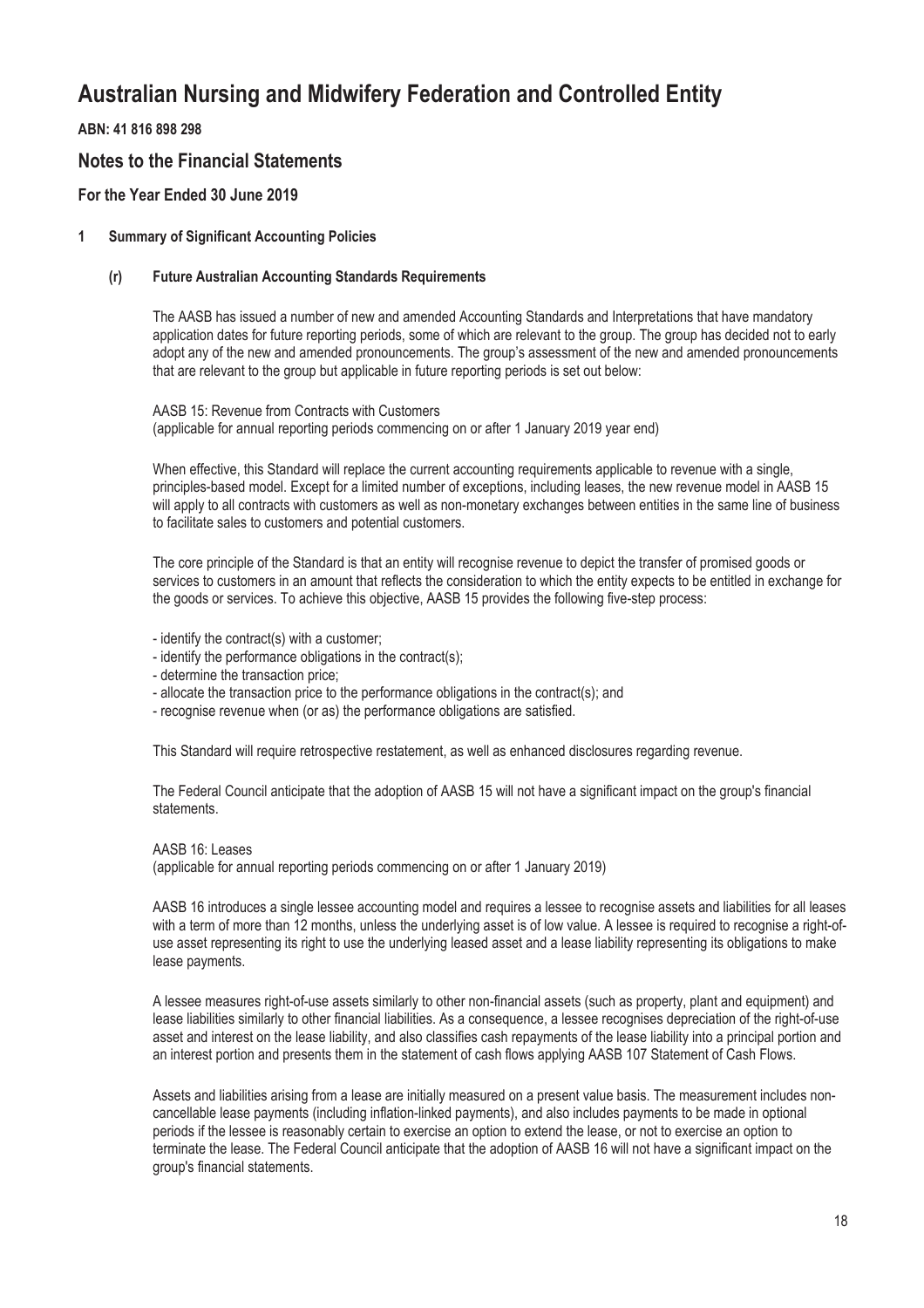### **ABN: 41 816 898 298**

(a) **Capitation fees**

# **Notes to the Financial Statements**

# **For the Year Ended 30 June 2019**

## **2 Revenue and Other Income**

|                                                               |             | 2019      | 2018      |
|---------------------------------------------------------------|-------------|-----------|-----------|
|                                                               | <b>Note</b> | \$        | \$        |
| <b>Revenue</b>                                                |             |           |           |
| - NENA membership subscription                                |             | 2,650     | 3,692     |
| - Capitation fees                                             | 2(a)        | 5,681,822 | 5,396,983 |
| - Australian Nursing and Midwifery Journal subscription fees  | 2(b)        | 902,808   | 1,450,096 |
| - Grants and donations                                        | 2(c)        | 56,000    | 54,000    |
| - Australian Nursing and Midwifery Journal advertising income |             | 289,366   | 466,330   |
| - Biennial National Conference Income                         | 2(d)        |           | 236,909   |
| - Continuing Professional Education income                    |             | 78,212    | 167,207   |
| - Campaigns - Branch contribution                             | 2(e)        | 721,332   | 283,088   |
| - Interest income                                             |             | 2,212     | 6,288     |
| - Gain from disposal of fixed assets                          |             | 5,599     |           |
| - Other income                                                |             | 165,792   | 256,078   |
| - Levies                                                      |             |           |           |
| - Revenue from recovery of wages activity                     |             |           |           |
|                                                               |             | 7,905,793 | 8,320,671 |
| <b>Capitation fees</b>                                        |             |           |           |
| <b>ANMF Australian Capital Territory Branch</b>               |             | 61,330    | 59,861    |
| <b>ANMF New South Wales Branch</b>                            |             | 1,431,400 | 1,379,080 |
| <b>ANMF Northern Territory Branch</b>                         |             | 67,515    | 63,994    |
| <b>ANMF South Australian Branch</b>                           |             | 425,733   | 410,370   |
| <b>ANMF QNMU Branch</b>                                       |             | 1,183,828 | 1,112,283 |
| <b>ANMF Tasmania Branch</b>                                   |             | 161,157   | 152,518   |
| <b>ANMF Victorian Branch</b>                                  |             | 1,657,392 | 1,565,135 |
| <b>ANMF Western Australian Branch</b>                         |             | 693,467   | 653,742   |
| Total capitation fee income                                   |             | 5,681,822 | 5,396,983 |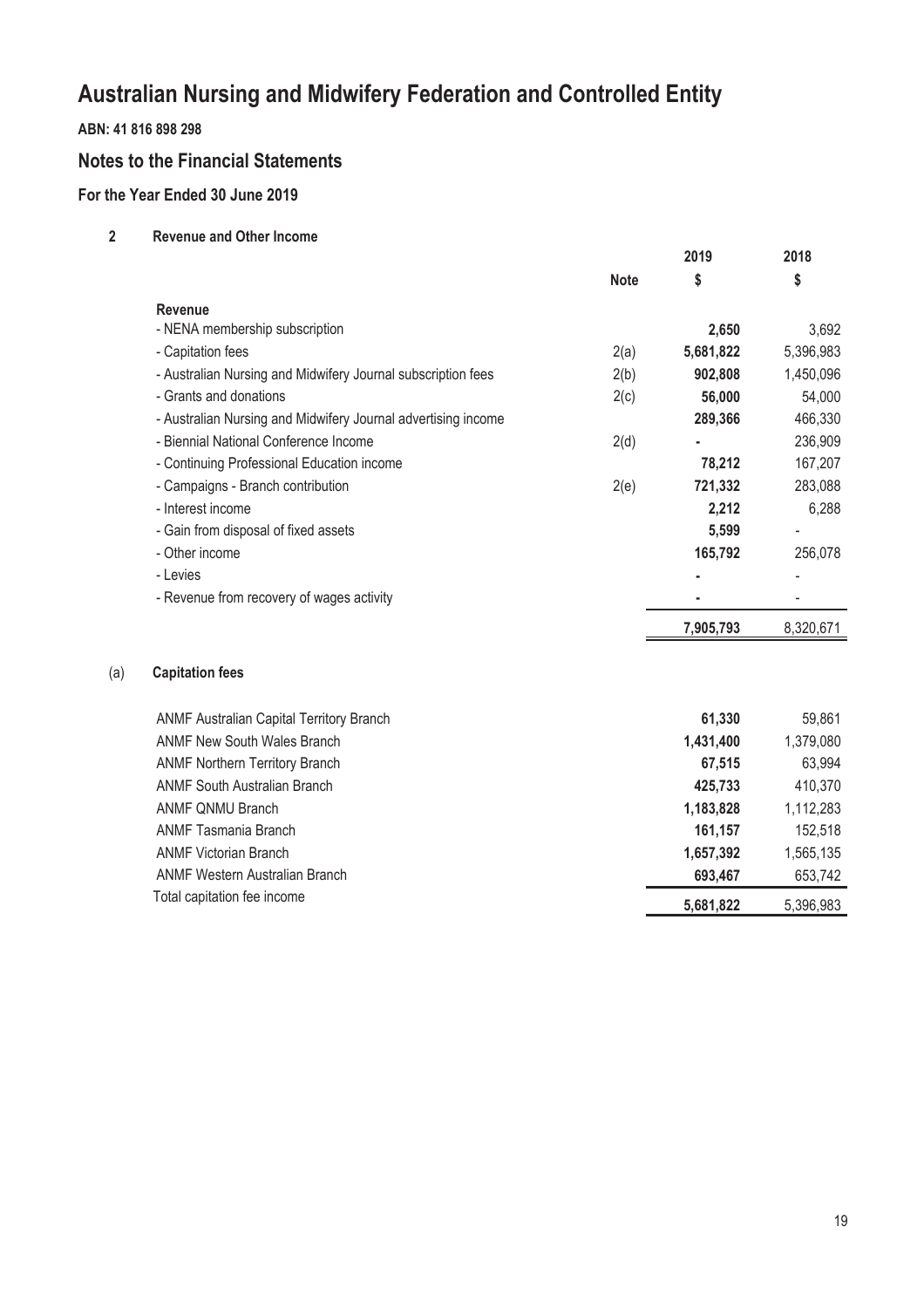### **ABN: 41 816 898 298**

(c) **Grants and donations**

# **Notes to the Financial Statements**

# **For the Year Ended 30 June 2019**

**2 Revenue and Other Income**

### (b) **Australian Nursing and Midwifery Journal subscription fees**

|                                                                  | 2019    | 2018      |
|------------------------------------------------------------------|---------|-----------|
|                                                                  | \$      | \$        |
| <b>ANMF Australian Capital Territory Branch</b>                  | 26,287  | 46,565    |
| <b>ANMF New South Wales Branch</b>                               | 25,671  | 25,642    |
| <b>ANMF Northern Territory Branch</b>                            | 13,803  | 32,957    |
| ANMF (SA Branch)**                                               | 98,353  | 316,451   |
| Queensland Nurses and Midwives Union**                           | 21,095  | 20,145    |
| ANMF Tasmania Branch                                             | 11,860  | 17,915    |
| <b>ANMF Victorian Branch</b>                                     | 682,048 | 974,621   |
| <b>ANMF Western Australian Branch</b>                            | 12,104  |           |
| Non-reporting units                                              | 11,587  | 15,800    |
|                                                                  |         |           |
| Total Australian Nursing and Midwifery Journal subscription fees | 902,808 | 1,450,096 |
| ** Transactions with state registered trade unions.              |         |           |
| <b>Grants and donations</b>                                      |         |           |
| Grants                                                           | 56,000  | 54,000    |
| Donations                                                        |         |           |
| Total                                                            | 56,000  | 54,000    |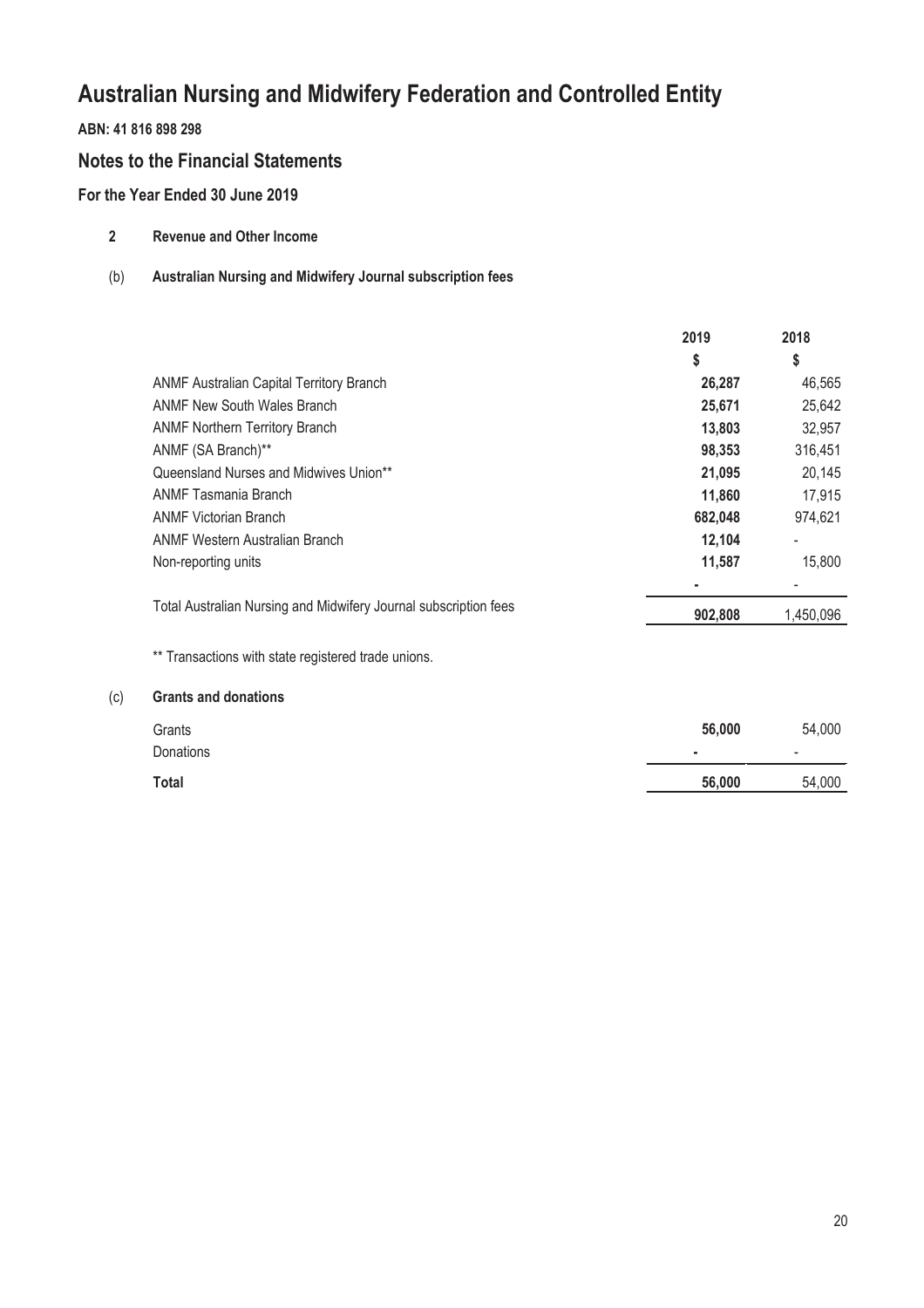## **ABN: 41 816 898 298**

# **Notes to the Financial Statements**

# **For the Year Ended 30 June 2019**

- **2 Revenue and Other Income**
- (d) **Biennial National Conference income**

|                                                 | 2019 | 2018    |  |
|-------------------------------------------------|------|---------|--|
|                                                 | \$   | \$      |  |
| <b>ANMF Australian Capital Territory Branch</b> |      | 1.015   |  |
| <b>ANMF New South Wales Branch</b>              |      | 26,050  |  |
| <b>ANMF Northern Territory Branch</b>           |      | 1,128   |  |
| ANMF (SA Branch)**                              |      | 7,650   |  |
| Queensland Nurses and Midwives Union**          |      | 20,774  |  |
| <b>ANMF Tasmanian Branch</b>                    |      | 2,851   |  |
| <b>ANMF Victorian Branch</b>                    |      | 28,932  |  |
| ANMF Western Australian Branch                  |      | 11,599  |  |
| Recognition of deferred revenue                 |      | 100,000 |  |
| Sponsorship from other non-reporting units      |      | 36,910  |  |
| Total                                           |      | 236,909 |  |

### (e) **Campaigns - Branch Contributions**

| <b>ANMF Australian Capital Territory Branch</b> | 6,397   | 2,512    |
|-------------------------------------------------|---------|----------|
| <b>ANMF Northern Territory Branch</b>           | 13,487  | 755      |
| ANMF (SA Branch)**                              | 20,750  | 23,210   |
| Queensland Nurses and Midwives Union**          | 120.274 | 104,905  |
| <b>ANMF New South Wales Branch</b>              | 140,603 | 16,829   |
| <b>ANMF Tasmanian Branch</b>                    | 24.185  | 6,437    |
| <b>ANMF Victorian Branch</b>                    | 332,194 | 133,014  |
| ANMF Western Australian Branch                  | 50,838  | 8,031    |
| Deferral of campaign income                     | 12.604  | (12,605) |
| Total                                           | 721,332 | 283,088  |

\*\* Transactions with state registered trade unions.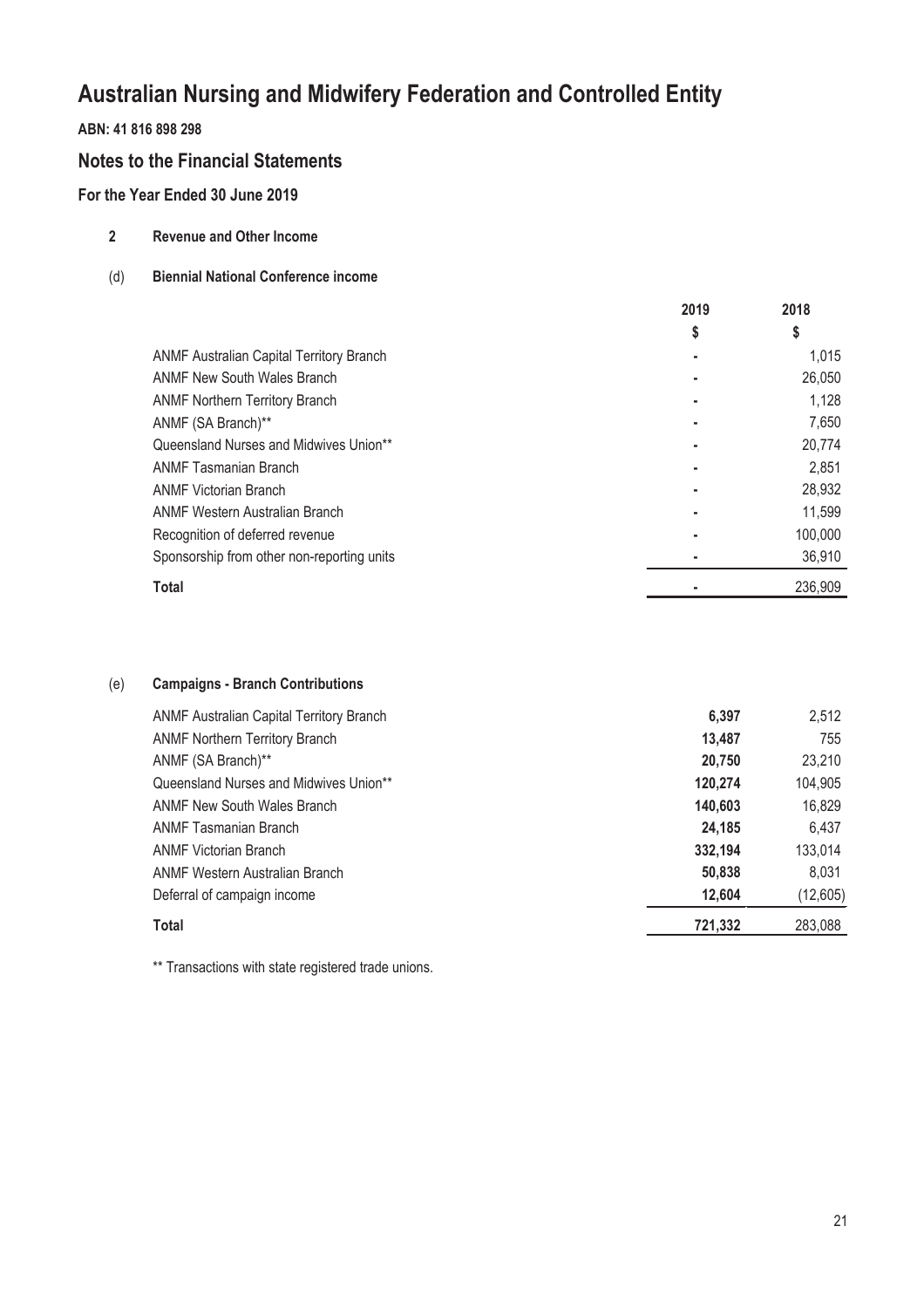### **ABN: 41 816 898 298**

# **Notes to the Financial Statements**

## **For the Year Ended 30 June 2019**

**3 Expenses**

(b) **Affiliation fees**

(a) **Employee expenses**

|                                                                | 2019      | 2018      |
|----------------------------------------------------------------|-----------|-----------|
|                                                                | \$        | \$        |
| Holders of office:                                             |           |           |
| Wages and salaries                                             | 322,845   | 244,742   |
| Superannuation                                                 | 56,070    | 60,869    |
| Leave and other entitlements                                   | 73,373    | 113,868   |
| Separation and redundancies                                    |           |           |
| Other employee expenses                                        | 22,840    | 17,153    |
| Subtotal employee expenses holders of office                   | 475,128   | 436,632   |
| <b>Employees other than office holders:</b>                    |           |           |
| Wages and salaries                                             | 1,903,515 | 1,968,125 |
| Superannuation                                                 | 351,413   | 360,489   |
| Leave and other entitlements                                   | 471,667   | 494,438   |
| Separation and redundancies                                    |           |           |
| Other employee expenses                                        | 24,238    | 22,607    |
| Subtotal employee expenses employees other than office holders | 2,750,833 | 2,845,659 |
| Other employee related expenses                                |           |           |
| Payroll Tax                                                    | 154,931   | 165,321   |
| <b>Staff amenities</b>                                         | 9,554     | 10,400    |
|                                                                | 164,485   | 175,721   |
| <b>Total employee expenses</b>                                 | 3,390,446 | 3,458,012 |
| <b>Affiliation fees</b>                                        |           |           |
| Australian Council of Trade Unions                             | 1,153,787 | 1,086,521 |
| Australian College of Nursing (ICN)                            | 88,014    | 77,109    |
| <b>Total</b>                                                   | 1,241,801 | 1,163,630 |
|                                                                |           |           |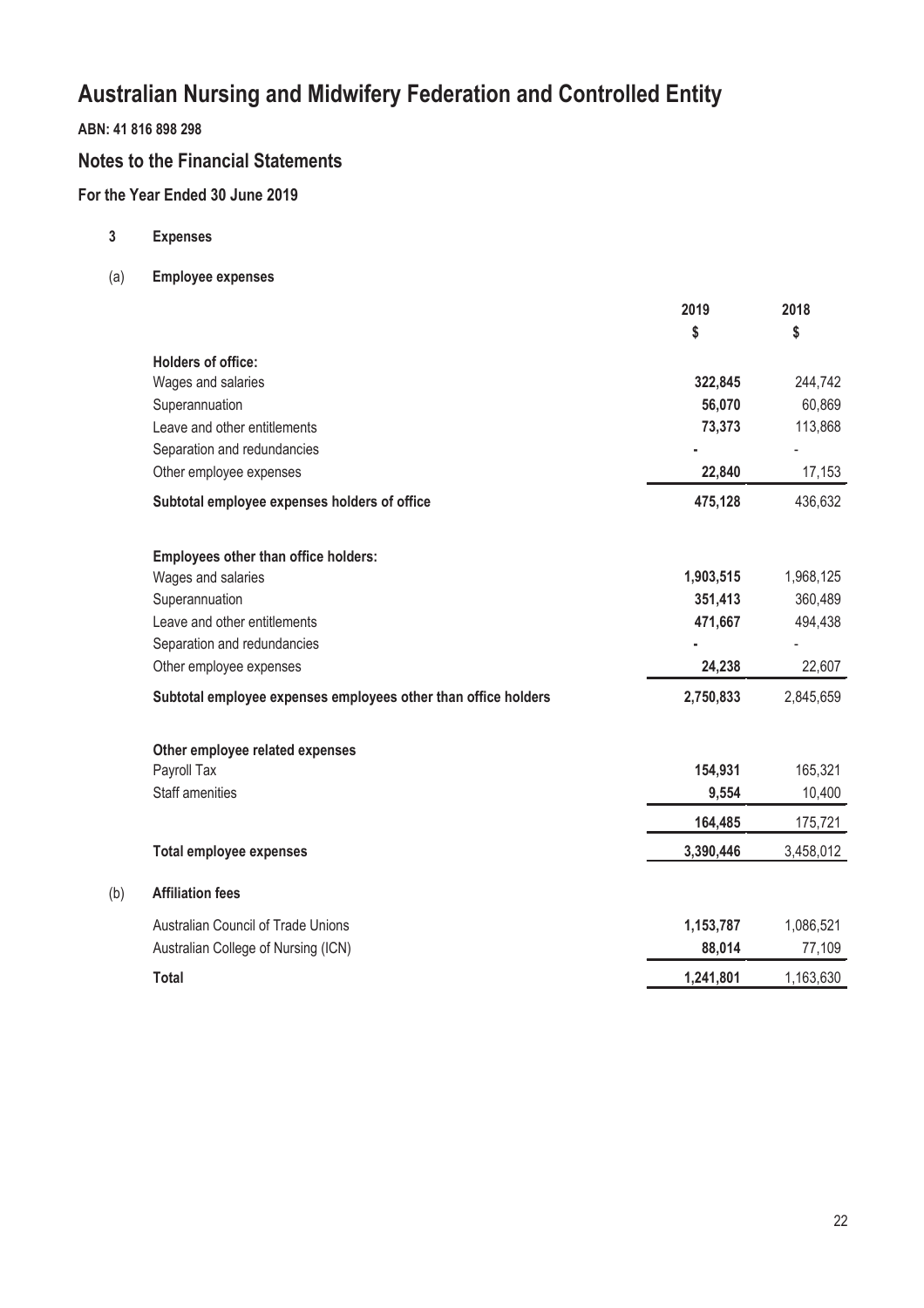### **ABN: 41 816 898 298**

# **Notes to the Financial Statements**

## **For the Year Ended 30 June 2019**

- **3 Expenses**
- (c) **Legal expenses**

|     |                                                   |             | 2019    | 2018    |
|-----|---------------------------------------------------|-------------|---------|---------|
|     |                                                   | <b>Note</b> | \$      | \$      |
|     | Litigation                                        |             | 45,258  | 25,940  |
|     | Other legal matters                               |             | 86,704  | 9,660   |
|     | <b>Total</b>                                      |             | 131,962 | 35,600  |
| (d) | <b>Grants or donations</b>                        |             |         |         |
|     | <b>Donations</b>                                  |             |         |         |
|     | Total paid that were \$1,000 or less              |             | 2,291   | 1,210   |
|     | Total paid that exceeded \$1,000                  |             | 3,000   | 33,000  |
|     | <b>Grants</b>                                     | (i)         |         |         |
|     | Total paid that were \$1,000 or less              |             |         |         |
|     | Total paid that exceeded \$1,000                  |             |         |         |
|     | <b>Total</b>                                      |             | 5,291   | 34,210  |
| (e) | Other expense disclosures                         |             |         |         |
|     | Depreciation and amortisation:                    |             |         |         |
|     | Land and buildings                                |             | 62,600  | 62,600  |
|     | Plant and equipment                               |             | 73,342  | 60,576  |
|     | Intangibles                                       |             | 22,896  | 20,555  |
|     | Total depreciation and amortisation               |             | 158,838 | 143,731 |
|     | <b>Other Expenses:</b>                            |             |         |         |
|     | Fees/allowances - meetings and conferences        |             |         |         |
|     | Levies                                            |             |         |         |
|     | Consideration to employers for payroll deductions |             |         |         |
|     | Capitation fees                                   |             |         |         |
|     | Penalties - via RO Act or RO Regulations          |             | 29,250  |         |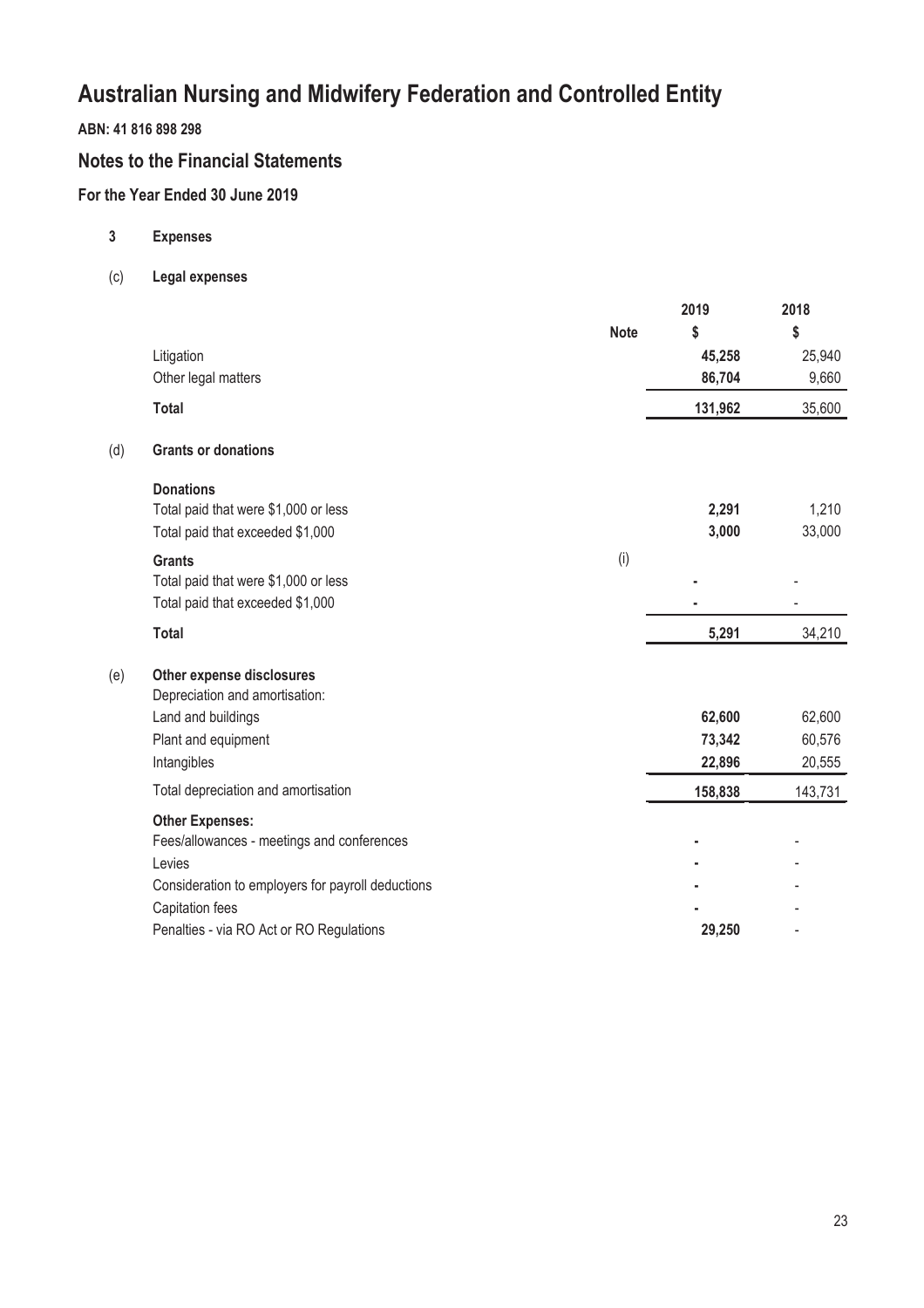### **ABN: 41 816 898 298**

# **Notes to the Financial Statements**

## **For the Year Ended 30 June 2019**

**4 Cash and Cash Equivalents**

|   |                                    |             | 2019     | 2018     |
|---|------------------------------------|-------------|----------|----------|
|   |                                    | <b>Note</b> | \$       | \$       |
|   | Cash on hand                       |             | 580      | 580      |
|   | Cash at bank                       |             | 974,769  | 730,400  |
|   |                                    |             | 975,349  | 730,980  |
| 5 | <b>Trade and Other Receivables</b> |             |          |          |
|   | <b>CURRENT</b>                     |             |          |          |
|   | Trade receivables                  | (a)         | 494,202  | 522,906  |
|   | Provision for impairment           | (b)         | (20,000) | (20,000) |
|   | Net trade receivables              |             | 474,202  | 502,906  |
|   | Other receivables                  |             | 22,532   | 1,721    |
|   |                                    |             | 496,734  | 504,627  |

#### (a) **Trade receivables from Branches**

Included in the trade receivables balance are receivables from ANMF Branches and related state registered trade unions. They consist of:

| Receivables from other reporting units and related parties                           |         |         |
|--------------------------------------------------------------------------------------|---------|---------|
| <b>ANMF Australian Capital Territory Branch</b>                                      | 6,202   | 4,690   |
| <b>ANMF Northern Territory Branch</b>                                                | 572     | 2,894   |
| <b>ANMF South Australian Branch</b>                                                  | 33,579  | 31,173  |
| ANMF (SA Branch)**                                                                   | 39,025  |         |
| Queensland Nurses and Midwives Union                                                 |         | 49,500  |
| <b>ANMF Tasmanian Branch</b>                                                         | 16,825  | 15,463  |
| <b>ANMF Victorian Branch</b>                                                         | 367,402 | 296,139 |
| ANMF Western Australian Branch                                                       | 13,314  | 8,834   |
| Total receivable from other reporting units and related parties                      | 476,919 | 408,693 |
| Less provision for doubtful debt:                                                    |         |         |
| Other reporting units                                                                |         |         |
| Total provision for doubtful debts from other reporting units and<br>related parties |         |         |
| Receivable from other reporting units (net)                                          | 476.919 | 408.693 |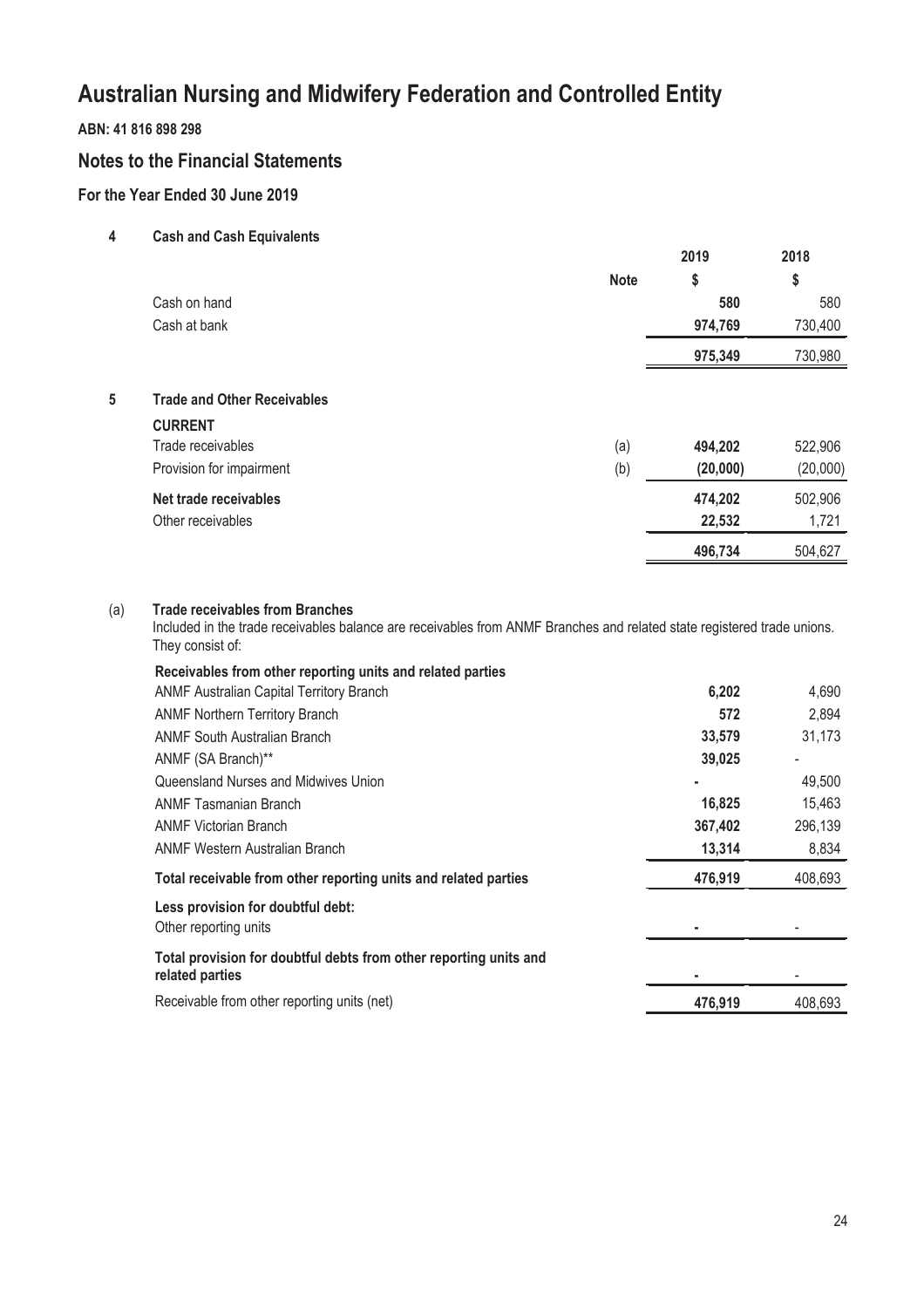## **ABN: 41 816 898 298**

# **Notes to the Financial Statements**

# **For the Year Ended 30 June 2019**

### **5 Trade and Other Receivables**

\*\* Transactions with state registered trade unions.

## (b) **Provision for impairment of receivables**

Movement in provision for impairment of receivables is as follows:

|   |                                                            | 2019<br>\$  | 2018<br>\$                         |
|---|------------------------------------------------------------|-------------|------------------------------------|
|   | Balance at beginning of the year<br>Charged for the year   | 20,000<br>٠ | 20,000<br>$\overline{\phantom{a}}$ |
|   | Balance at end of the year                                 | 20,000      | 20,000                             |
| 6 | <b>Other financial assets</b>                              |             |                                    |
|   | Amortised cost financial assets<br>Term deposits - current | 33,722      | 33,225                             |
| 7 | <b>Other Assets</b>                                        |             |                                    |
|   | <b>CURRENT</b><br>Prepayments                              | 117,159     | 113,364                            |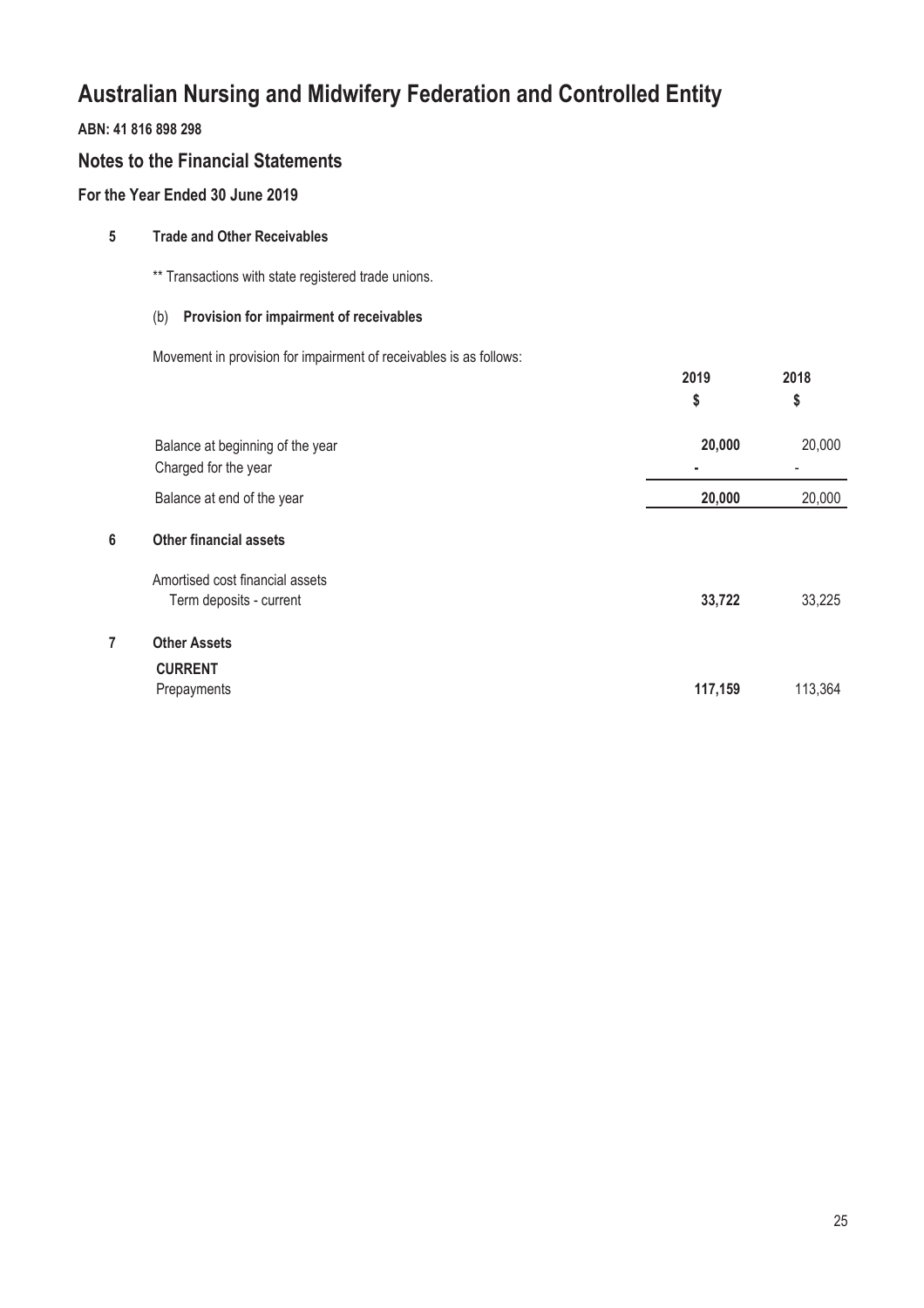### **ABN: 41 816 898 298**

# **Notes to the Financial Statements**

# **For the Year Ended 30 June 2019**

**8 Property, Plant and Equipment**

|                                     | 2019       | 2018       |
|-------------------------------------|------------|------------|
|                                     | \$         | \$         |
| <b>LAND AND BUILDINGS</b>           |            |            |
| <b>Land and buildings</b>           |            |            |
| At independent valuation            | 3,130,000  | 3,130,000  |
| Accumulated depreciation            | (187, 800) | (125, 200) |
| <b>Total land and buildings</b>     | 2,942,200  | 3,004,800  |
| <b>PLANT AND EQUIPMENT</b>          |            |            |
| <b>Plant and equipment</b>          |            |            |
| At cost                             | 736,205    | 712,308    |
| Accumulated depreciation            | (548, 717) | (494, 205) |
| Total plant and equipment           | 187,488    | 218,103    |
| <b>Motor vehicles</b>               |            |            |
| At cost                             | 53,955     | 61,729     |
| Accumulated depreciation            | (30, 656)  | (43, 686)  |
| Total motor vehicles                | 23,299     | 18,043     |
| <b>Fitouts</b>                      |            |            |
| At cost                             | 444,100    | 444,100    |
| Accumulated depreciation            | (411, 207) | (402, 344) |
| <b>Total fitouts</b>                | 32,893     | 41,756     |
| <b>Total plant and equipment</b>    | 243,680    | 277,902    |
| Total property, plant and equipment | 3,185,880  | 3,282,702  |
|                                     |            |            |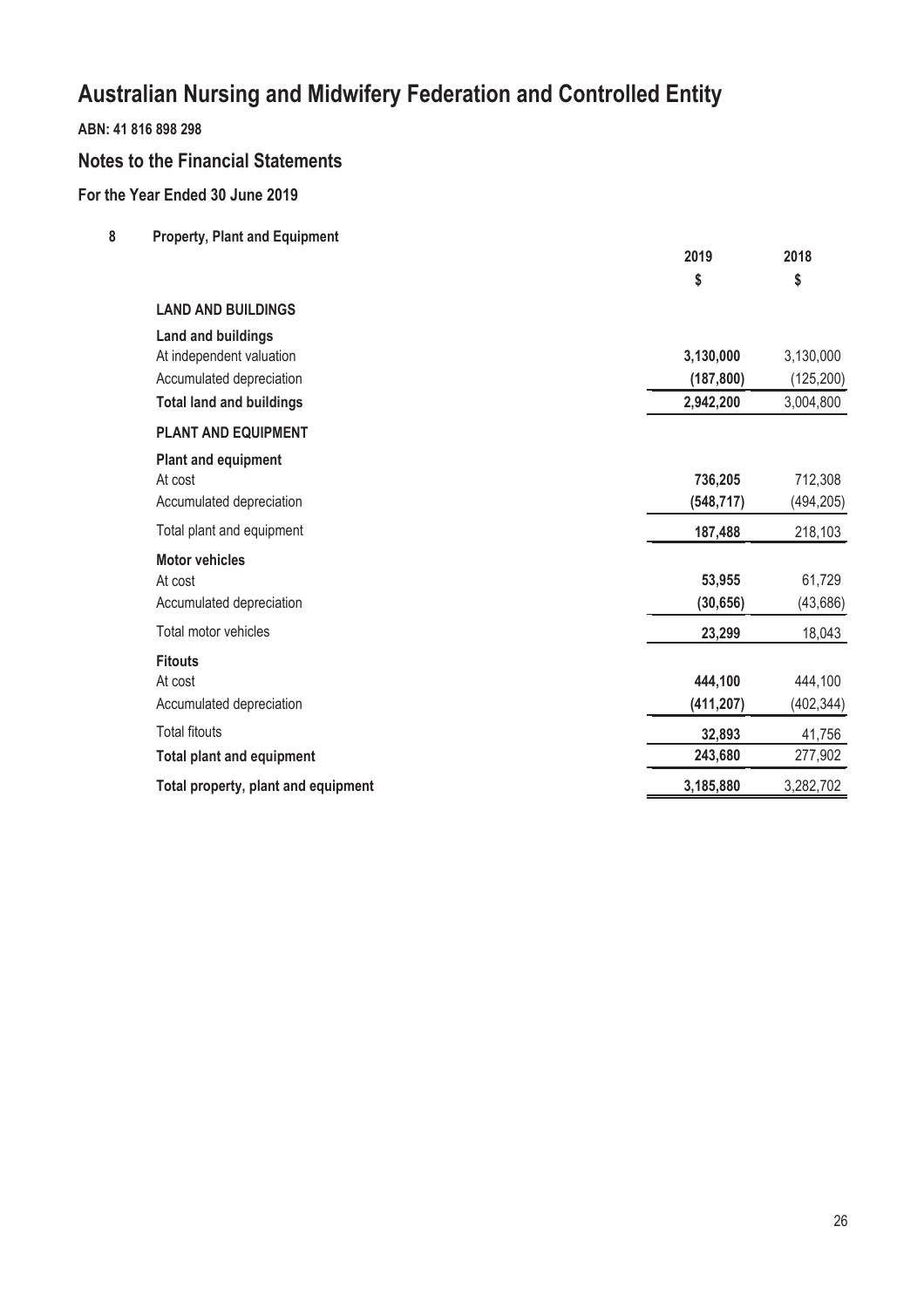**ABN: 41 816 898 298**

# **Notes to the Financial Statements**

## **For the Year Ended 30 June 2019**

## **8 Property, Plant and Equipment**

# (a) **Movements in carrying amounts of property, plant and equipment**

| 2019                             | Land and<br><b>Buildings</b><br>J   | <b>Plant and</b><br><b>Equipment</b><br>\$ | <b>Motor Vehicles</b><br>G | <b>Fitouts</b><br>P | <b>Total</b><br>ъ |
|----------------------------------|-------------------------------------|--------------------------------------------|----------------------------|---------------------|-------------------|
| Year ended 30 June 2019          |                                     |                                            |                            |                     |                   |
| Balance at the beginning of year | 3,004,800                           | 218,103                                    | 18,042                     | 41,757              | 3,282,702         |
| Additions                        |                                     | 23,552                                     | 27,697                     | ٠                   | 51,249            |
| Disposals - written down value   |                                     |                                            | (12, 129)                  | ٠                   | (12, 129)         |
| Depreciation expense             | (62, 600)                           | (54, 167)                                  | (10, 311)                  | (8, 864)            | (135, 942)        |
| Balance at the end of the year   | 2,942,200                           | 187,488                                    | 23,299                     | 32,893              | 3,185,880         |
|                                  | <b>Land and</b><br><b>Buildings</b> | <b>Plant and</b><br><b>Equipment</b>       | <b>Motor Vehicles</b>      | <b>Fitouts</b>      | <b>Total</b>      |
| 2018                             | d                                   | \$                                         | C                          | S                   | P                 |
| Year ended 30 June 2018          |                                     |                                            |                            |                     |                   |
| Balance at the beginning of year | 3,067,400                           | 73,474                                     | 30,388                     | 58,638              | 3,229,900         |
| Additions                        |                                     | 175,978                                    | $\overline{\phantom{0}}$   |                     | 175,978           |
| Depreciation expense             | (62,600)                            | (31, 349)                                  | (12, 346)                  | (16, 881)           | (123, 176)        |
| Balance at the end of the year   | 3,004,800                           | 218,103                                    | 18,042                     | 41,757              | 3,282,702         |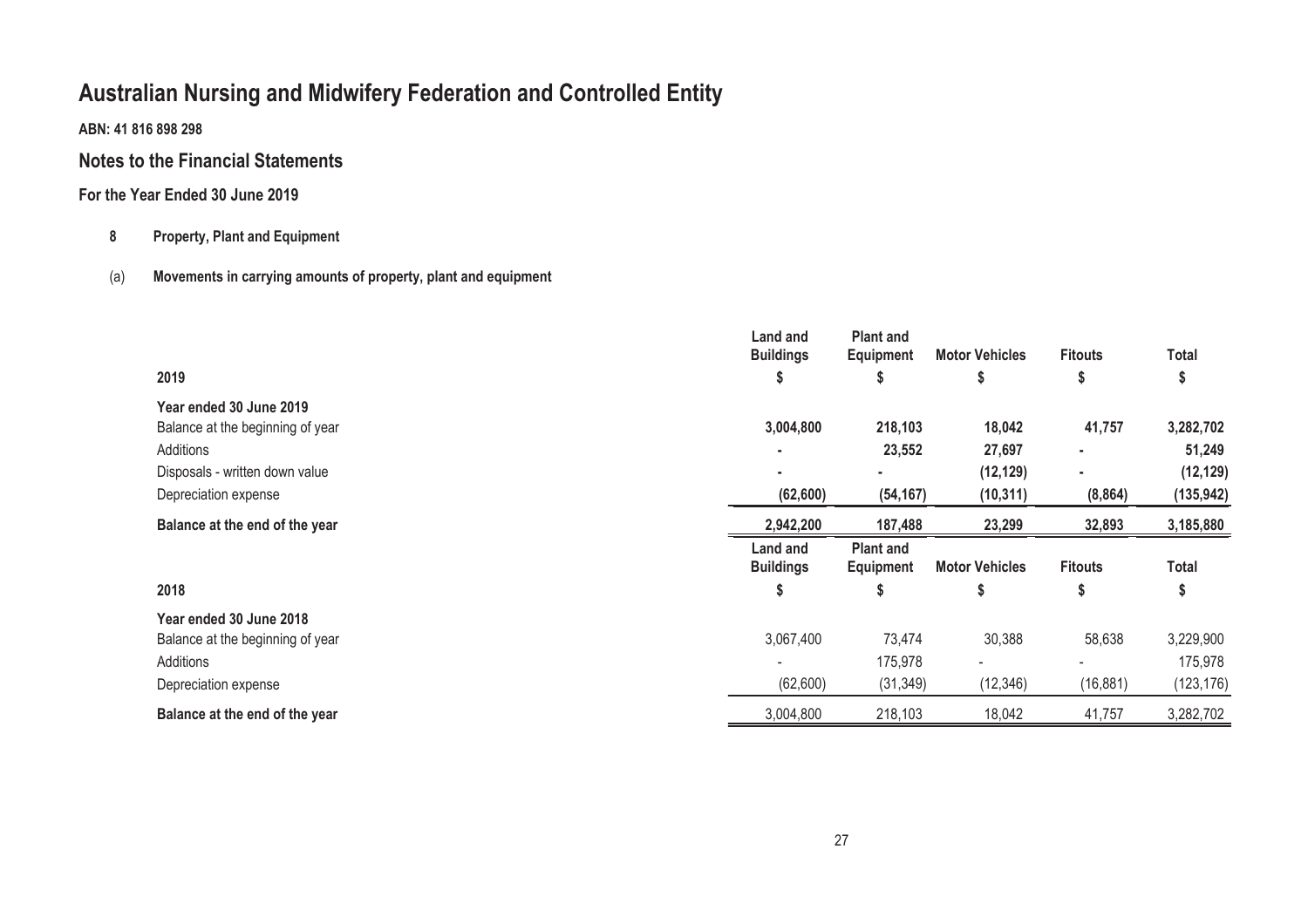### **ABN: 41 816 898 298**

# **Notes to the Financial Statements**

# **For the Year Ended 30 June 2019**

**9 Intangible Assets**

|                                         | 2019      | 2018     |
|-----------------------------------------|-----------|----------|
|                                         | S         | \$       |
| <b>CPE Website</b>                      |           |          |
| Cost                                    | 114,948   | 106,393  |
| Accumulated amortisation and impairment | (60, 976) | (38,080) |
| Net carrying value                      | 53,972    | 68,313   |
| <b>Total Intangibles</b>                | 53,972    | 68,313   |

### (a) Movements in carrying amounts of intangible assets

|                                      | <b>CPE Website</b> | Total     |
|--------------------------------------|--------------------|-----------|
|                                      | \$                 | \$        |
| Year ended 30 June 2019              |                    |           |
| Balance at the beginning of the year | 68,313             | 68,313    |
| Additions                            | 8,555              | 8,555     |
| Amortisation                         | (22, 896)          | (22, 896) |
| Closing value at 30 June 2019        | 53,972             | 53,972    |
|                                      |                    |           |
| Year ended 30 June 2018              |                    |           |
| Balance at the beginning of the year | 80,868             | 80,868    |
| Additions                            | 8,000              | 8,000     |
| Amortisation                         | (20, 555)          | (20, 555) |
| Closing value at 30 June 2018        | 68,313             | 68,313    |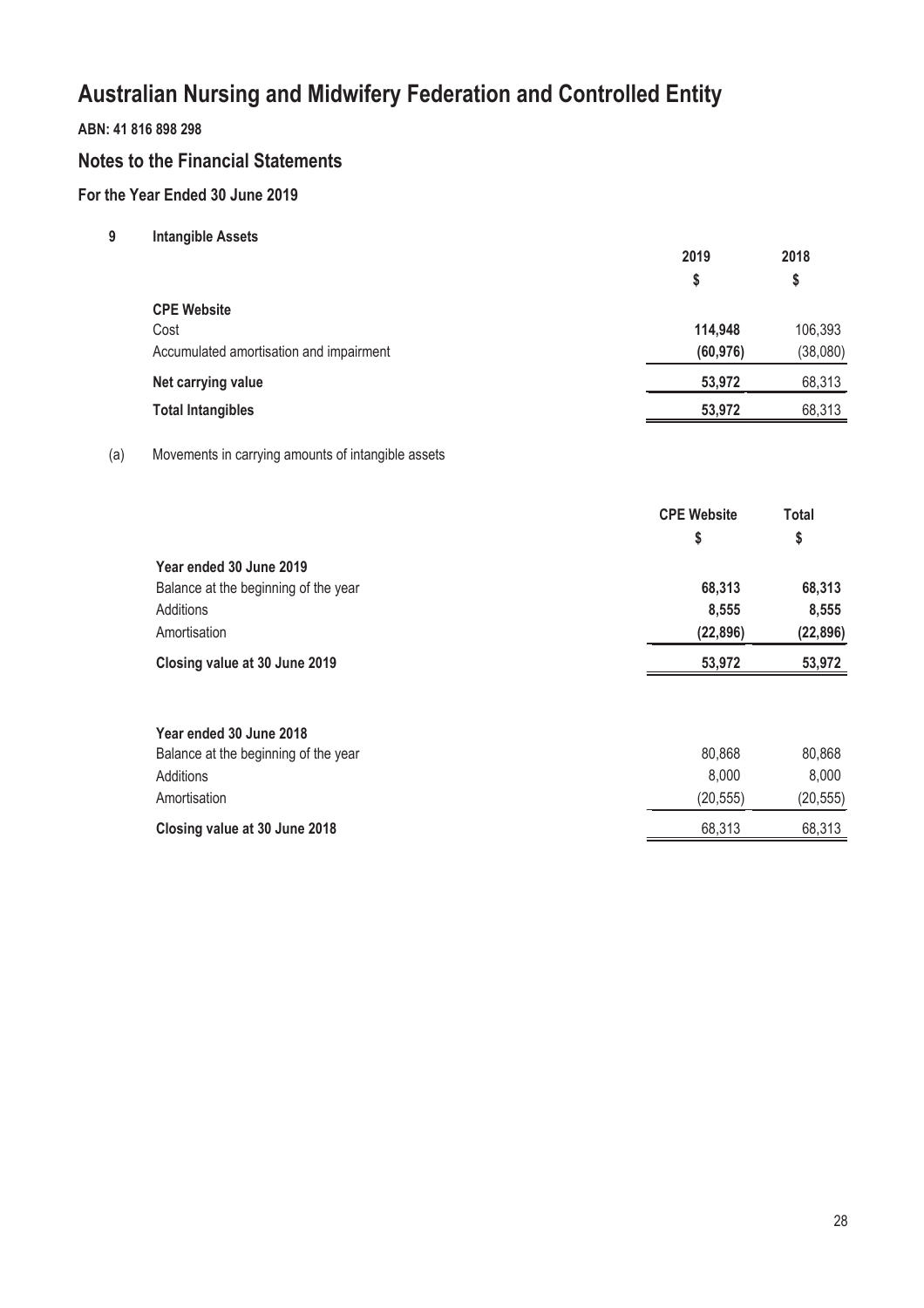## **ABN: 41 816 898 298**

# **Notes to the Financial Statements**

# **For the Year Ended 30 June 2019**

**10 Trade and Other Payables**

|     |                                                                                                             | 2019<br>\$ | 2018<br>\$ |
|-----|-------------------------------------------------------------------------------------------------------------|------------|------------|
|     | <b>CURRENT</b>                                                                                              |            |            |
|     | <b>Unsecured liabilities:</b>                                                                               |            |            |
|     | 10(a)<br>Trade payables                                                                                     | 171,698    | 278,820    |
|     | Accrued expense                                                                                             | 89,514     | 17,200     |
|     | Sundry payables                                                                                             | 101,350    | 129,618    |
|     | GST payables                                                                                                | 113,836    | 50,252     |
|     | Consideration to employers for payroll deductions                                                           |            |            |
|     |                                                                                                             | 476,398    | 475,890    |
| (a) | Payables include:                                                                                           |            |            |
|     | Payables to other reporting units:                                                                          |            |            |
|     | ANMF Australian Capital Territory Branch                                                                    | 2,074      |            |
|     | <b>ANMF Tasmanian Branch</b>                                                                                | 813        |            |
|     | <b>ANMF Victorian Branch</b>                                                                                |            | 411        |
|     | Total payables to other reporting units                                                                     | 2,887      | 411        |
|     | Payables for legal cost                                                                                     |            |            |
|     | Litigation                                                                                                  |            |            |
|     | Other legal matters                                                                                         | 18,679     |            |
|     | Total payables to legal cost                                                                                | 18,679     | ÷.         |
| (b) | Financial liabilities at amortised cost classified as trade and other payables<br>Trade and other payables: |            |            |
|     | - total current                                                                                             | 476,398    | 475,890    |
|     | Less:<br><b>GST</b> payables                                                                                | (113, 836) | (50, 252)  |
|     |                                                                                                             |            |            |
|     | Financial liabilities as trade and other payables<br>16                                                     | 362,562    | 425,638    |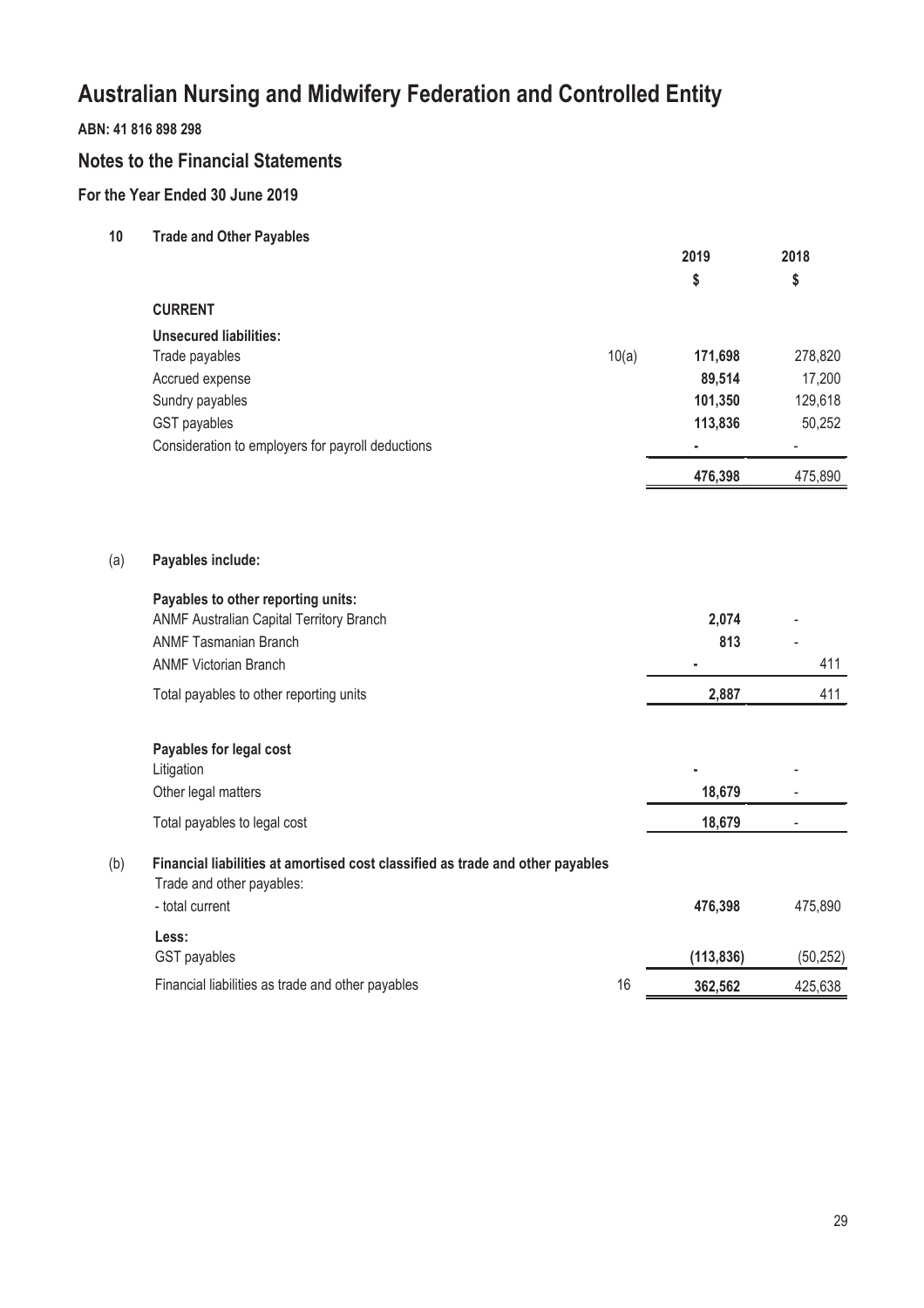### **ABN: 41 816 898 298**

# **Notes to the Financial Statements**

## **For the Year Ended 30 June 2019**

**11 Borrowings**

|                             |       | 2019  | 2018  |
|-----------------------------|-------|-------|-------|
|                             |       | \$    | \$    |
|                             |       |       |       |
| <b>NON-CURRENT</b>          |       |       |       |
| <b>Secured liabilities:</b> |       |       |       |
| Bank loans                  | 11(a) | 9,008 | 5,363 |
|                             |       | 9,008 | 5,363 |

### (a) **Bank loans**

The bank overdraft and loan are secured by a registered first mortgage over the freehold properties of the Group by Red Zed. The facility is for a 20 year period maturing on 28 June 2032. The repayments for the first five years are interest only and the remainder of the loan period are principal and interest with flexibility of early repayment of principle. The carrying amounts of non-current assets pledged as security are freehold land and buildings with a value of \$3,004,800.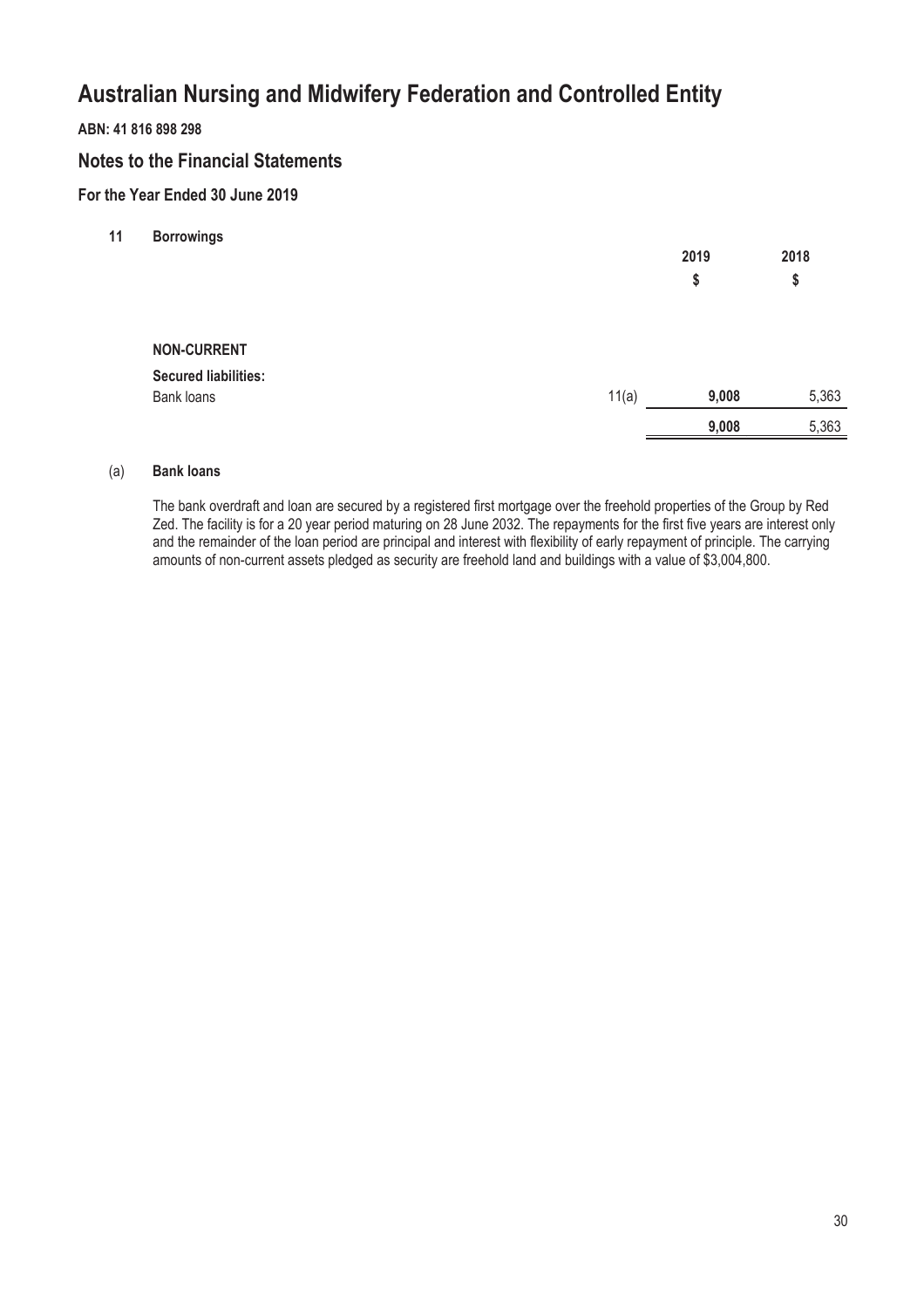### **ABN: 41 816 898 298**

# **Notes to the Financial Statements**

## **For the Year Ended 30 June 2019**

**12 Provisions**

| <b>Employee Provisions</b>                                       |         |         |
|------------------------------------------------------------------|---------|---------|
| <b>Office Holders:</b>                                           |         |         |
| Annual leave                                                     | 71,536  | 43,335  |
| Long service leave                                               | 74,727  | 61,812  |
| Separations and redundancies                                     |         |         |
| Other                                                            | 12,622  | 7,082   |
| Subtotal employee provisions office holders                      | 158,885 | 112,229 |
| <b>Employees other than office holders:</b>                      |         |         |
| Annual leave                                                     | 296,671 | 285,624 |
| Long service leave                                               | 500,431 | 503,675 |
| Separations and redundancies                                     |         |         |
| Other                                                            | 26,527  | 32,338  |
| Subtotal employee provisions employees other than office holders | 823,629 | 821,637 |
| <b>Total employee provisions</b>                                 | 982,514 | 933,866 |
| Analysis of total provisions                                     |         |         |
| Current                                                          | 949,825 | 906,403 |
| Non-current                                                      | 32,689  | 27,463  |
|                                                                  | 982,514 | 933,866 |

#### **Provision for Employee Benefits**

Provision for employee benefits represents amounts accrued for annual leave, additional day off (ADO) and long service leave.

The current portion for this provision includes the total amount accrued for annual leave entitlements, ADO and the amounts accrued for long service leave entitlements that have vested due to employees having completed the required period of service. Based on past experience, the Group does not expect the full amount of annual leave or long service leave balances classified as current liabilities to be settled within the next 12 months. However, these amounts must be classified as current liabilities since the Group does not have an unconditional right to defer the settlement of these amounts in the event employees wish to use their leave entitlement.

The non-current portion for this provision includes amounts accrued for long service leave entitlements that have not yet vested in relation to those employees who have not yet completed the required period of service.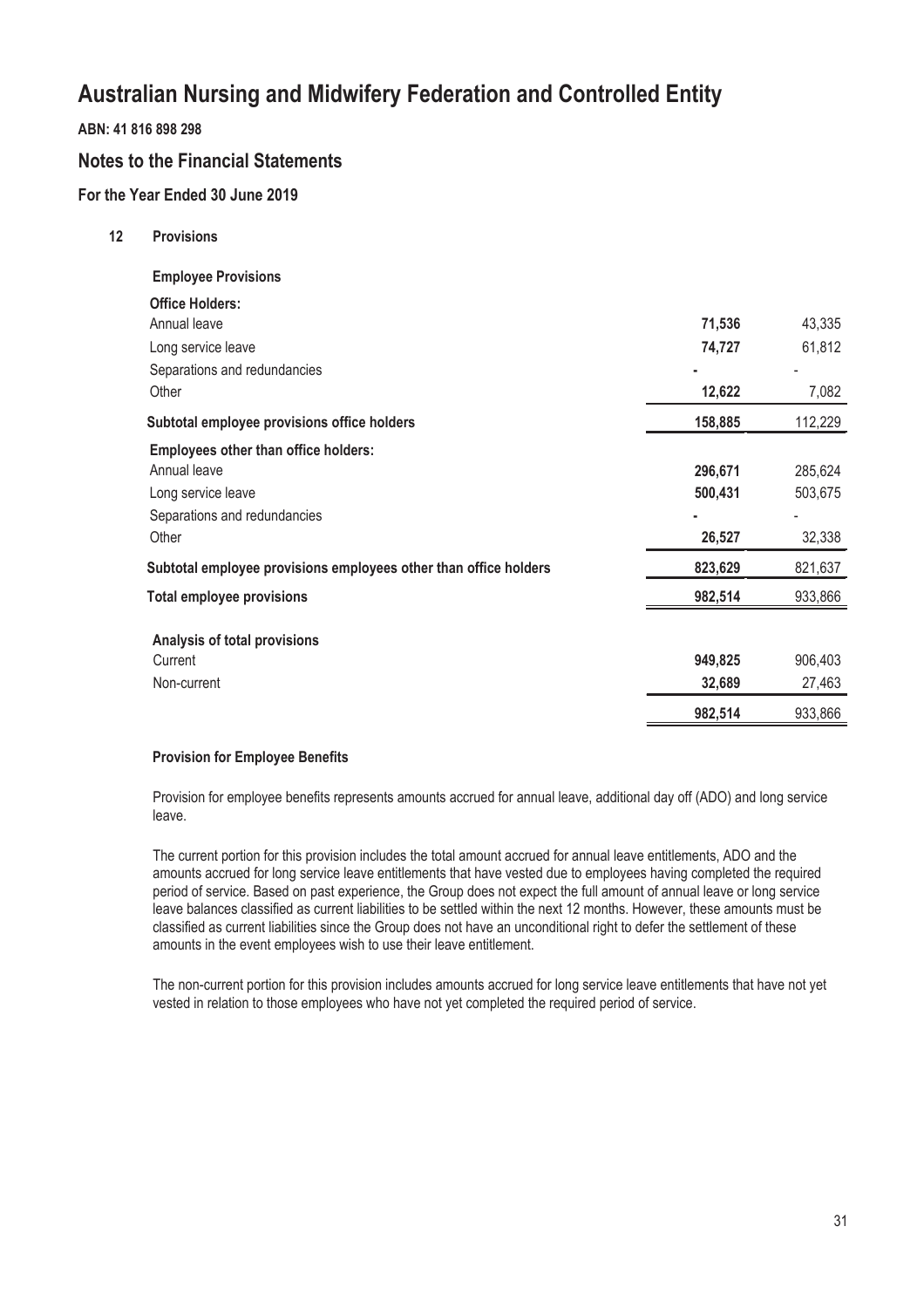## **ABN: 41 816 898 298**

# **Notes to the Financial Statements**

## **For the Year Ended 30 June 2019**

**13 Other Liabilities**

|                                              |     | 2019    | 2018   |  |
|----------------------------------------------|-----|---------|--------|--|
|                                              |     | S       | S      |  |
| <b>CURRENT</b>                               |     |         |        |  |
| Biennial National Conference unearned income | 13a | 100,000 | -      |  |
| Unearned subscription                        |     | 2,075   | 7,198  |  |
| Other deferred income                        |     | 25,560  | 75,193 |  |
|                                              |     | 127,635 | 82,391 |  |

### (a) **Biennial National Conference income in advance**

|                                                 | 2019    | 2018 |
|-------------------------------------------------|---------|------|
|                                                 | \$      | \$   |
| <b>ANMF Australian Capital Territory Branch</b> | 1,074   | ۰    |
| ANMF New South Wales Branch**                   | 24,822  | ٠    |
| <b>ANMF Northern Territory Branch</b>           | 1,169   | ٠    |
| ANMF (SA Branch)**                              | 7,485   | ٠    |
| Queensland Nurses and Midwives Union**          | 21,090  | ٠    |
| <b>ANMF Tasmanian Branch</b>                    | 2,838   | ٠    |
| <b>ANMF Victorian Branch</b>                    | 29,532  | ۰    |
| ANMF Western Australian Branch                  | 11,990  |      |
| Others                                          |         |      |
|                                                 | 100,000 |      |

\*\* Transaction balances with state registered trade unions.

### **14 Equity**

### (a) **Other Specific disclosures - Funds**

Compulsory levy/voluntary contribution fund - if invested in assets **-** - Other funds required by rules **and the set of the set of the set of the set of the set of the set of the set of the set of the set of the set of the set of the set of the set of the set of the set of the set of the set of** 

**-** -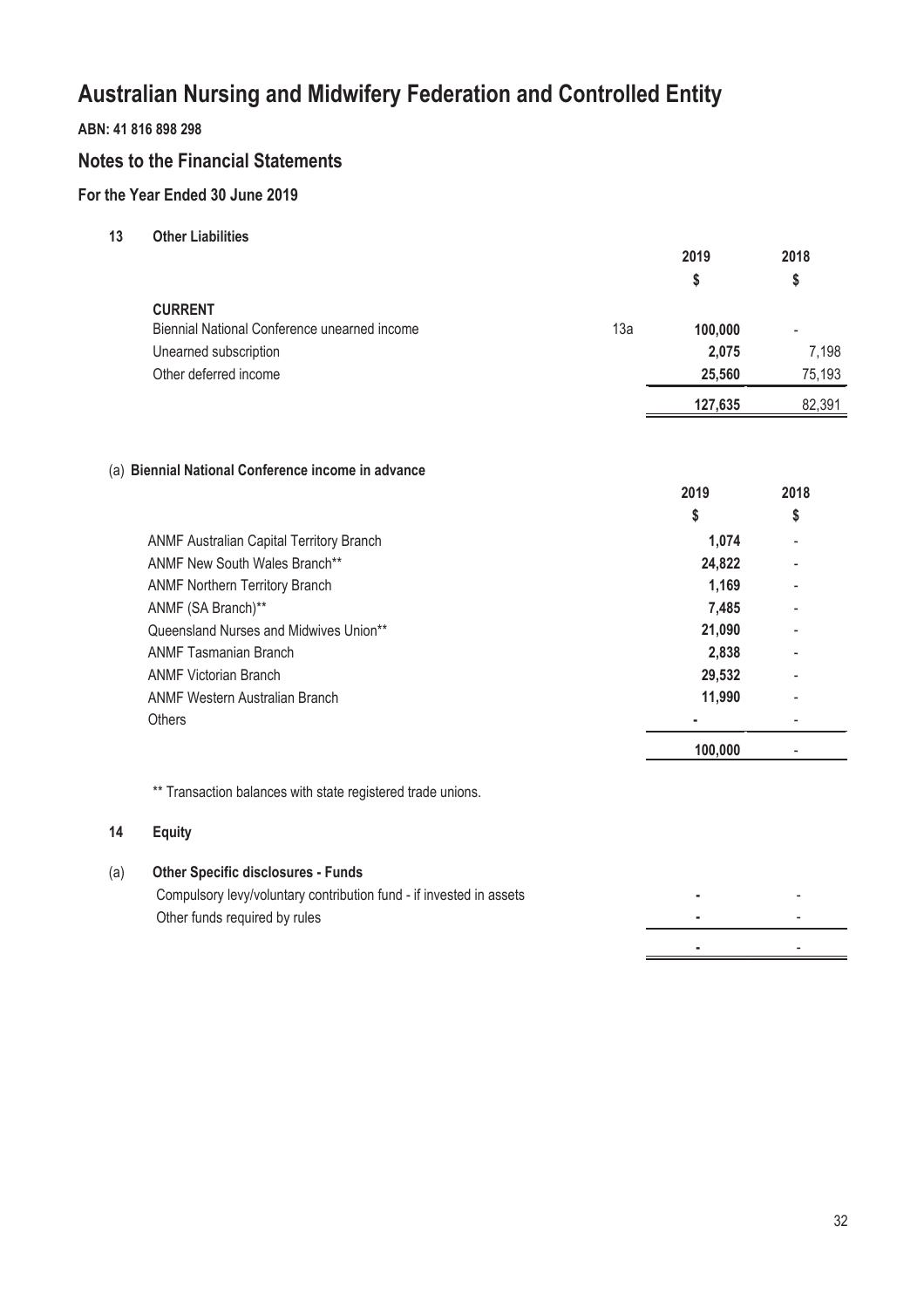### **ABN: 41 816 898 298**

# **Notes to the Financial Statements**

# **For the Year Ended 30 June 2019**

- **15 Cash Flow Information**
- (a) **Reconciliation of cash from operations with surplus for the year**

|     |                                                                  | 2019      | 2018       |
|-----|------------------------------------------------------------------|-----------|------------|
|     |                                                                  | \$        | \$         |
|     | Net surplus/(deficit) for the year                               | 31,560    | (89, 841)  |
|     | Non-cash flows in surplus                                        |           |            |
|     | Depreciation                                                     | 158,838   | 143,731    |
|     | Loss/(profit) on disposal of non-current assets                  | (5, 599)  |            |
|     | Provision for doubtful debts                                     |           |            |
|     | <b>Changes in assets and liabilities</b>                         |           |            |
|     | (Increase)/decrease in trade and term receivables                | 7,883     | (337, 547) |
|     | (Increase)/decrease in other assets                              | (3,794)   | (22, 441)  |
|     | Increase/(decrease) in trade payables and accruals               | 518       | (23, 160)  |
|     | Increase/(decrease) in other current liabilities                 | 45,244    | (137, 495) |
|     | Increase/(decrease) in provisions                                | 48,648    | (27, 415)  |
|     |                                                                  | 283,298   | (494, 168) |
|     |                                                                  |           |            |
| (b) | Cash flow with reporting units                                   |           |            |
|     | <b>Cash Inflows:</b><br>ANMF Australian Capital Territory Branch | 174,103   | 186,879    |
|     | <b>ANMF New South Wales Branch</b>                               | 1,644,320 | 1,611,422  |
|     | <b>ANMF Northern Territory Branch</b>                            | 110,022   | 106,620    |
|     | <b>ANMF South Australian Branch</b>                              | 429,281   | 487,199    |
|     | <b>ANMF QNMU Branch</b>                                          | 1,302,211 | 1,223,511  |
|     | <b>ANMF Tasmanian Branch</b>                                     | 219,137   | 199,202    |
|     | <b>ANMF Victorian Branch</b>                                     | 3,777,685 | 3,509,710  |
|     | <b>ANMF Western Australian Branch</b>                            | 842,218   | 733,319    |
|     | <b>Total cash inflows</b>                                        | 8,498,977 | 8,057,862  |
|     | <b>Cash outflows:</b>                                            |           |            |
|     | ANMF Australian Capital Territory Branch                         | (4, 599)  | (5, 332)   |
|     | <b>ANMF Northern Territory Branch</b>                            | (10, 964) | (5,893)    |
|     | <b>ANMF Tasmanian Branch</b>                                     | (3, 237)  | (1, 371)   |
|     | <b>ANMF Victorian Branch</b>                                     | (8, 489)  | (50, 683)  |
|     | <b>ANMF Western Australian Branch</b>                            | (986)     | (14, 904)  |
|     | <b>Total cash outflows</b>                                       | (28, 275) | (78, 183)  |
|     |                                                                  |           |            |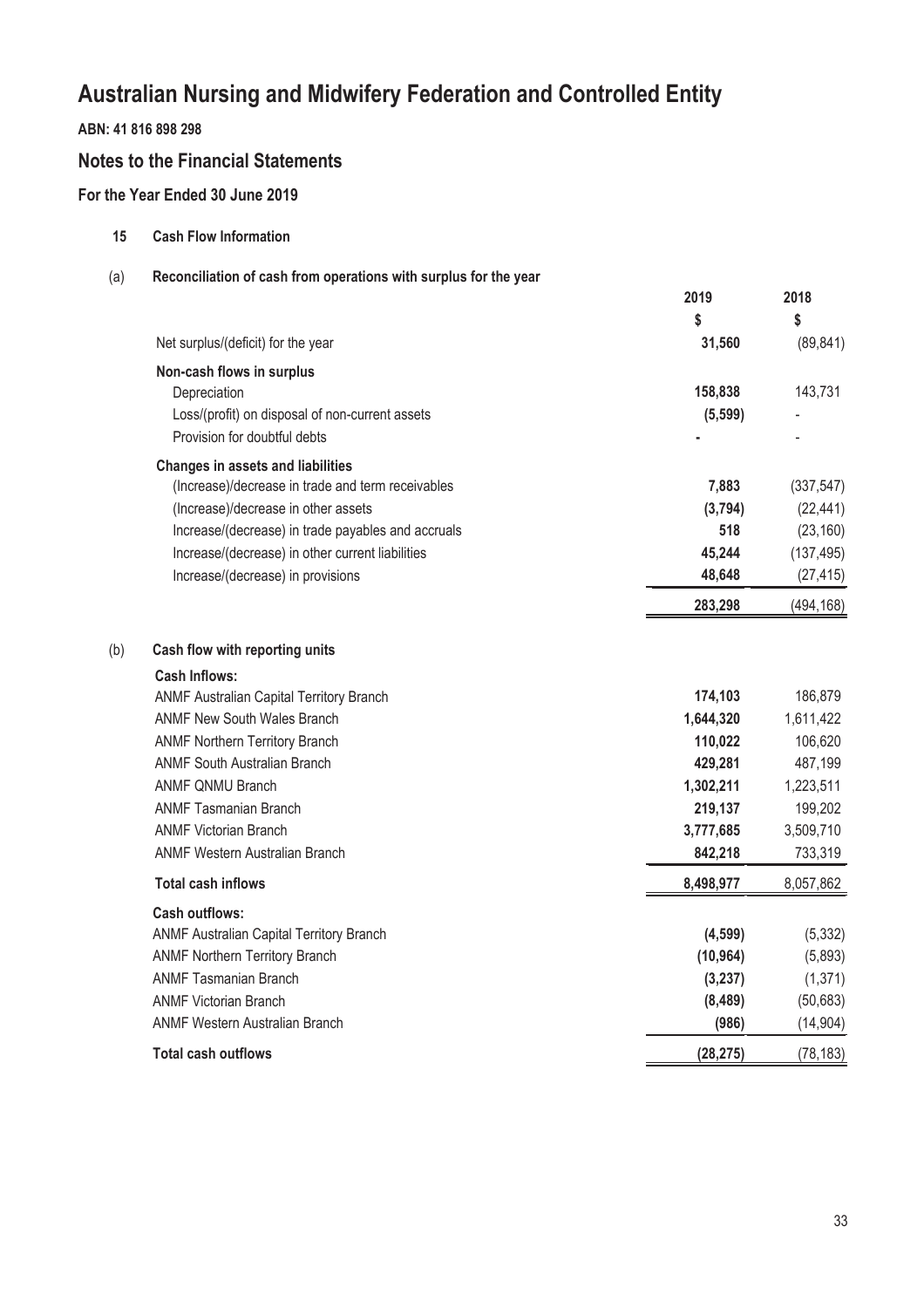### **ABN: 41 816 898 298**

# **Notes to the Financial Statements**

### **For the Year Ended 30 June 2019**

### **16 Financial Risk Management**

The Group's financial instruments consist mainly of deposits with banks, accounts receivable, accounts payable and bank loans.

The carrying value for each category of financial instruments, measured in accordance with AASB 139 as detailed in the accounting policies to these financial statements, are as follows: **2019**

|                                    | 2019        |           | 2018      |  |
|------------------------------------|-------------|-----------|-----------|--|
|                                    | <b>Note</b> | \$        | \$        |  |
| <b>Financial Assets</b>            |             |           |           |  |
| Cash and cash equivalents          | 4           | 975,349   | 730,980   |  |
| Trade and other receivables        | 5           | 496,734   | 504,627   |  |
| Held to maturity (amortised cost)  | 6           | 33,722    | 33,225    |  |
| <b>Total financial assets</b>      |             | 1,505,805 | 1,268,832 |  |
| <b>Financial Liabilities</b>       |             |           |           |  |
| Trade and other payables           | 10          | 362,562   | 425,638   |  |
| <b>Borrowings</b>                  | 11          | 9,008     | 5,363     |  |
| <b>Total financial liabilities</b> |             | 371,570   | 431,001   |  |

#### **Net Fair Values**

The fair values disclosed in the above table have been determined based on the following methodology:

Cash and cash equivalents, trade and other receivables, trade and other payables are short term instruments in nature whose carrying value is equivalent to fair value. Long term borrowings relate to a commercial loan whose carrying value is equivalent to fair value. Trade and other payables excludes amounts provided for relating to annual and long service leave which is not considered a financial instrument.

#### **Financial risk management policies**

The Federal Council have overall responsibility for the establishment of the Group's financial risk management framework. This includes the development of policies covering specific areas.

Risk management policies and systems are reviewed regularly to reflect changes in market conditions and the Group's activities. The overall risk management policies seek to assist the Group in meeting its financial targets, while minimising potential adverse effects on financial performance.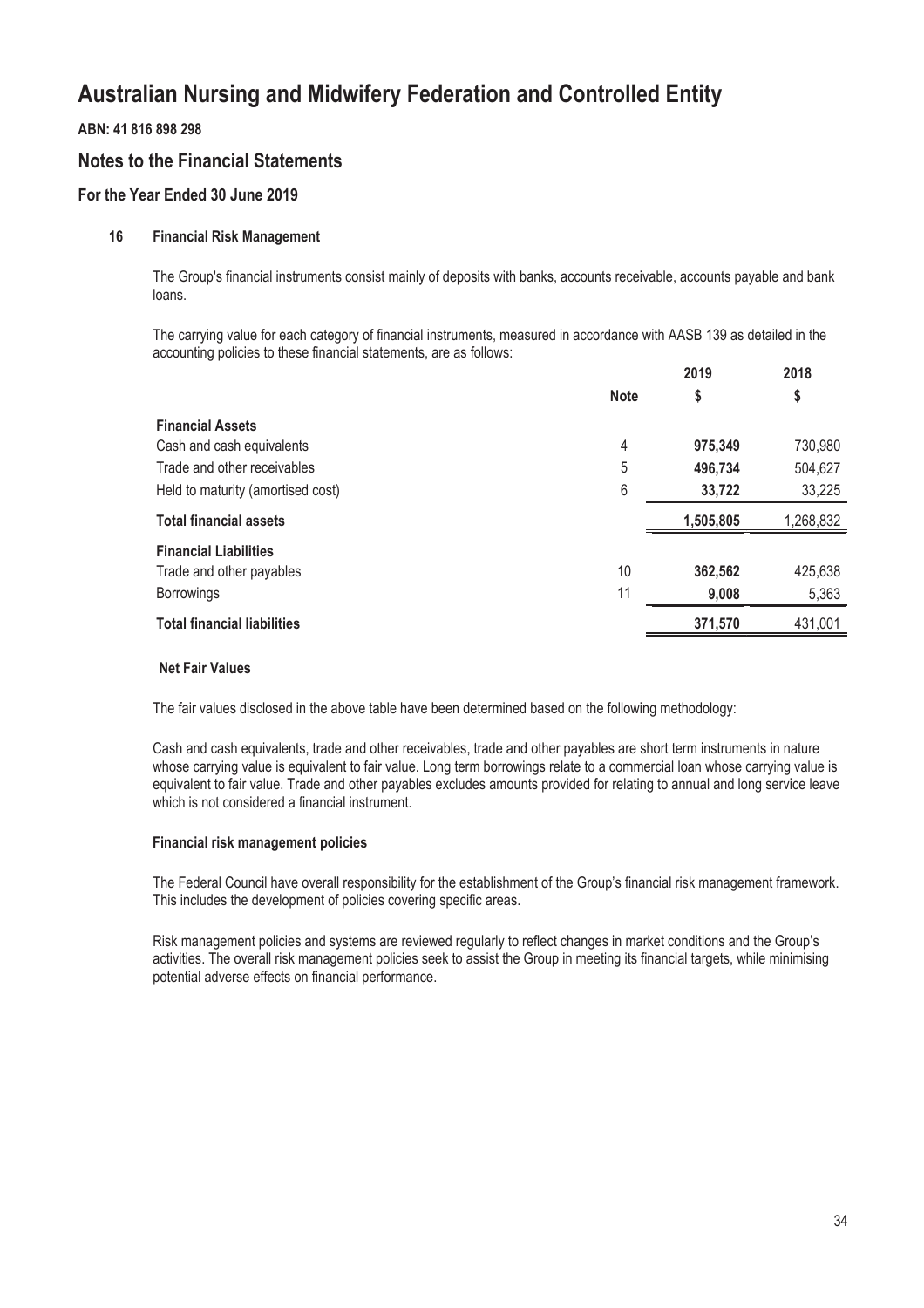### **ABN: 41 816 898 298**

# **Notes to the Financial Statements**

### **For the Year Ended 30 June 2019**

### **16 Financial Risk Management**

#### **Financial risk management policies**

Mitigation strategies for specific risks faced are described below:

### (a) **Credit risk**

Exposure to credit risk relating to financial assets arises from the potential non-performance by counterparties of contract obligations that could lead to a financial loss to the Group and arises principally from the Group's receivables.

#### Credit risk exposure

The maximum exposure to credit risk by class of recognised financial assets at the end of the reporting period is equivalent to the carrying amount and classification of those financial assets (net of any provisions) as presented in the statement of financial position.

The Group has no significant concentrations of credit risk exposure to any single counterparty or group of counterparties.

#### (b) **Liquidity risk**

Liquidity risk arises from the possibility that the Group might encounter difficulty in settling its debts or otherwise meeting its obligations related to financial liabilities. The entity manages this risk through the following mechanisms:

- preparing forward-looking cash flow analysis in relation to its operational, investing and financial activities which are monitored on a monthly basis;
- monitoring undrawn credit facilities;
- maintaining a reputable credit profile;
- managing credit risk related to financial assets;
- only investing surplus cash with major financial institutions; and
- comparing the maturity profile of financial liabilities with the realisation profile of financial assets.

The table below reflects an undiscounted contractual maturity analysis for financial liabilities.

The timing of cash flows presented in the table to settle financial liabilities reflects the earliest contractual settlement dates and does not reflect management's expectations that banking facilities will be rolled forward.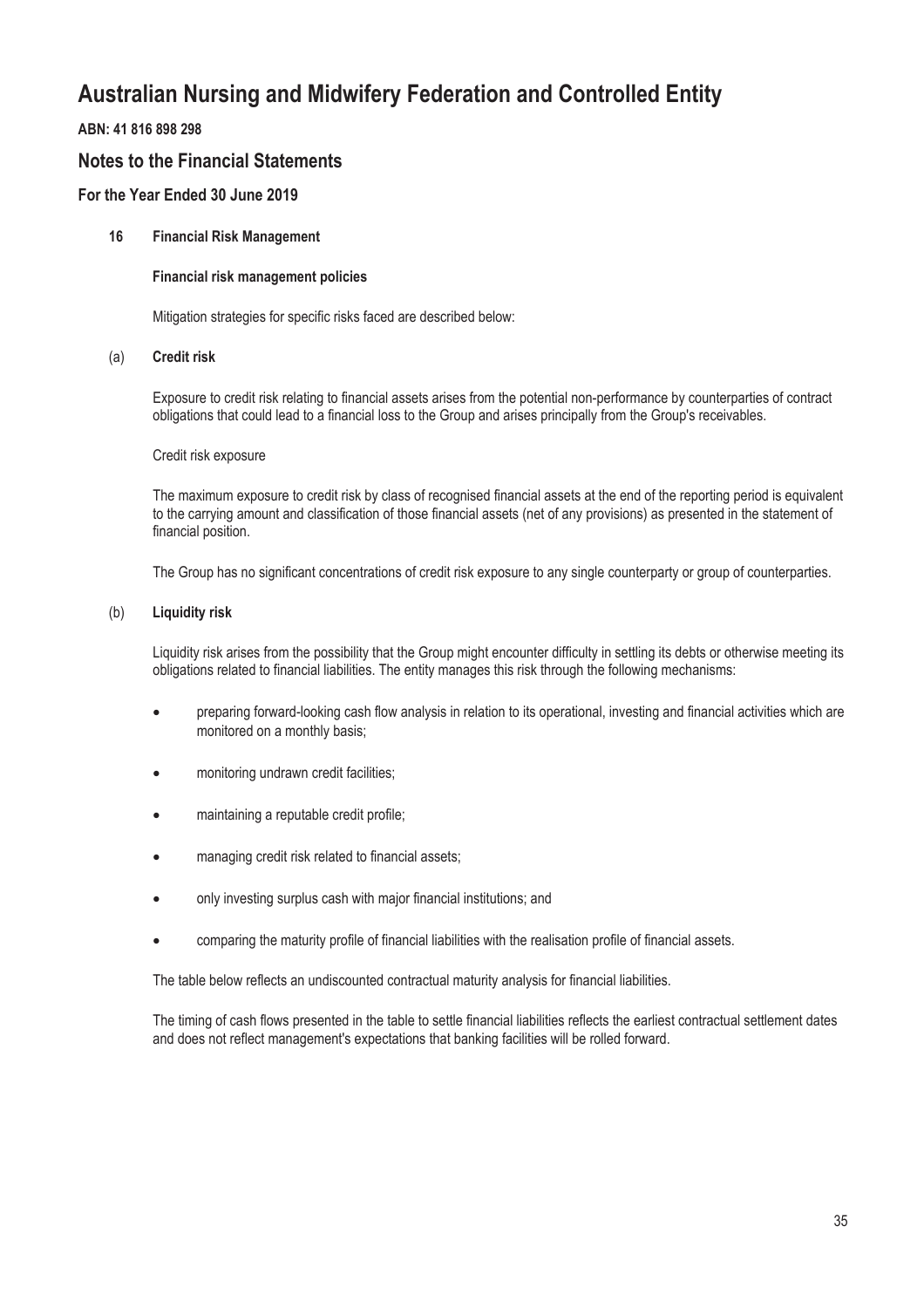**ABN: 41 816 898 298**

# **Notes to the Financial Statements**

## **For the Year Ended 30 June 2019**

## **16 Financial Risk Management**

 *Financial liability maturity analysis*

|                                          | <b>Within 1 Year</b> |                          | 1 to 5 Years   |      | Over 5 Years |                          | <b>Total</b> |         |
|------------------------------------------|----------------------|--------------------------|----------------|------|--------------|--------------------------|--------------|---------|
|                                          | 2019                 | 2018                     | 2019           | 2018 | 2019         | 2018                     | 2019         | 2018    |
|                                          |                      |                          |                |      |              |                          |              |         |
| Financial liabilities due for payment    |                      |                          |                |      |              |                          |              |         |
| Trade and other payables (excluding GST) | 362,562              | 425,638                  | $\blacksquare$ | -    | $\sim$       | $\overline{\phantom{0}}$ | 362,562      | 425,638 |
| Borrowings (excluding finance lease)     |                      | $\overline{\phantom{a}}$ |                |      | 9,008        | 5,363                    | 9,008        | 5,363   |
| Total contractual outflows               | 362,562              | 425,638                  |                |      | 9,008        | 5,363                    | 371,570      | 431,001 |

The timing of expected outflows is not expected to be materially different from contracted cash flows.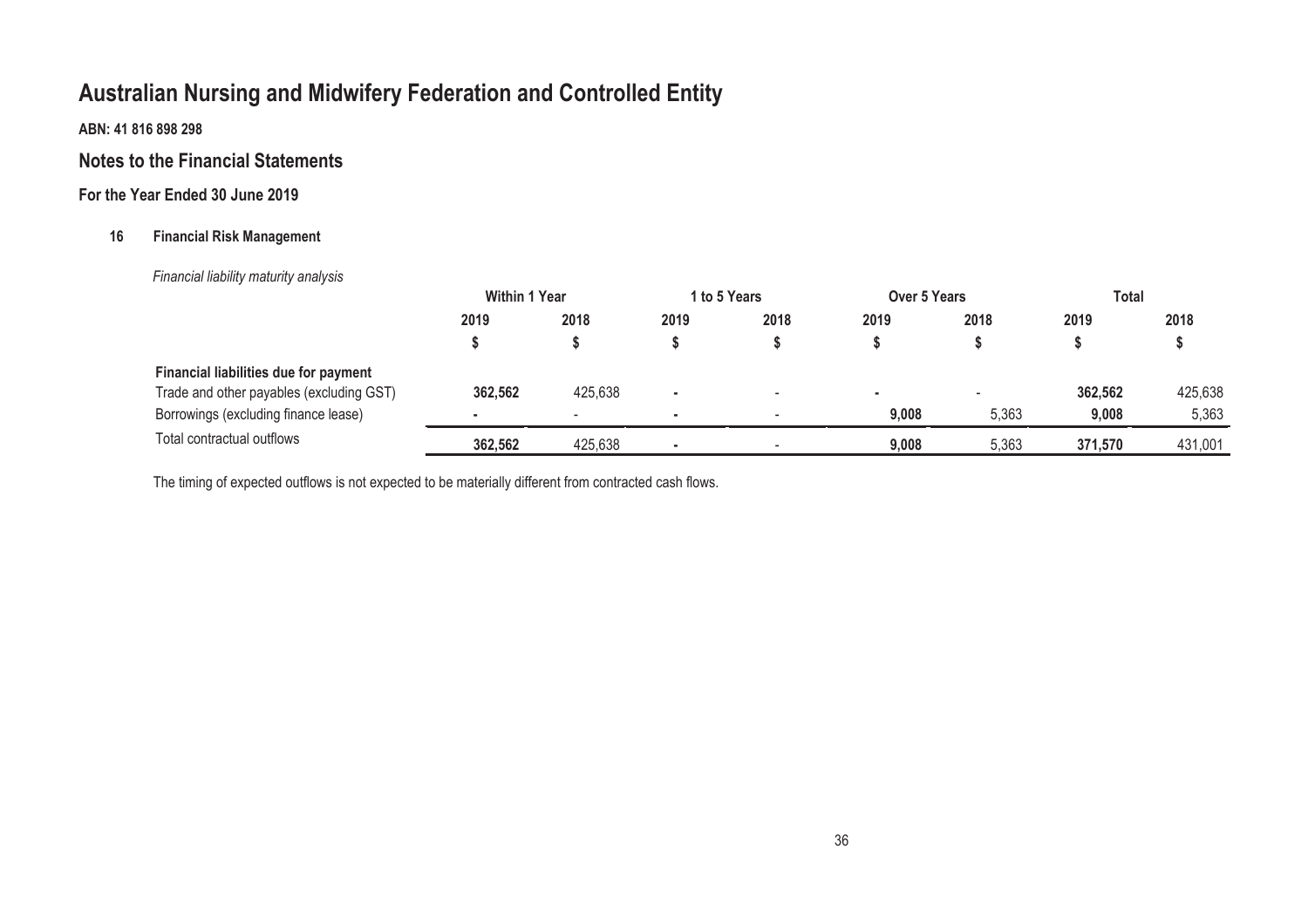### **ABN: 41 816 898 298**

# **Notes to the Financial Statements**

### **For the Year Ended 30 June 2019**

### **16 Financial Risk Management**

(c) **Market risk**

Market risk is the risk that the fair value or future cash flows of a financial instrument will fluctuate because of changes in market prices.

### (d) **Price risk**

The Group is not exposed to any material commodity price risk.

### (e) **Interest Rate Risk**

Exposure to interest rate risk arises on financial assets and financial liabilities recognised at the end of the reporting period, whereby a future change in interest rates will affect future cash flows or the fair value of fixed rate financial instruments. The Group is also exposed to earnings volatility on floating rate instruments.

The financial instruments that expose the Group to interest rate risk are limited to bank loans, held-to-maturity financial assets and cash on hand.

#### **Interest rate risk sensitivity analysis**

At 30 June 2019, the effect on profit and equity as a result of changes in the interest rate, with all other variables remaining constant would be as follows: **2019**

|                                                        | 2019   | 2018   |
|--------------------------------------------------------|--------|--------|
|                                                        | S      | \$     |
| Change in profit<br>- Increase in interest rate +/- 2% | 20,350 | 15,165 |
| Change in equity<br>- Increase in interest rate +/- 2% | 20,350 | 15,165 |

# **17 Remuneration of Auditors**

|                                                   | 26,500 | 26.000 |
|---------------------------------------------------|--------|--------|
| - Preparation of general purpose financial report | 6.000  | 5.800  |
| - Financial statement audit services              | 20,500 | 20.200 |
| Remuneration of the auditor                       |        |        |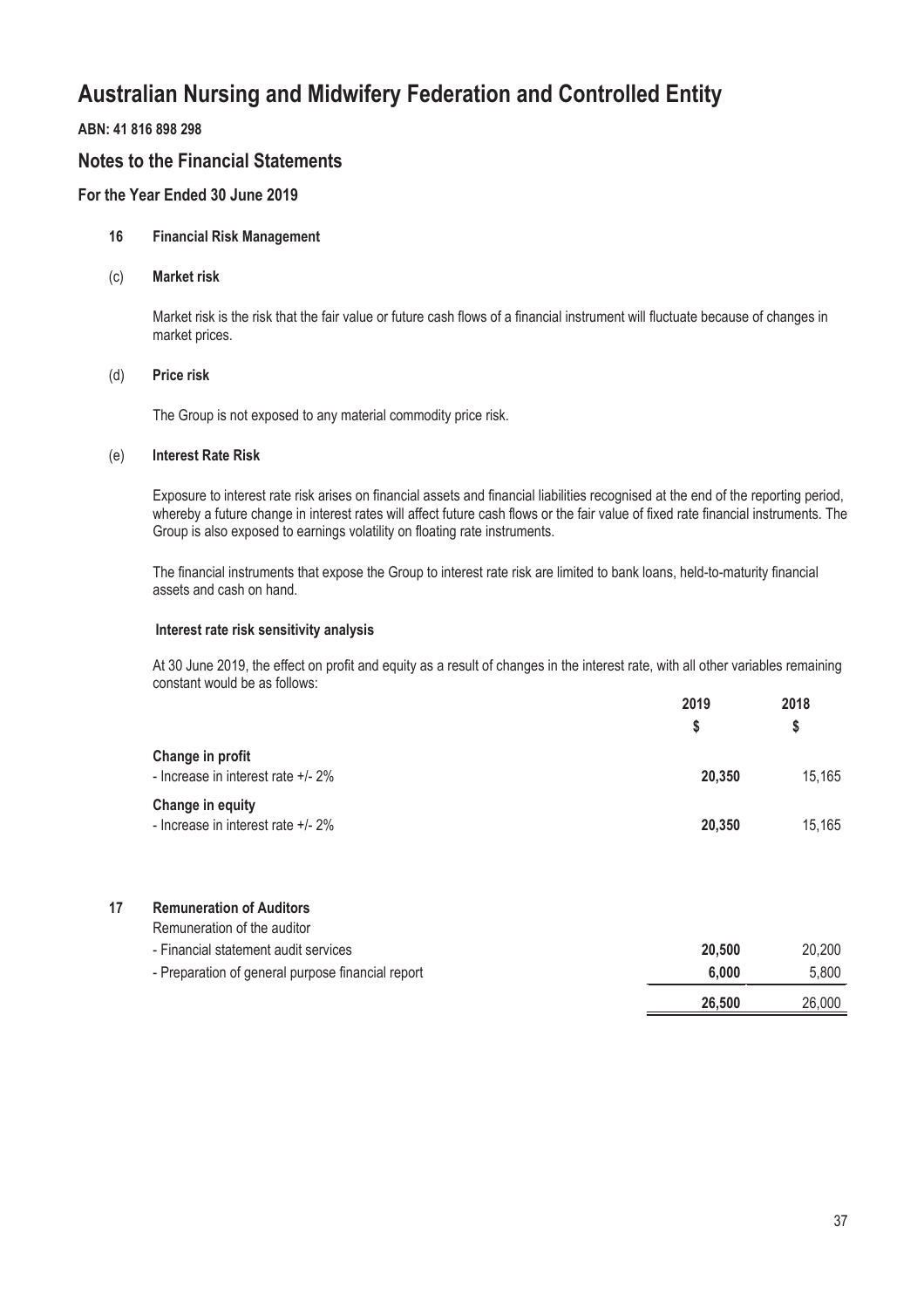### **ABN: 41 816 898 298**

# **Notes to the Financial Statements**

### **For the Year Ended 30 June 2019**

### **18 Fair Value Measurement**

The group measures and recognises freehold land and buildings at fair value on a recurring basis after initial recognition.

The group does not subsequently measure any liabilities at fair value on a recurring, or any assets or liabilities at fair value on a non-recurring basis.

### **Fair value hierarchy**

AASB 13 *Fair Value Measurement* requires all assets and liabilities measured at fair value to be assigned to a level in the fair value hierarchy as follows:

| Level 1 | Unadjusted quoted prices in active markets for identical assets or liabilities<br>that the entity can access at the measurement date.     |
|---------|-------------------------------------------------------------------------------------------------------------------------------------------|
| Level 2 | Inputs other than quoted prices included within Level 1 that are observable for<br>the asset or liability, either directly or indirectly. |
| Level 3 | Unobservable inputs for the asset or liability.                                                                                           |

The table below shows the assigned level for each asset and liability held at fair value by the Group:

|                             | Level 1 | Level 2   | Level 3 | Total     |
|-----------------------------|---------|-----------|---------|-----------|
| 30 June 2019                |         |           |         |           |
| <b>Non-financial assets</b> |         |           |         |           |
| Land and buildings          | $\sim$  | 2,942,200 | $\sim$  | 2,942,200 |

#### (a) **Valuation techniques**

The group selects a valuation technique that is appropriate in the circumstances and for which sufficient data is available to measure fair value. The availability of sufficient and relevant data primarily depends on the specific characteristics of the asset or liability being measured. The valuation techniques selected by the group are consistent with one or more of the following valuation approaches:

- Market approach: valuation techniques that use prices and other relevant information generated by market transactions for identical or similar assets or liabilities.
- Income approach: valuation techniques that convert estimated future cash flows or income and expenses into a single discounted present value.
- Cost approach: valuation techniques that reflect the current replacement cost of an asset at its current service capacity.

Each valuation technique requires inputs that reflect the assumptions that buyers and sellers would use when pricing the asset or liability, including assumptions about risks. When selecting a valuation technique, the group gives priority to those techniques that maximise the use of observable inputs and minimise the use of unobservable inputs. Inputs that are developed using market data (such as publicly available information on actual transactions) and reflect the assumptions that buyers and sellers would generally use when pricing the asset or liability are considered observable, whereas inputs for which market data is not available and therefore are developed using the best information available about such assumptions are considered unobservable.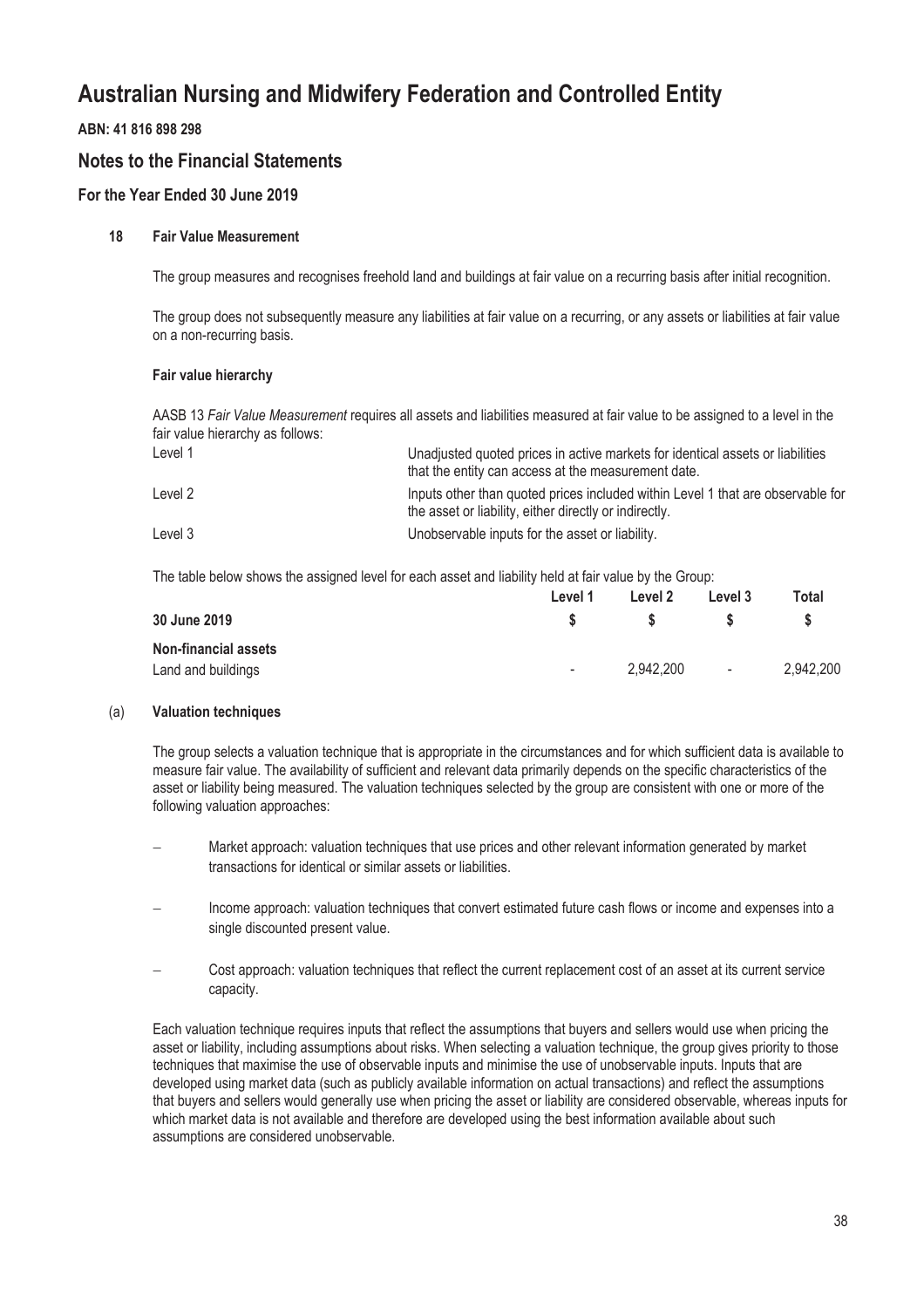### **ABN: 41 816 898 298**

# **Notes to the Financial Statements**

### **For the Year Ended 30 June 2019**

- **18 Fair Value Measurement**
- (b) **Valuation Techniques and Inputs Used to Measure Level 2 Fair Values**

| Description                                | <b>Fair Value at</b><br>30 June 2019 |                                                                                                                                                   |                                                     |
|--------------------------------------------|--------------------------------------|---------------------------------------------------------------------------------------------------------------------------------------------------|-----------------------------------------------------|
|                                            | S                                    | <b>Valuation technique</b>                                                                                                                        | Input used                                          |
| Non-financial assets<br>Land and buildings | 2,942,200                            | Market approach using<br>recent observable market<br>data for similar properties;<br>income approach using<br>discounted cash flow<br>methodology | Price per square<br>metre; market<br>borrowing rate |

The fair value of freehold land and buildings is determined at least every three years based on valuations by an independent valuer. At the end of each intervening period, the directors review the independent valuation and, when appropriate, update the fair value measurement to reflect current market conditions using a range of valuation techniques, including recent observable market data and discounted cash flow methodologies.

### **19 Capital and Leasing Commitments**

### (a) **Operating lease commitments**

Non-cancellable operating leases contracted for but not recognised in the financial statements.

|                                    | 2019   | 2018   |  |
|------------------------------------|--------|--------|--|
|                                    | S      | S      |  |
| Payable - minimum lease payments   |        |        |  |
| - not later than 12 months         | 15,444 | 15,444 |  |
| - between 12 months and five years | 5.811  | 21,255 |  |
|                                    | 21.255 | 36,699 |  |

The operating lease commitments consist of two photocopy lease. The photocopy leases are a 60 months lease which commenced 16 October 2015 and a 48 month lease which commenced 18 November 2016.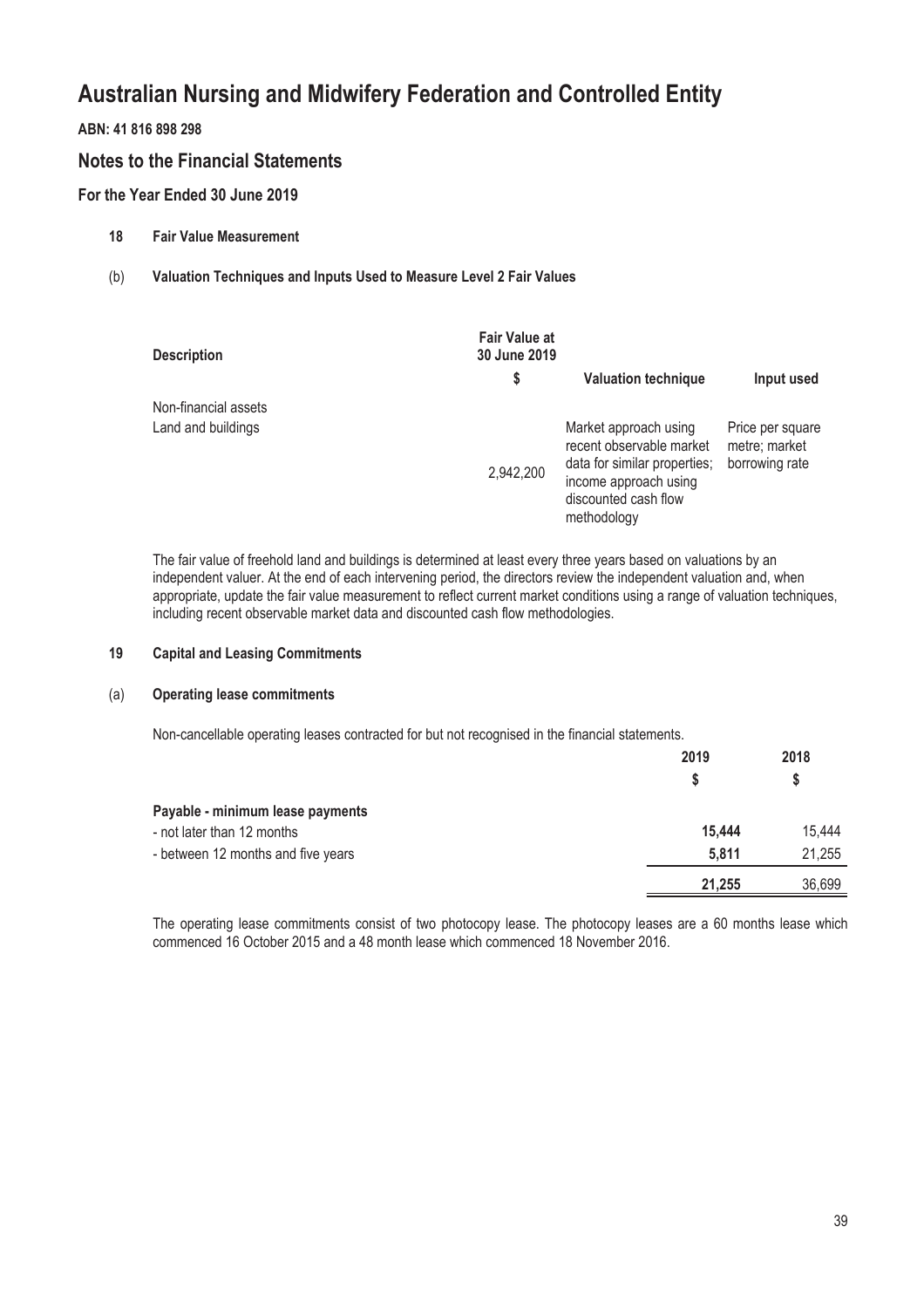### **ABN: 41 816 898 298**

# **Notes to the Financial Statements**

### **For the Year Ended 30 June 2019**

### **20 Related Parties**

The Group's main related parties are as follows:

### (a) **Controlled entity**

Australian Nursing and Midwifery Federation is the parent entity, which exercises control over the National Enrolled Nurse Association (NENA).

NENA is a Special Interest Group that was set up to promote the value of Enrolled Nurses and raise the awareness of the Enrolled Nurse role within the community whilst providing a forum for all Enrolled Nurses to participate at a National level.

Balances and transactions between Australian Nursing and Midwifery Federation and NENA have been eliminated on consolidation.

### (b) **Other related parties**

The Group undertook related party transactions with the State Branches which are disclosed in note 2 and note 5 which were on normal commercial terms. Other related party transactions that were not disclosed in note 2 and note 5 are as follows:

#### **Contribution received from other reporting units and related party for shared database cost:**

|                                                | 2019   | 2018                     |
|------------------------------------------------|--------|--------------------------|
|                                                | \$     | \$                       |
| Received from other reporting units            |        |                          |
| ANMF Australian Capital Territory Branch       | 689    | 693                      |
| <b>ANMF New South Wales Branch</b>             | 19,708 | 17,393                   |
| <b>ANMF Northern Territory Branch</b>          |        | $\overline{\phantom{a}}$ |
| <b>ANMF Tasmanian Branch</b>                   | 312    | 309                      |
| ANMF Victorian Branch                          | 22,694 | 22,742                   |
| ANMF Western Australian Branch                 | 1,326  | 1,313                    |
| Received from state registered trade<br>unions |        |                          |
| ANMF (SA Branch)                               | 5,888  | 6,025                    |
| NSW Nurses and Midwives' Association           |        | 2,828                    |
| Queensland Nurses and Midwives Union           | 16,391 | 16,336                   |
|                                                | 67,008 | 67,639                   |

| Payments made to NSW Nurses and Midwives' Association includes the following: |        |                          |  |
|-------------------------------------------------------------------------------|--------|--------------------------|--|
| Campaign expense                                                              | 10.000 | $\overline{\phantom{0}}$ |  |
| Project expense                                                               | 756    | ٠                        |  |
|                                                                               | 10.756 | -                        |  |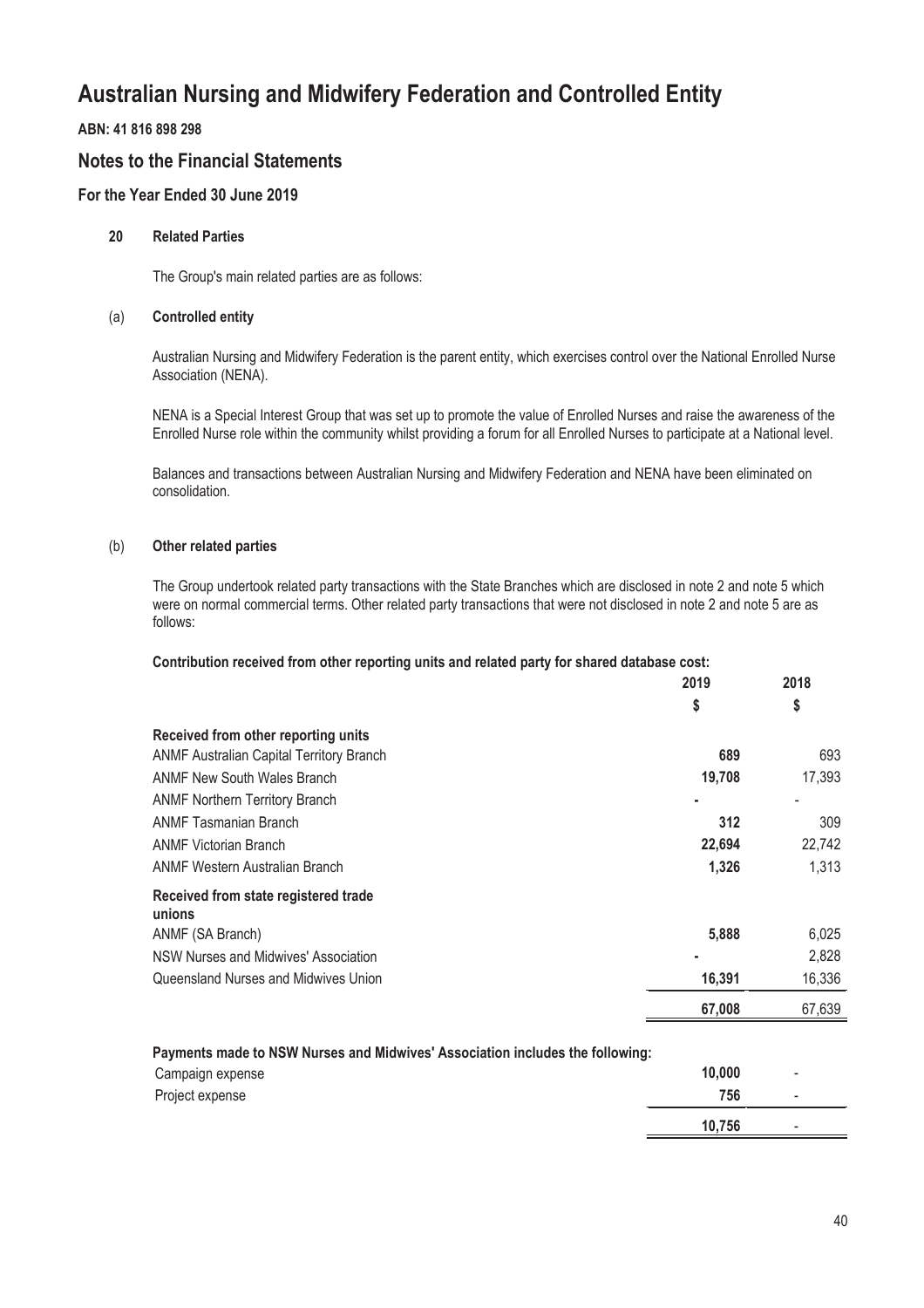**ABN: 41 816 898 298**

# **Notes to the Financial Statements**

### **For the Year Ended 30 June 2019**

**20 Related Parties**

### **Income from Queensland Nurses and Midwives' Union includes the following:**

|                                    | 2019 | 2018   |
|------------------------------------|------|--------|
|                                    |      |        |
| <b>CPE Online Tutorial Service</b> | ٠    | 45,000 |
|                                    |      | 45,000 |

The sales to and purchases from related parties are made on terms equivalent to those that prevail in arm's length transactions. Outstanding balances for sales and purchases at the year-end are unsecured and interest free and settlement occurs in cash. There have been no guarantees provided or received for any related party receivables or payables.

Included in note 15(b) are cash flows for reimbursements to and from reporting units which are not regarded as related party transactions. These reimbursements consist of:

- Payroll tax received from and paid on behalf of ANMF Victorian Branch and ANMF Australian Capital Territory Branch; and
- Travelling cost for state representatives to attend the Federal meetings and conference.

#### (c) **Former related party**

The Group did not make any payments to a former related party in the current year.

### **21 Key Management Personnel Disclosures**

Key management personnel remuneration included within employee expenses for the year is shown below:

The Group paid an honorarium fee of \$5,500 to the Federal President for the year ended 30 June 2019 (2018:\$3,500). The other Executive Committee Members and the Federation's Councillors are not remunerated in their capacity as councillors.

#### **Key management personnel compensation:**

|                                | 480.628 | 573.016 |
|--------------------------------|---------|---------|
| - termination benefits         | ٠       | ٠       |
| - other long-term benefits     | 10,612  | 21.176  |
| - post-employment benefits     | 56,070  | 77,546  |
| - short-term employee benefits | 413.946 | 474.294 |

#### **22 Events after the end of the Reporting Period**

There were no events that occurred after 30 June 2019 and/or prior to the signing of the financial statements, that would affect the ongoing structure and financial activities of the Group.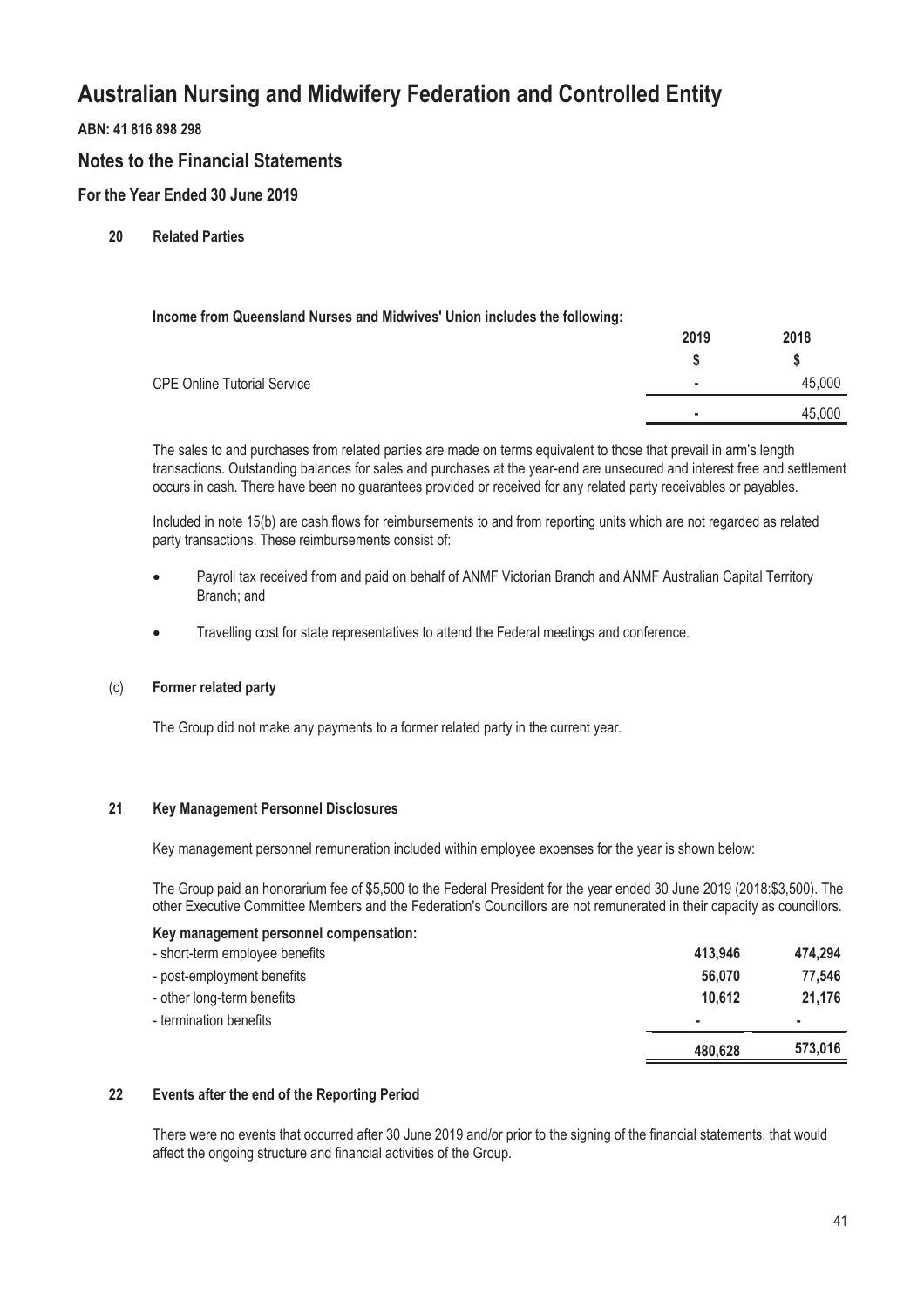### **ABN: 41 816 898 298**

# **Notes to the Financial Statements**

### **For the Year Ended 30 June 2019**

### **23 Contingent Liabilities and Contingent Assets**

### **Business card facility**

The Group has a business card facility of \$30,000 with the Commonwealth Bank of Australia, which is guaranteed by the Group's term deposit.

### **ANMF Australian Capital Territory Branch**

Australian Nursing and Midwifery Federation as the Body Corporate purchased a property during the 2017 financial year and the title is held on trust for the use of the ANMF ACT Branch. The Federal Office does not recognise the asset in the Statement of Financial Position as the Federal Office is not the beneficial owner of the property.

The Australian Nursing and Midwifery Federation also obtained a loan from RedZed in its capacity as Body Corporate (trustee), to enable the purchase of the above property. The loan is serviced by the AMMF ACT Branch.

Total loan balance as at 30 June 2019 is \$50,003 (2018: \$105,661). Liabilities incurred on behalf of its branch are not recognised in the financial statements if it is unlikely the Federal Office will have to meet the liabilities from its own resources.

### **24 Acquisition of Assets and Liabilities**

There was no acquisition of any asset or liability during the financial year as a result of:

- (a) an amalgamation under Part 2 of Chapter 3, of the RO Act in which the organisation (of which the reporting unit form part) was the amalgamated organisation; or
- (b) a restructure of the Branches of the organisation; or
- (c) a determination by the General Manager of the Fair Work Commission under subsection 245(1) of the RO Act of an alternative reporting structure for the organisation; or
- (d) a revocation by the General Manager of the Fair Work Commission under subsection 249(1) of the RO Act of a certificate issued to an organisation under subsection 245(1),

#### **25 Economic Dependence and Going Concern**

The Group is economically dependent on capitation fees received from each ANMF Branches. In the 2019 year this formed 72% of the total revenue used to operate the Group. The capitation fee received from each ANMF Branch is disclosed in Note 2(a). At the date of this report the Federal Council has no reason to believe the state Branches will not continue to support the Group.

The Group does not receive or provide any other forms of financial support from or to its state Branches.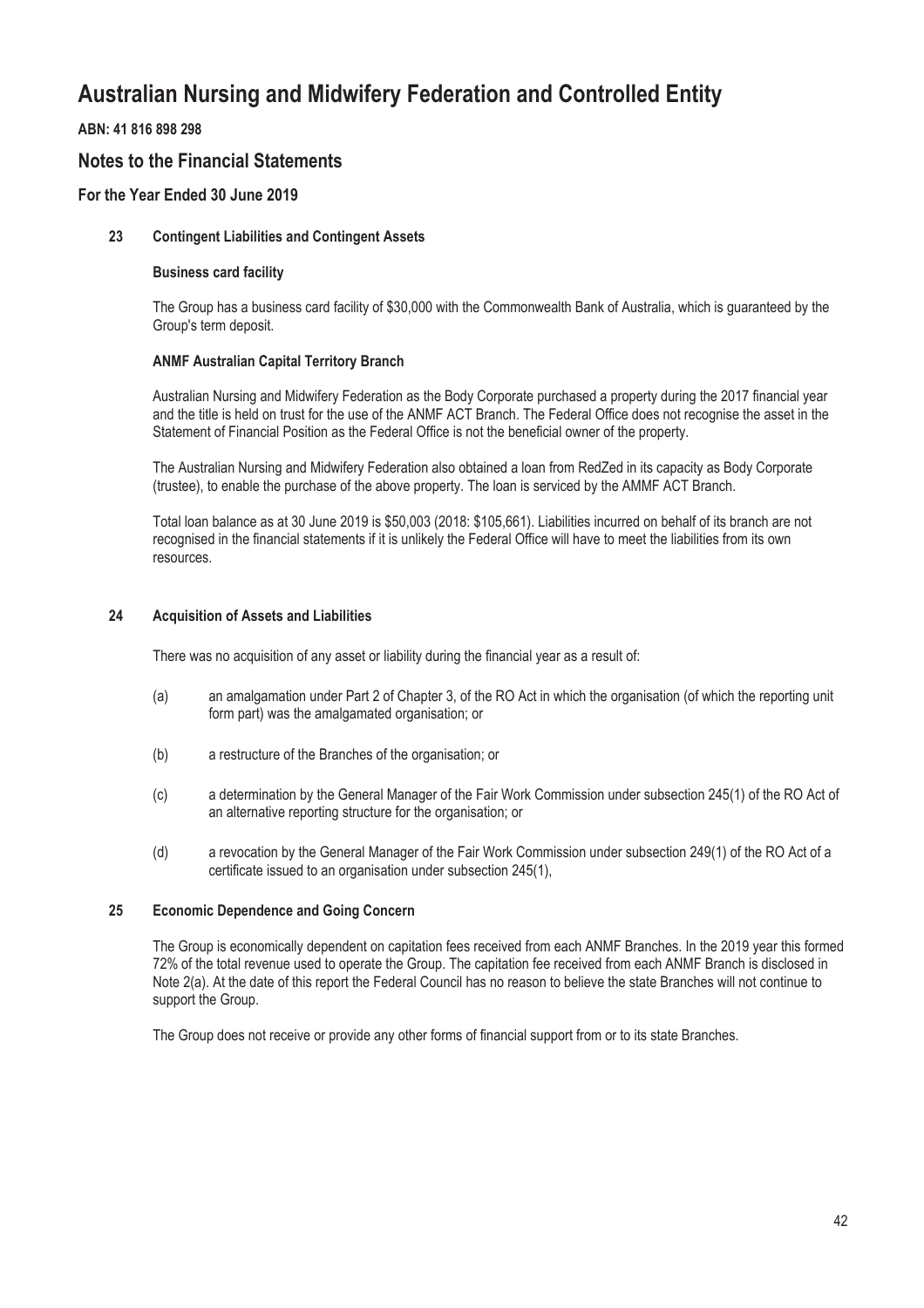**ABN: 41 816 898 298**

# **Notes to the Financial Statements**

## **For the Year Ended 30 June 2019**

## **26 Parent entity**

Information relating to the parent entity, Australian Nursing and Midwifery Federation are as follows:

|                                                            | 2019      | 2018      |
|------------------------------------------------------------|-----------|-----------|
|                                                            | \$        | \$        |
| <b>Statement of Financial Position</b><br>Assets           |           |           |
| <b>Current assets</b>                                      | 1,620,116 | 1,381,669 |
| Non-current assets                                         | 3,239,852 | 3,351,014 |
| <b>Total Assets</b>                                        | 4,859,968 | 4,732,683 |
| Liabilities                                                |           |           |
| <b>Current liabilities</b>                                 | 1,553,798 | 1,464,683 |
| Non-current liabilities                                    | 41,697    | 32,827    |
| <b>Total Liabilities</b>                                   | 1,595,495 | 1,497,510 |
| Equity                                                     |           |           |
| Retained earnings                                          | 1,510,623 | 1,481,324 |
| Asset revaluation reserve                                  | 1,753,850 | 1,753,850 |
| <b>Total Equity</b>                                        | 3,264,473 | 3,235,174 |
| Statement of Profit or Loss and Other Comprehensive Income |           |           |
| Surplus/(deficit) for the year                             | 29,299    | (98, 356) |
| Other comprehensive income                                 |           |           |
| <b>Total comprehensive income</b>                          | 29,299    | (98, 356) |

Refer to Note 23 for further details on contingent liabilities at year end.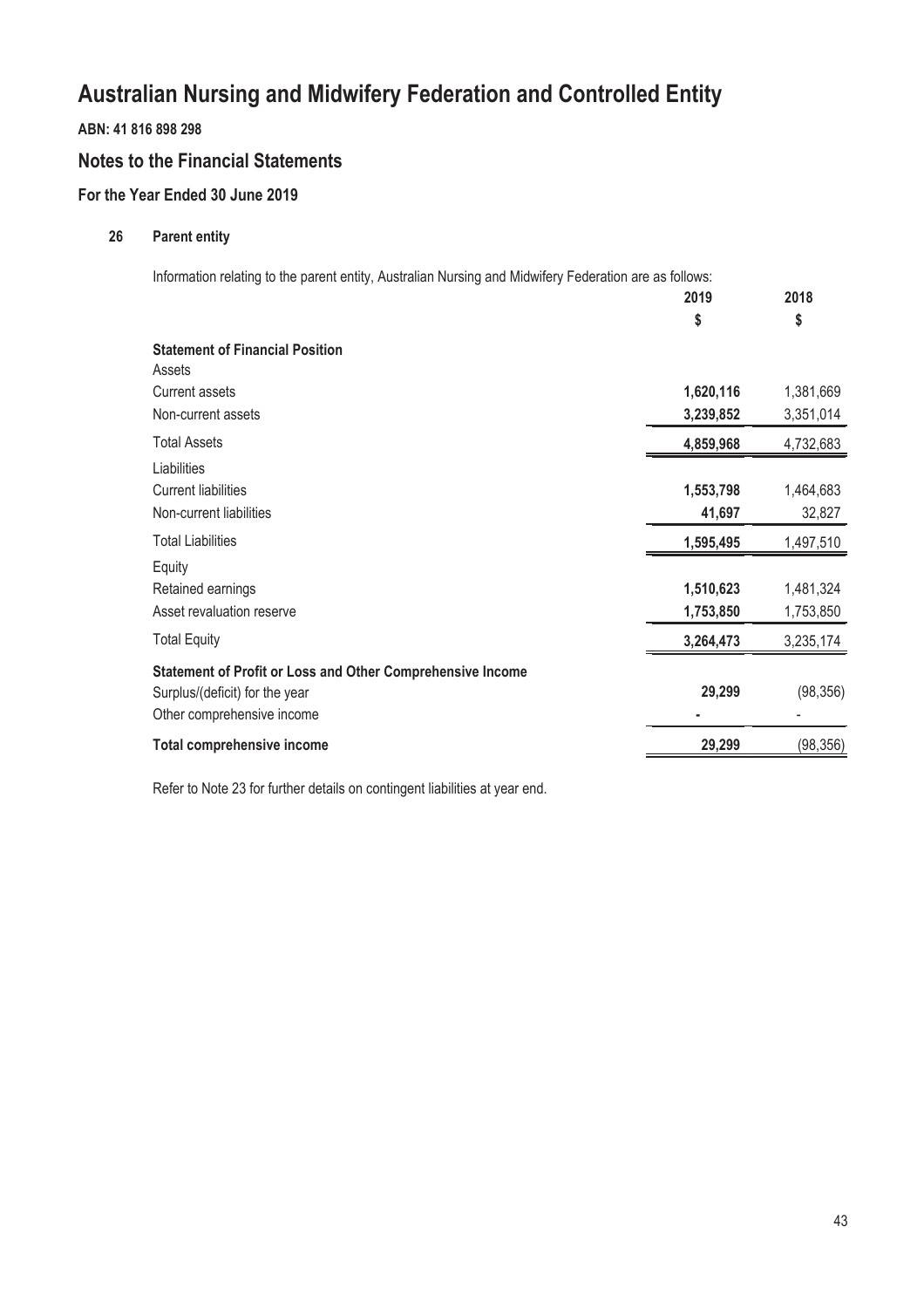### **ABN: 41 816 898 298**

# **Notes to the Financial Statements**

### **For the Year Ended 30 June 2019**

### **27 Federal Office Details**

The registered office of the Federal Office is:

Unit 3, 28 Eyre Street Kingston, ACT 2604

The principal places of business are: Unit 3, 28 Eyre Street, Kingston ACT 2604 and Level 1, 365 Queen Street, Melbourne VIC 3000

### **28 Administration of financial affairs by a third party**

The reporting unit did not have another entity administer the financial affairs of the reporting unit.

### **29 Information to be supplied to Members or Commissioner**

In accordance with the requirements of the Fair work (Registered Organisations) Act 2009, the attention of members is drawn to the provisions of subsections (1) to (3) of section 272, which reads as follows:

Information must be provided to members or Commissioner:

- 1. A member of the reporting unit, or the Commissioner, may apply to the reporting unit for specific prescribed information in relation to the reporting unit to be made available to the person making the application.
- 2. The application must be in writing and must specify the period within which and the manner in which, the information is to be made available. The period must be not less than 14 days after the application has been given to the reporting unit.
- 3. A reporting unit must comply with an application made under subsection (1).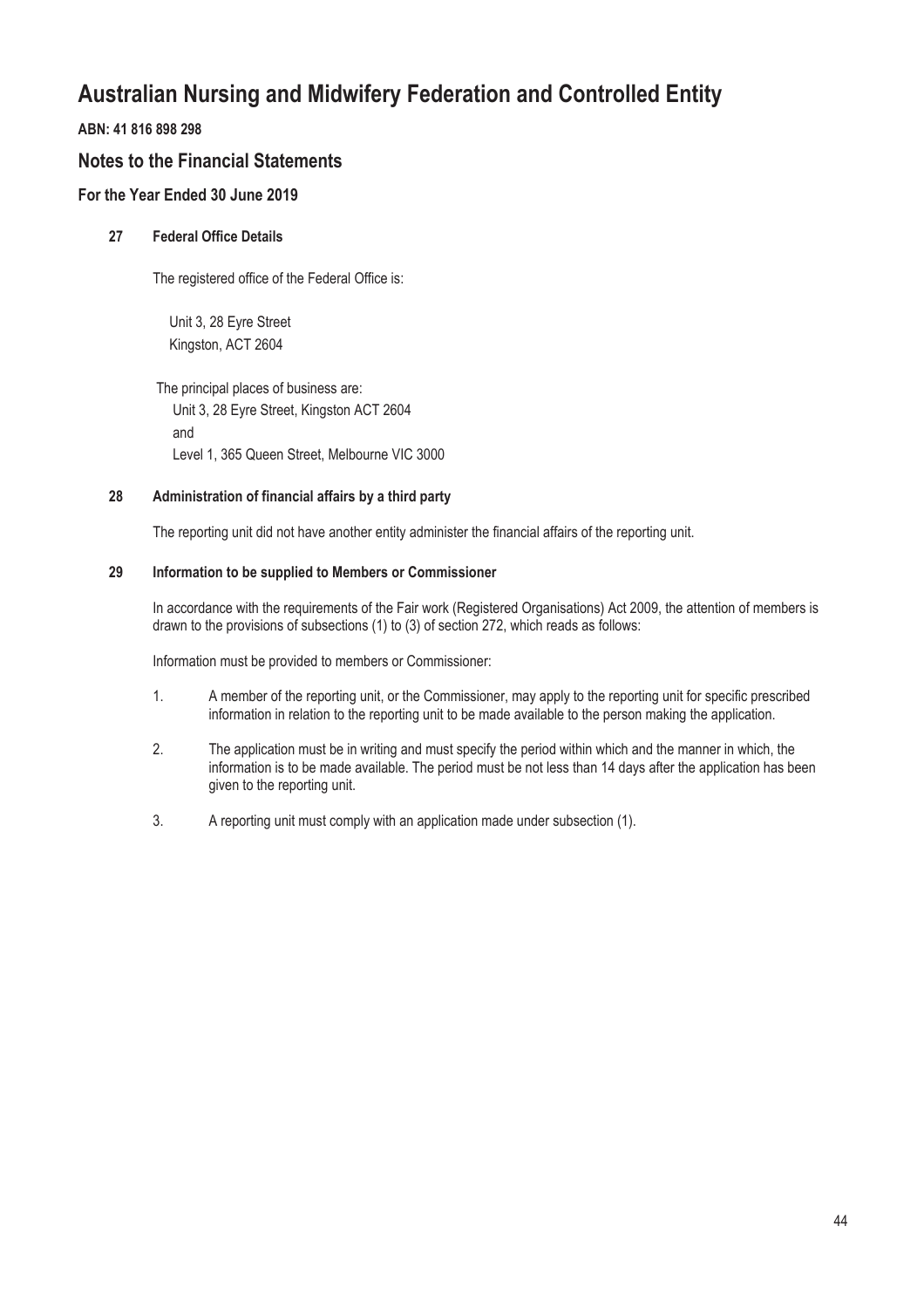ABN: 41 816 898 298

# **Statement by the Federal Council**

On the 10<sup>th</sup> October 2019 the Federal Council of the Australian Nursing and Midwifery Federation passed the following resolution in relation to the general purpose financial report (GPFR) for the year ended 30 June 2019:

The Federal Council declares that in its opinion:

- $(a)$ the financial statements and notes comply with the Australian Accounting Standards;
- $(b)$ the financial statements and notes comply with any other requirements imposed by the Reporting Guidelines or Part 3 of Chapter 8 of the Fair Work (Registered Organisations) Act 2009 (the RO Act);
- the financial statements and notes give a true and fair view of the financial performance, financial position and cash flows of  $(c)$ the reporting unit for the financial year to which they relate:
- there are reasonable grounds to believe that the reporting unit will be able to pay its debts as and when they become due and  $(d)$ payable; and
- $(e)$ during the financial year to which the GPFR relates and since the end of that year:
	- meetings of the Councillors were held in accordance with the rules of the Federation including the rules of a Branch i. concerned:
	- ii. the financial affairs of the reporting unit have been managed in accordance with the rules of the Federation including the rules of a Branch concerned:
	- iii. the financial records of the reporting unit have been kept and maintained in accordance with the RO Act:
	- iv. the financial records of the Branches considered as reporting units under the Federation have been kept, as far as practicable, in a consistent manner to each of the other reporting units of the Federation.
	- V. where information has been sought in any request by a member of the reporting unit or Commissioner duly made under section 272 of the RO Act has been provided to the member or Commissioner:
	- vi. where any order of inspection of the financial records has been made by the Fair Work Commission under Section 273 of the RO Act, there has been compliance

This declaration is made in accordance with a resolution of the Federal Council:

Federal Secretary ClubButh 

Annie Butler

45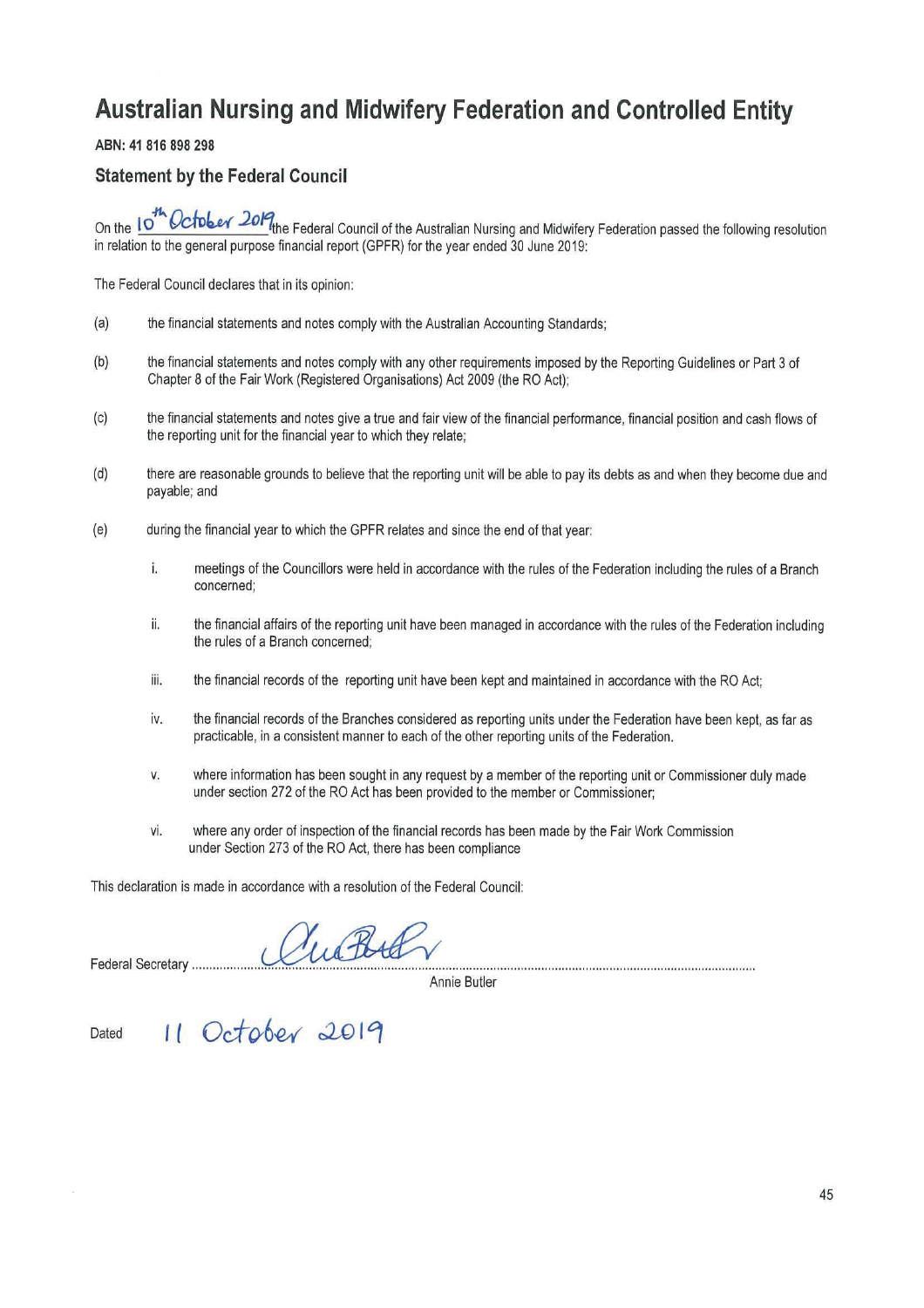

#### **ABN: 41 816 898 298**

## **Independent Audit Report to the members of Australian Nursing and Midwifery Federation and Controlled Entity**

#### **Report on the Audit of the Financial Report**

#### **Opinion**

We have audited the financial report of Australian Nursing and Midwifery Federation and Controlled Entity (reporting unit), which comprises the consolidated statement of financial position as at 30 June 2019, the consolidated statement of profit or loss and other comprehensive income, the consolidated statement of changes in equity, the consolidated statement of cash flows, and the report required under subsection 255(2A) for the year then ended, and notes to the financial statements, including a summary of significant accounting policies, and the statement by the federal council.

In our opinion, the financial report presents fairly, in all material respects, the financial position of Australian Nursing and Midwifery Federation and Controlled Entity as at 30 June 2019, and of their financial performance and cash flows for the year then ended in accordance with

- (a) the Australian Accounting Standards; and
- (b) any other requirements imposed by the Reporting Guidelines or Part 3 of Chapter 8 of the *Fair Work (Registered Organisation) Act 2009* (the RO Act).  $(b)$

In our opinion, the management's use of the going concern basis of accounting in the preparation of the financial report of Australian Nursing and Midwifery Federation and Controlled Entity is appropriate.

#### **Basis for Opinion**

We conducted our audit in accordance with Australian Auditing Standards. Our responsibilities under those standards are further described in the *Auditor's Responsibilities for the Audit of the Financial Report* section of our report. We are independent of Australian Nursing and Midwifery Federation and Controlled Entity in accordance with the auditor independence requirements of the *Fair Work (Registered Organisations) Act 2009* and the ethical requirements of the Accounting Professional and Ethical Standards Board's APES 110 *Code of Ethics for Professional Accountants* (the Code) that are relevant to our audit of the financial report in Australia. We have also fulfilled our other ethical responsibilities in accordance with the Code.

We believe that the audit evidence we have obtained is sufficient and appropriate to provide a basis for our opinion.

#### **Information Other than the Financial Report and Auditor's report Thereon**

The Federal Council is responsible for the other information. The other information obtained at the date of this auditor's report is in the Operating Report accompanying the financial report.

Our opinion on the financial report does not cover the other information and accordingly we do not express any form of assurance conclusion thereon.

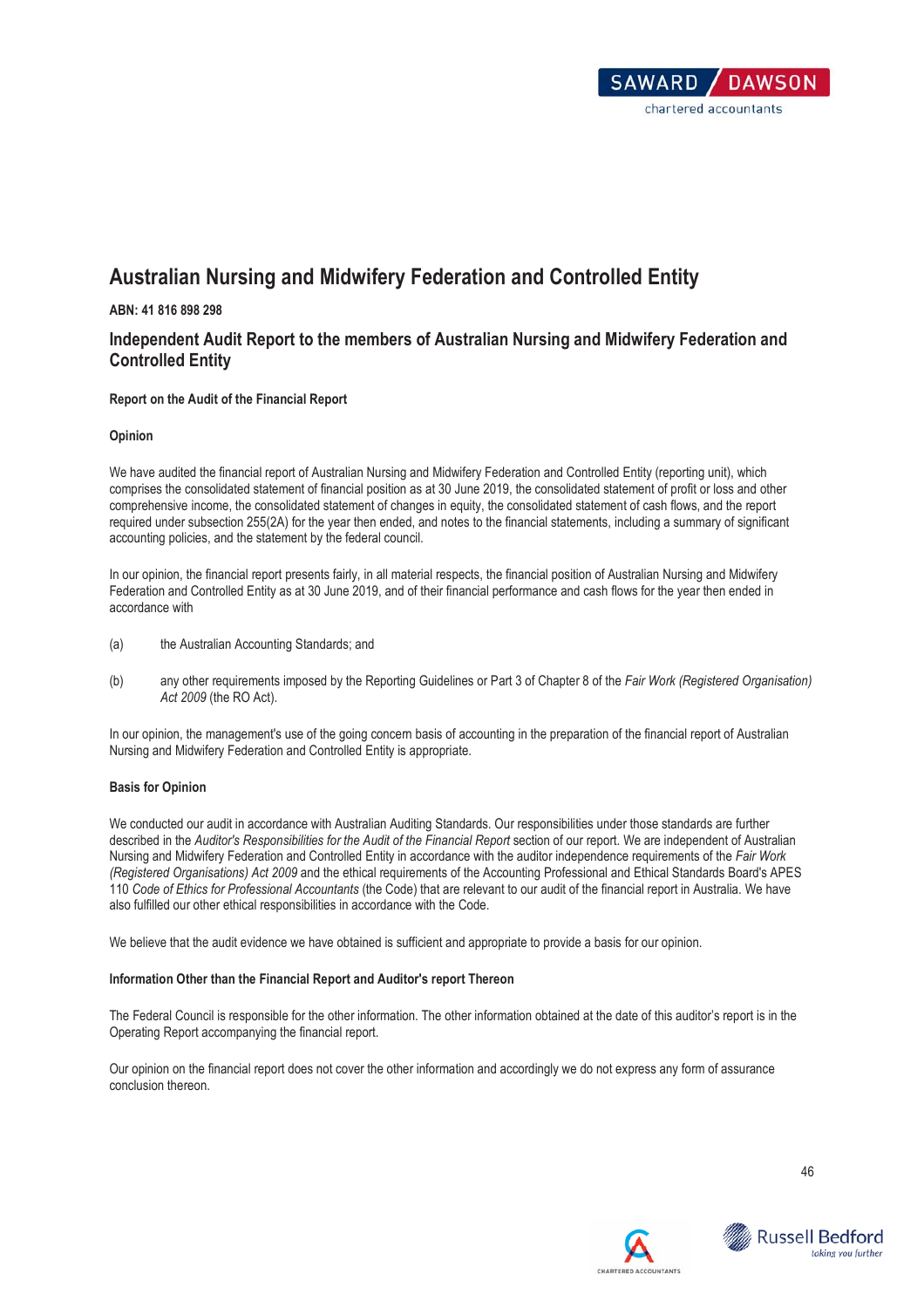

### **ABN: 41 816 898 298**

## **Independent Audit Report to the members of Australian Nursing and Midwifery Federation and Controlled Entity**

In connection with our audit of the financial report, our responsibility is to read the other information and, in doing so, consider whether the other information is materially inconsistent with the financial report or our knowledge obtained in the audit or otherwise appears to be materially misstated. If, based on the work we have performed, we conclude that there is a material misstatement of this other information, We are required to report that fact. We have nothing to report in this regard.

#### **Councillor's Responsibility for the Financial Report**

The Councillors are responsible for the preparation of the financial report that gives a true and fair view in accordance with Australian Accounting Standards (including Australian Accounting Interpretations) and the Fair Work (Registered Organisations) Act 2009, and for such internal control as councillors determine is necessary to enable the preparation and fair presentation of the financial report that is free from material misstatement, whether due to fraud or error.

In preparing the financial report, the Councillors are responsible for assessing the Group's ability to continue as a going concern, disclosing, as applicable, matters related to going concern and using the going concern basis of accounting unless the Councillors either intend to liquidate the Reporting Unit or to cease operations, or have no realistic alternative but to do so.

#### **Auditor's Responsibilities for the Audit of the Financial Report**

Our objectives are to obtain reasonable assurance about whether the financial report as a whole is free from material misstatement, whether due to fraud or error, and to issue an auditor's report that includes our opinion. Reasonable assurance is a high level of assurance, but is not a guarantee that an audit conducted in accordance with Australian Auditing Standards will always detect a material misstatement when it exists. Misstatements can arise from fraud or error and are considered material if, individually or in the aggregate, they could reasonably be expected to influence the economic decisions of users taken on the basis of the financial report.

As part of an audit in accordance with the Australian Auditing Standards, we exercise professional judgement and maintain professional scepticism throughout the audit. We also:

- Identify and assess the risks of material misstatement of the financial report, whether due to fraud or error, design and perform audit procedures responsive to those risks, and obtain audit evidence that is sufficient and appropriate to provide a basis for our opinion. The risk of not detecting a material misstatement resulting from fraud is higher than for one resulting from error, as fraud may involve collusion, forgery, intentional omissions, misrepresentations, or the override of internal control.
- Obtain an understanding of internal control relevant to the audit in order to design audit procedures that are appropriate in the circumstances, but not for the purpose of expressing an opinion on the effectiveness of the Group's internal control.
- Evaluate the appropriateness of accounting policies used and the reasonableness of accounting estimates and related disclosures made by the Councillors.

47